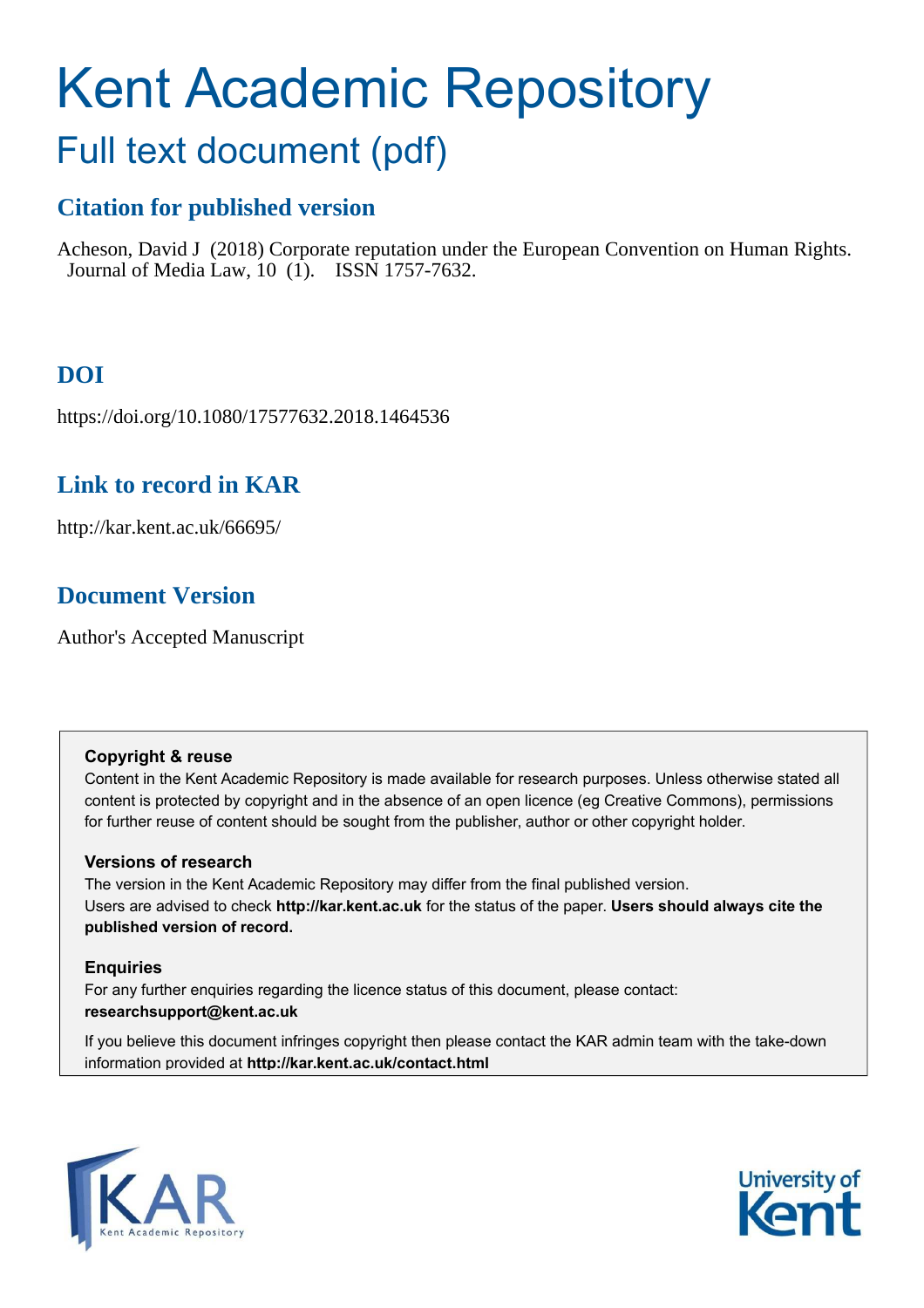## **Corporate reputation under the European Convention on Human Rights**

David J Acheson<sup>\*</sup>

 $\overline{a}$ 

#### **ABSTRACT**

This paper examines whether corporations could claim a right to reputation under the European Convention on Human Rights. The existence of such a right could have significant implications for English defamation law as it relates to corporate claimants. The analysis in this paper focuses on Article 8 and Article 1 of Protocol 1, because the European Court of Human Rights has left open the applicability of each of these Articles to the corporate interest in reputation. While the Court's case law in both of these areas is unclear, the argument advanced here is that there is no good justification for extending a right to reputation to corporations under either Article. However, given the oftenhaphazard approach the Court takes to developing its interpretation of Convention rights, there is a risk that it will uncritically extend a Convention right to reputation to companies in the future.

**Keywords:** European Convention on Human Rights; Article 8; Article 1, Protocol 1; Defamation; Reputation; Companies; Corporations.

**The Version of Record of this manuscript has been published and is available in the Journal of Media Law 2018 http://tandfonline.com/10.1080/17577632.2018.1464536.** 

<sup>\*</sup> Centre for Journalism, University of Kent. Thanks to Jan Oster and Laura García for their helpful comments on previous drafts. All websites accessed 1 April 2018.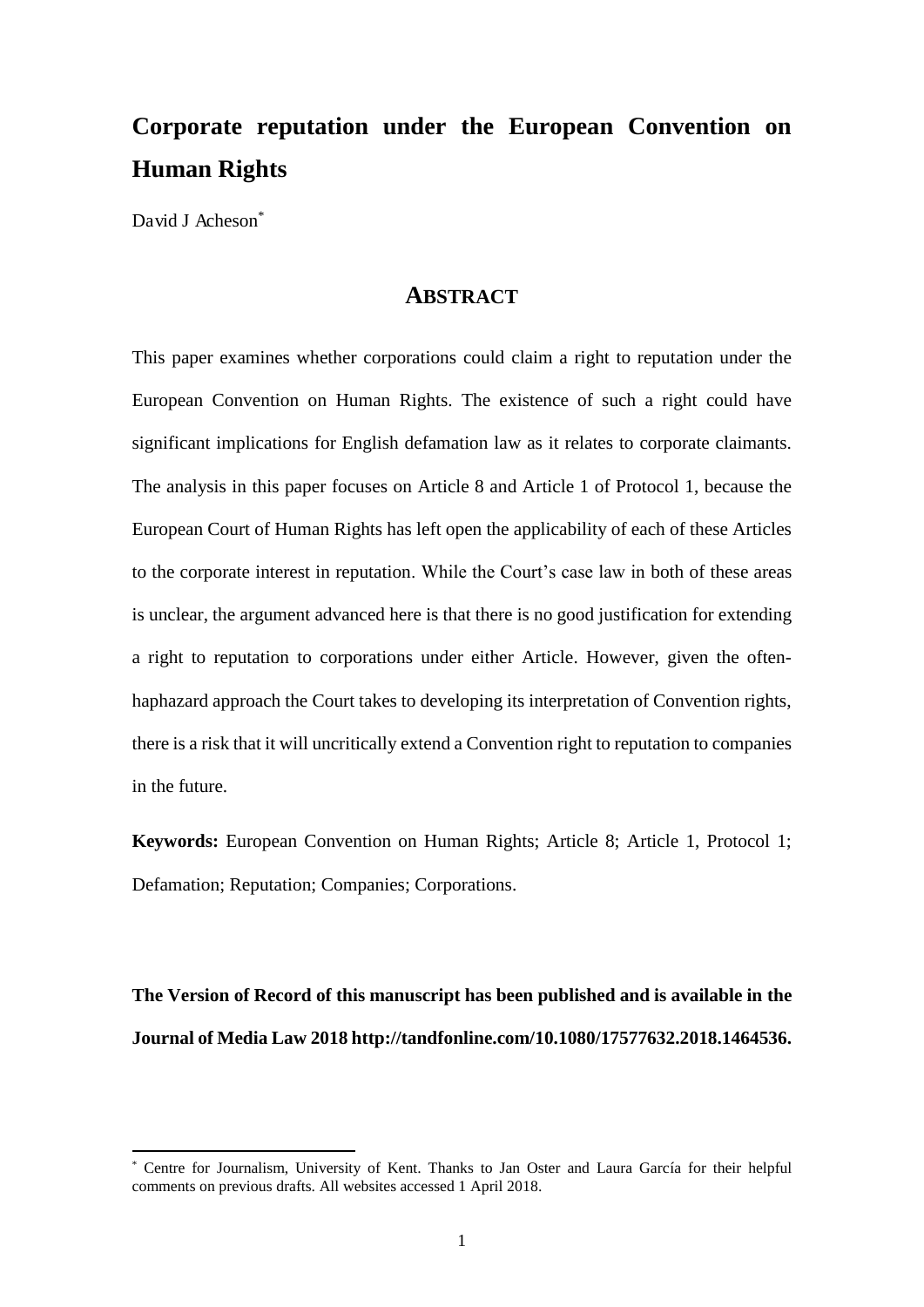#### **Introduction**

During the debates leading to the Defamation Act 2013, the fact that corporations were entitled to sue for libel or slander to protect their reputations was a controversial issue, and 'preventing corporates from suing [was] a primary goal of some libel reformers.<sup>'1</sup> In 2005, the Australian uniform defamation reforms had removed the right to sue from companies with ten or more employees;<sup>2</sup> there was significant support for the idea that English law should follow the Australian lead, and that some or all corporations should be barred from suing in defamation.<sup>3</sup> But the options available to Parliament for reform were limited, compared to those available to Australian legislators, by the standards to which the UK must adhere as a signatory to the European Convention on Human Rights ('the Convention'; 'the ECHR'). Some limited attention was paid to the Conventioncompliance of corporate defamation reform prior to 2013: the Joint Committee on the Draft Defamation Bill heard evidence that removing the right to sue from companies might be incompatible with the Convention.<sup>4</sup> Parliament decided against this option, instead requiring for-profit corporate claimants to show that statements have caused or are likely to cause 'serious harm' to reputation, and 'serious financial loss', before defendants can be held liable for publishing them.<sup>5</sup>

Since then, the European Court of Human Rights ('the Court'; 'the ECtHR') has left open the possibility that corporations could claim a Convention right to reputation, under either

<sup>&</sup>lt;sup>1</sup> Alastair Mullis and Andrew Scott, 'The Swing of the Pendulum: Reputation, Expression and the Re-Centring of English Libel Law' (2012) 63(1) NILQ 27, 54.

<sup>2</sup> Defamation Act 2005 (NSW, Qld, Vic, WA, SA, Tas) s 9; Defamation Act 2006 (NT) s 9; Civil Law (Wrongs) Act 2002 (ACT) s 121.

<sup>&</sup>lt;sup>3</sup> Ministry of Justice, Draft Defamation Bill: Summary of Responses to Consultation (CP(R) 3/11, 2011) para 15.

<sup>4</sup> Joint Committee on the Draft Defamation Bill, Oral and Associated Written Evidence Volume II (2010- 12, HL 203, HC 930-II) 18-19 (Lord Lester), 381-86 (Lord McNally).

<sup>5</sup> Defamation Act 2013, s 1.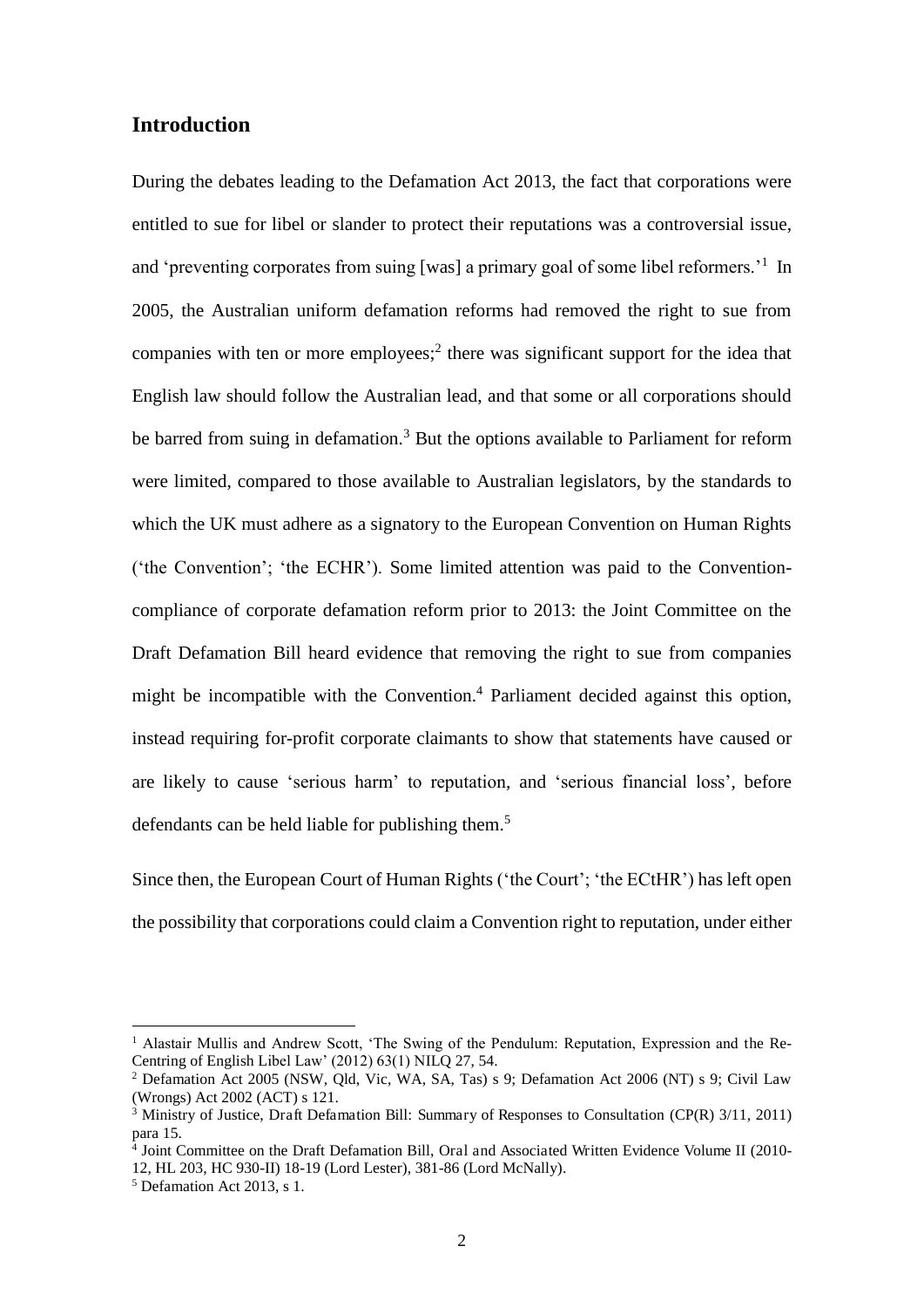the Article 8 right to private life, or the Article 1, Protocol 1 ('A1P1') right to property. 6 The main aim of this article is to consider whether companies have a Convention right to reputation on the basis of the current ECtHR jurisprudence, or whether the Court would have convincing reasons for extending such a right to companies in the future. My discussion of English law focuses on the defamation torts, because those torts are the proper vehicles for the direct protection of a claimant's reputation.<sup>7</sup>

Given the lack of clarity in the Court's jurisprudence, I also give some thoughts on whether companies ought to have a Convention right to reputation. My answers to all of these questions are the same: corporations do not presently have a right to reputation under Art 8 or A1P1; nor are there convincing reasons in the Court's jurisprudence for extending that right to companies; nor are there convincing arguments that doing so would be theoretically coherent or otherwise desirable. Nevertheless, the article ends with a note of caution, acknowledging the possibility that the Court will at some point find a Convention right to corporate reputation to exist, despite the absence of any good justification for doing so.

#### **Corporate human rights**

An initial objection might be raised to protecting corporations under a treaty on human rights. In practice, though, the ECtHR 'has never doubted' companies' capacity to be beneficiaries of Convention rights,<sup>8</sup> and there is no reason in principle to object to the existence of corporate rights in the Convention. Corporations are by definition 'rights

<sup>6</sup> See text to notes 14-22.

<sup>7</sup> Spring v Guardian Assurance Plc [1995] 2 AC 296 (HL) 323 (Lord Goff), citing with approval Foaminal Laboratories Ltd v British Artid Plastics Ltd [1941] 2 All ER 393, 399 (Hallett J): 'a claim for mere loss of reputation is the proper subject of an action for defamation, and cannot ordinarily be sustained by means of any other form of action'.

<sup>&</sup>lt;sup>8</sup> Marius Emberland, The Human Rights of Companies: Exploring the Structure of ECHR Protection (OUP 2006) 4.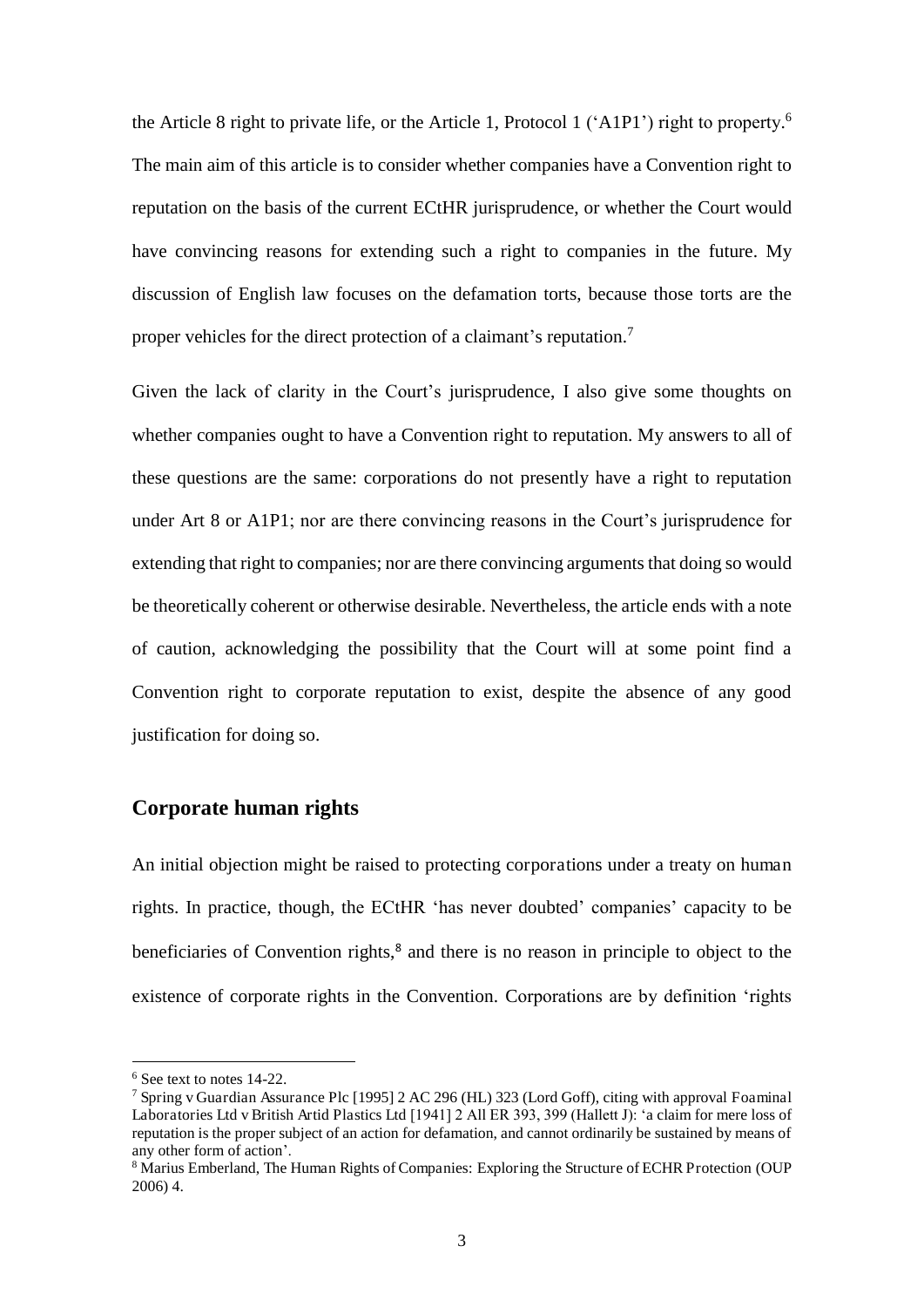bearing legal entities';<sup>9</sup> without enforceable rights they would be unable to pursue their objects. The existence of corporate rights under a supranational treaty such as the ECHR has the benefits of promoting some uniformity across jurisdictions, and of protecting those rights against the arbitrary use of state power.<sup>10</sup> It might also be pointed out that some of the Court's most important jurisprudence on freedom of expression has resulted from claims brought by for-profit media companies.<sup>11</sup> But the rights of companies need not be precisely the same as those available to human beings,  $12$  so the protection of  $individuals'$  reputations under the Convention<sup>13</sup> does not necessarily entail that companies will be entitled to the same protection.

#### **Legal uncertainty**

The most important ECtHR decision for the purposes of this paper is Firma EDV Für Sie, EfS Elektronische Datenverarbeitung Dienstleistungs GmbH v Germany ('EDV').<sup>14</sup> The applicant, a 'legal person founded exclusively for business purposes', <sup>15</sup> argued that its rights under Art 8 and A1P1 had been violated by the German courts' failure to protect it against statements made by another private party that had 'tarnished [its] reputation and ruined its economic foundation.' 16

The Court decided to 'leave open the question whether the reputation of a company falls under the notion of private life under Article 8' and to proceed 'on the assumption that

<sup>9</sup> John Douglas Bishop, 'The Limits of Corporate Rights Obligations and the Rights of For-Profit Corporations' (2012) 22(1) Business Ethics Quarterly 119, 128.

 $10$  The facts of the Yukos case demonstrate the potential importance of this protection: OAO Neftyanaya Kompaniya Yukos v Russia [2014] ECHR 906.

<sup>&</sup>lt;sup>11</sup> Among many possible examples: Sunday Times v UK (No 2) [1991] ECHR 50; Autronic AG v Switzerland [1990] ECHR 12; Bladet Tromsø v Norway [1999] ECHR 29.

 $^{12}$  eg John Armour, 'Companies and Other Associations' in Andrew Burrows (ed), English Private Law (3rd) edn, OUP 2013) paras 3.17-3.18.

<sup>&</sup>lt;sup>13</sup> See text to notes 70-88.

<sup>14</sup> App no 32783/08 (ECtHR, 2 September 2014) ('EDV').

 $15$  Ibid, para 31.

<sup>16</sup> Ibid, para 18.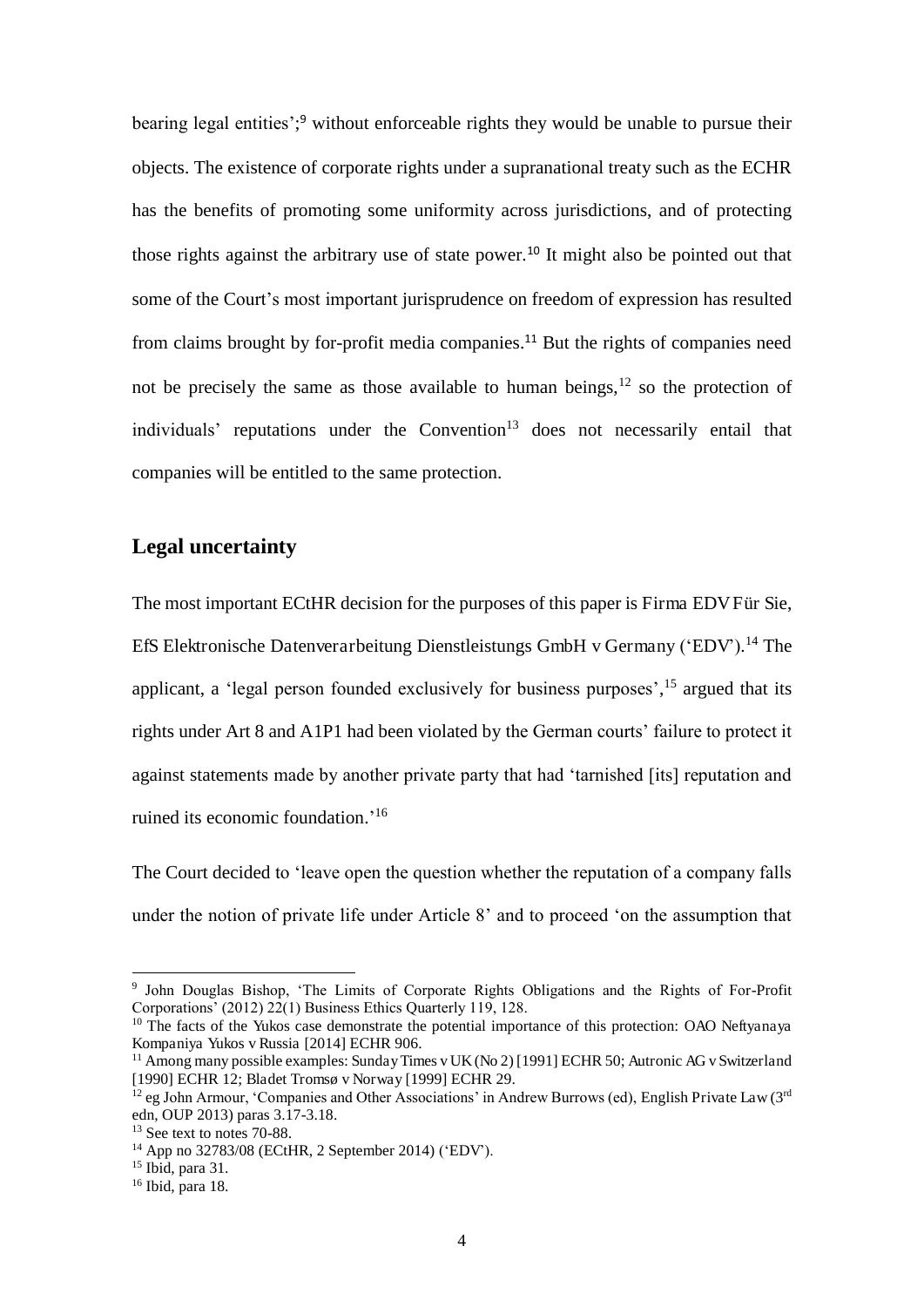Article 8 applies'.<sup>17</sup> The application was declared inadmissible because the Court considered that the domestic courts had balanced the competing interests under Arts 8 and 10 reasonably, acting within their margin of appreciation.<sup>18</sup>

The Court also left open the question 'whether a company's reputation and goodwill constitute "possessions"' under A1P1, thereby attracting the protection of that Article, on the grounds that the applicant's complaint under A1P1 raised no separate issues from its complaint under Art 8.<sup>19</sup>

More recently, the Court has assumed that Art 8 protects corporate reputation in two decisions on the Art 10 right to freedom of expression. In the first, Magyar Tartalomszolgáltatók Egyesülete v Hungary, the applicants complained that their Art 10 rights had been violated by the imposition of liability for their publication of defamatory statements about a company.<sup>20</sup> The Court stated again that 'it is not necessary to decide whether the plaintiff company could justifiably rely on its right to reputation, seen from the perspective of Article 8', and proceeded on the assumption that it could.<sup>21</sup>

In the second of these cases, Ärztekammer für Wien v Austria, the Court did not even acknowledge that Art 8 might not protect the reputation of a corporation. It simply noted that the applicant had 'made a public statement which affected the reputation of [a] company', and that the right to reputation 'is a right which is protected by Article 8', before assessing whether the Austrian courts had appropriately balanced the competing interests under Arts 8 and 10.<sup>22</sup>

<sup>17</sup> Ibid, para 23.

<sup>18</sup> Ibid, para 29.

 $19$  Ibid, para 34.

<sup>20</sup> Magyar Tartalomszolgáltatók Egyesülete v Hungary [2016] ECHR 135 ('MTE').

 $21$  Ibid, para 67.

<sup>22</sup> Ärztekammer für Wien v Austria [2016] ECHR 179, para 62.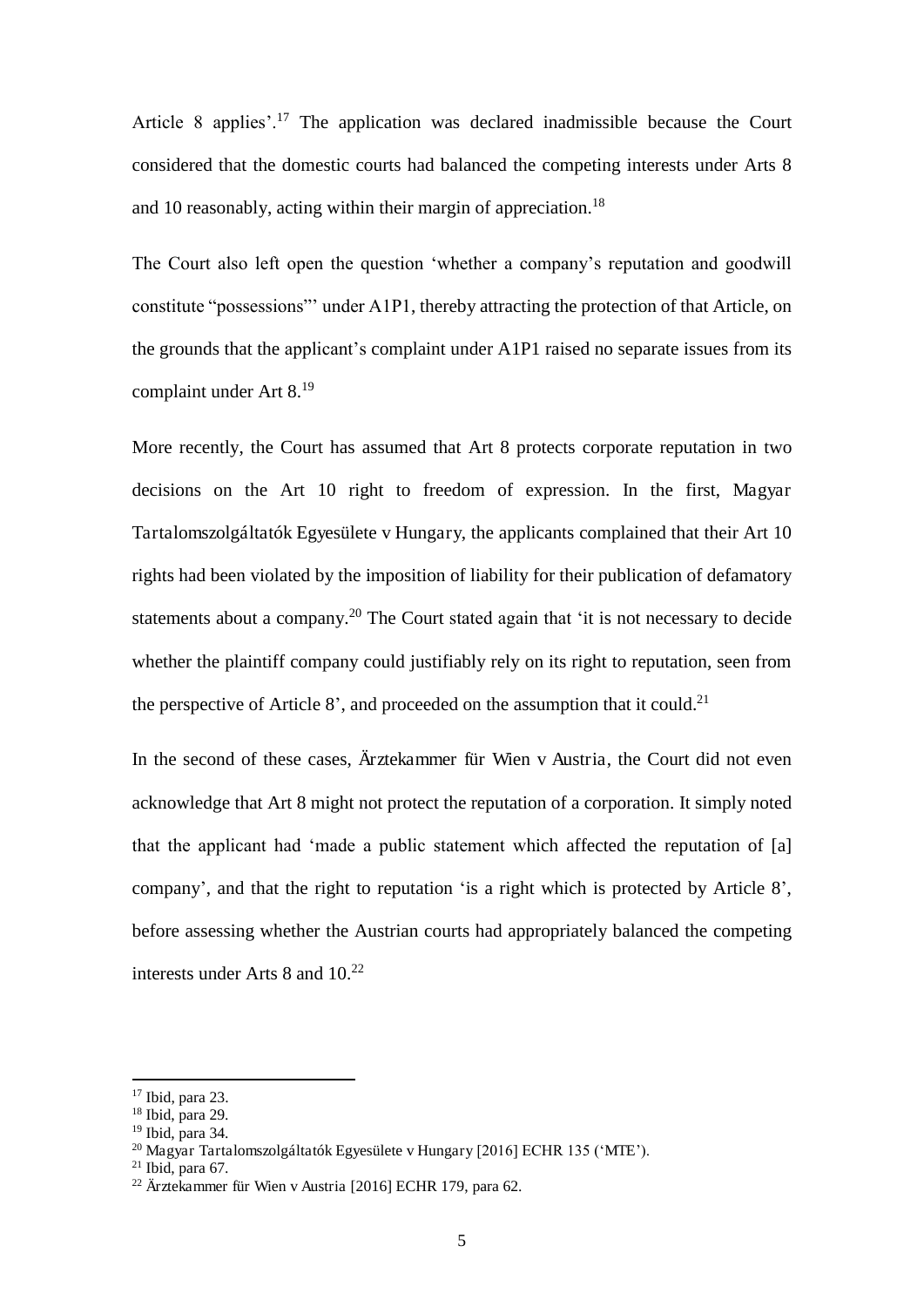#### **English courts**

English courts have not interpreted Art  $8$  as protecting corporate reputation.<sup>23</sup> In Euromoney Institutional Investor Plc v Aviation News Ltd, Tugendhat J stated plainly that 'in the context of a defamation claim, a corporate claimant does not have relevant rights under ECHR Art 8.<sup>24</sup> Alastair Mullis and Andrew Scott consider this point to be 'uncontroversial', stating that it is 'a commonplace that corporations do not possess Article 8 rights of this type.<sup> $25$ </sup> It is typical for corporate defamation claimants to accept that Art 8 does not protect their reputations.<sup>26</sup>

The position under A1P1 is less clear. Tugendhat J suggested in Thornton v Telegraph Media Group Ltd that defamatory imputations relating to claimants' 'professional attributes' would, compared to those relating to personal characteristics, be 'less likely to engage their rights under Art 8, but may engage only their commercial or property rights (which are Convention rights, if at all, under  $[A1P1]$ ).<sup>27</sup> In his analysis, defamation claims brought by companies will always fall into the category of 'business defamation',<sup>28</sup> so may engage A1P1, but not Art 8. A similar observation – that A1P1 'might apply' – was made in Building Register Ltd v Weston with respect to a corporate claimant.<sup>29</sup> However, in the context of a malicious falsehood claim, the existence of an A1P1 right to reputation has been considered 'doubtful' by the Court of Appeal.<sup>30</sup>

<sup>&</sup>lt;sup>23</sup> Richard Parkes and others, Gatley on Libel and Slander ( $12<sup>th</sup>$  edn, Sweet & Maxwell 2013) para 2.3.

<sup>&</sup>lt;sup>24</sup> [2013] EWHC 1505 (QB) [20]. See also Hays plc v Hartley [2010] EWHC (QB) 1068 [25]; Ronaldo v Telegraph Media Group Ltd [2010] EWHC 2710 (QB) [58].

 $25$  Mullis and Scott (n 1) 46.

<sup>&</sup>lt;sup>26</sup> Hays (n 24) [25]; Building Register Ltd v Weston [2014] EWHC 784 (QB) [19]; Global Torch Ltd v Apex Global Management Ltd [2013] EWHC 223 (Ch) [73]-[75]. Cf the defendant's submission, not commented upon by Eady J, in Metropolitan International Schools Ltd v Designtechnica Corp [2009] EWHC 1765 (QB) [46].

 $^{27}$  Thornton v Telegraph Media Group Ltd [2010] EWHC 1414 (OB) [38].

<sup>28</sup> Ibid, [34].

<sup>&</sup>lt;sup>29</sup> Building Register Ltd (n 26) [19] (Dingemans J) (emphasis added).

<sup>30</sup> Ajinomoto Sweeteners Europe SAS v Asda Stores Limited [2010] EWCA Civ 609 [29] (Sedley LJ).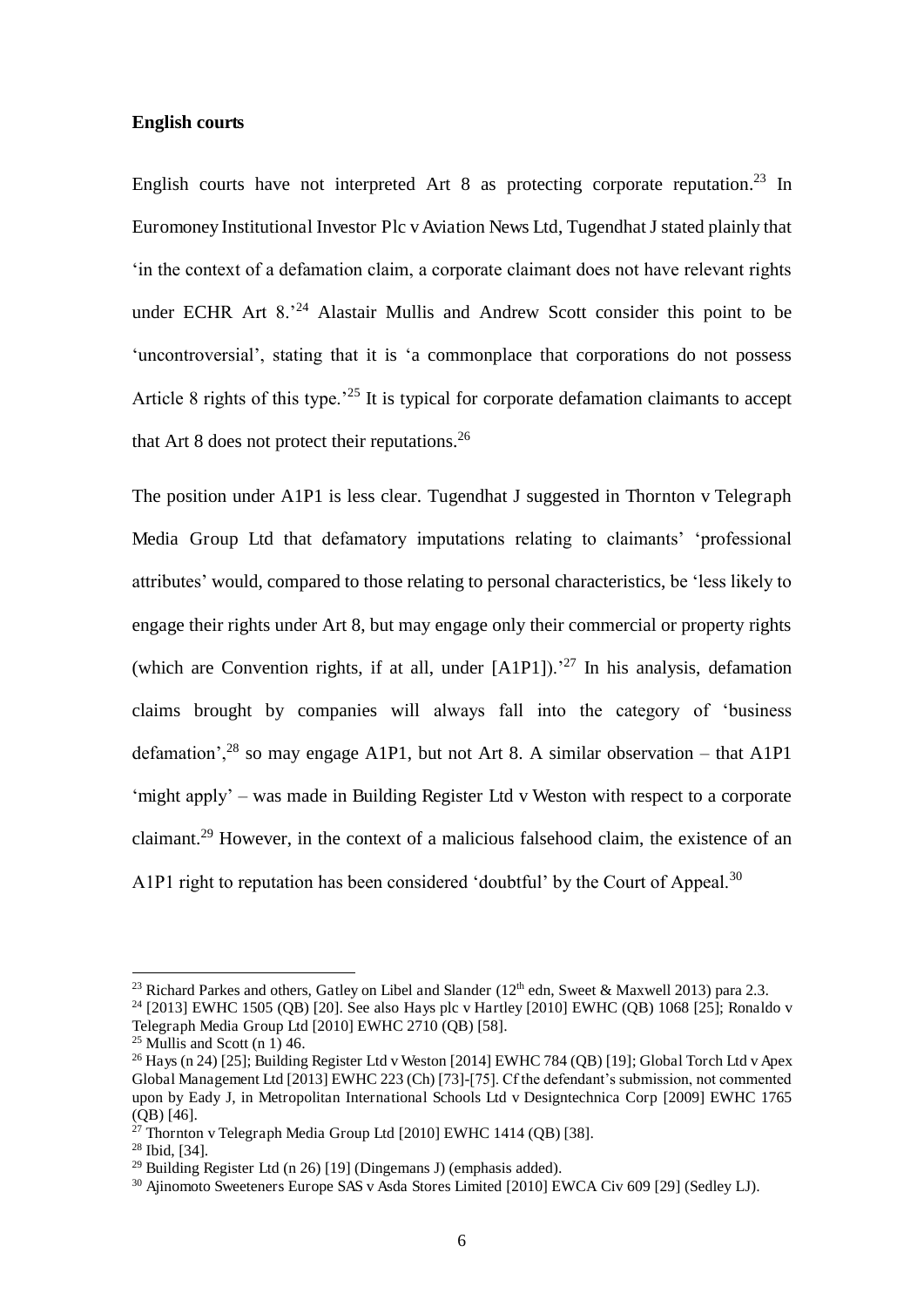If the ECtHR were to decide that corporate reputation does fall within the scope of either right, though, the approach of the English courts would be likely to change to reflect that decision. While s 2 of the Human Rights Act 1998 only requires judges to 'take into account', rather than to follow, relevant Strasbourg decisions, in practice English courts are likely to follow the ECtHR's interpretation of the Convention.<sup>31</sup>

Given the ECtHR's decision in EDV, this article focuses on the possible existence of a right to corporate reputation under Art 8 or A1P1.<sup>32</sup> But first I discuss the relevance of corporate reputation to Article 10, Paragraph 2 ('Art 10(2)') of the Convention.

#### **Article 10(2)**

 $\overline{a}$ 

Art 10(2) sets out the permissible justifications a member state can offer for restricting the right to freedom of expression guaranteed by Art 10(1). One such justification is 'for the protection of the reputation … of others'. This is the only explicit reference to reputation in the Convention. As such, the ECtHR has historically treated reputation as relevant to the Convention only in the context of Art  $10(2)$ .<sup>33</sup>

 $31$  R (Chester) v Secretary of State for Justice [2013] UKSC 63, [121].

<sup>&</sup>lt;sup>32</sup> Lord Lester's evidence to the Joint Committee on the Draft Defamation Bill also argued that preventing companies from suing in defamation 'would be a breach of Article 6 read with Article 14' (Joint Committee, Evidence (n 4) 19). Lord Lester's argument was that the Art 6 right to a fair trial guarantees effective access to the courts for the determination of applicants' 'civil rights and obligations' (Golder v United Kingdom App no 4451/70 (ECtHR, 21 February 1975) para 36) and that failing to allow companies the right to sue in defamation would constitute discrimination in the protection of that right of access, contrary to Art 14. However, Art 6 only guarantees a right of access to the courts in respect of existing domestic 'civil rights': it does not guarantee the existence of any particular substantive right in domestic law: Roche v United Kingdom App no 32555/96 (ECtHR, 19 October 2005) paras 117-119; Matthews v Ministry of Defence [2003] 1 AC 1163 (HL) [3]. The Court has previously suggested that whether Art 6 is engaged by a restriction on the right to sue in defamation depends on whether that restriction is 'substantive' or 'procedural'. If a restriction is substantive (ie 'delimit[ing] the very content of the applicants' right to a good reputation') then it does not engage Art 6: Fayed v UK App no 17101/90 (ECtHR, 21 September 1990) paras 66-67. It follows that the complete removal of the corporate right to sue in defamation would not engage Art 6. If Art 6 is not engaged, then Art 14 is irrelevant because it only has effect in circumstances where another Convention right is engaged: EB v France App no 43546/02 (ECtHR, 22 January 2008) para 47. As such, this aspect of Lord Lester's argument will not be considered any further here.

<sup>33</sup> eg Lingens v Austria [1986] ECHR 7; Stijn Smet, 'Freedom of Expression and the Right to Reputation: Human Rights in Conflict (2010) 26(1) Am U Int'l L Rev 183, 192.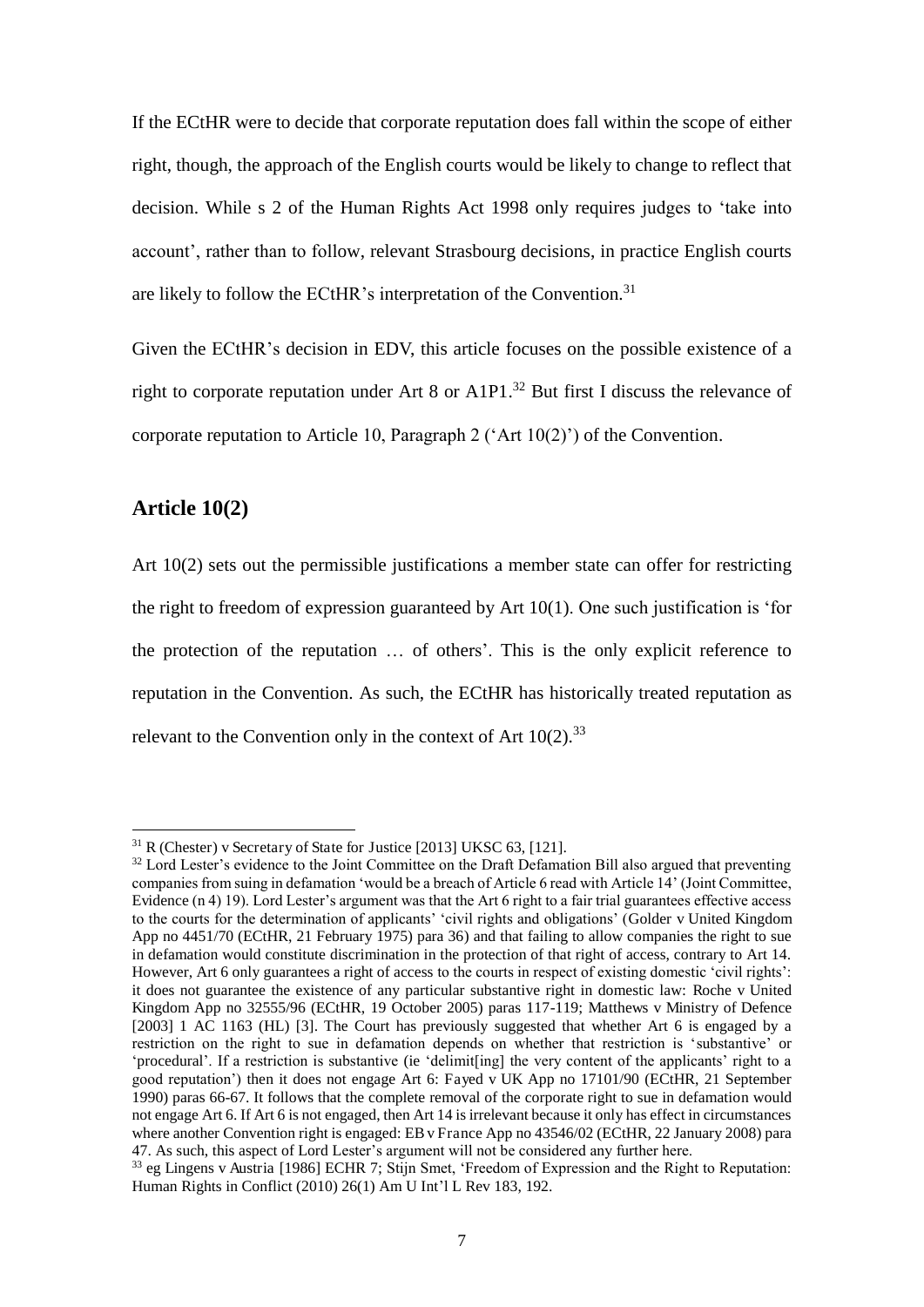The Court has unambiguously held that the protection of corporate as well as individual reputation can be a legitimate reason to restrict freedom of expression under Art 10(2). The clearest of these statements was made in Steel v  $UK<sub>34</sub>$  the culmination of the 'McLibel' litigation involving a defamation suit brought by the McDonald's corporation against two environmental activists.<sup>35</sup> The Court found that 'the English law of defamation, and its application in this particular case, pursued the legitimate aim of "the protection of the reputation or rights of others"',<sup>36</sup> although in that case the effect on the applicants' Art 10 rights had been disproportionate.

So corporate reputation is relevant to the Convention in at least one respect: member states are permitted under Art 10(2) to restrict freedom of expression in order to protect the reputation of a company. But permitting restrictions on the Convention rights of others to protect a particular interest is not the same as guaranteeing that interest substantive Convention protection in its own right.<sup>37</sup> Whether corporate reputation could attract such protection therefore remains important.

#### **Importance**

Whether corporate reputation is protected by a Convention right, rather than being merely a permissible justification for restricting expression, is important for three main reasons. Firstly, the answer to that question will affect the protection of corporate reputation in domestic defamation law. Secondly, if companies have a Convention right to reputation, states would be subject to obligations to protect that right. Thirdly, the existence of a

<sup>34</sup> [2005] ECHR 103.

<sup>35</sup> *McDonald's* Corp v Steel (No 1) [1995] 3 All ER 615. See Anthony Hudson, 'Free Speech and Equality of Arms – The Decision in Steel & Morris v United Kingdom' (2005) 3 EHRLR 301.

 $36$  Steel (n 34) para 86. See also Uj v Hungary App no 23954/10 (ECtHR, 19 July 2011) para 22; *Kuliś and Rócycki v Poland* App no 27209/03 (ECtHR, 6 October 2009) para 35; Markt Intern Verlag GmbH v Germany (1990) 12 EHRR 161, paras 34-35.

 $37$  See text to notes 105-112.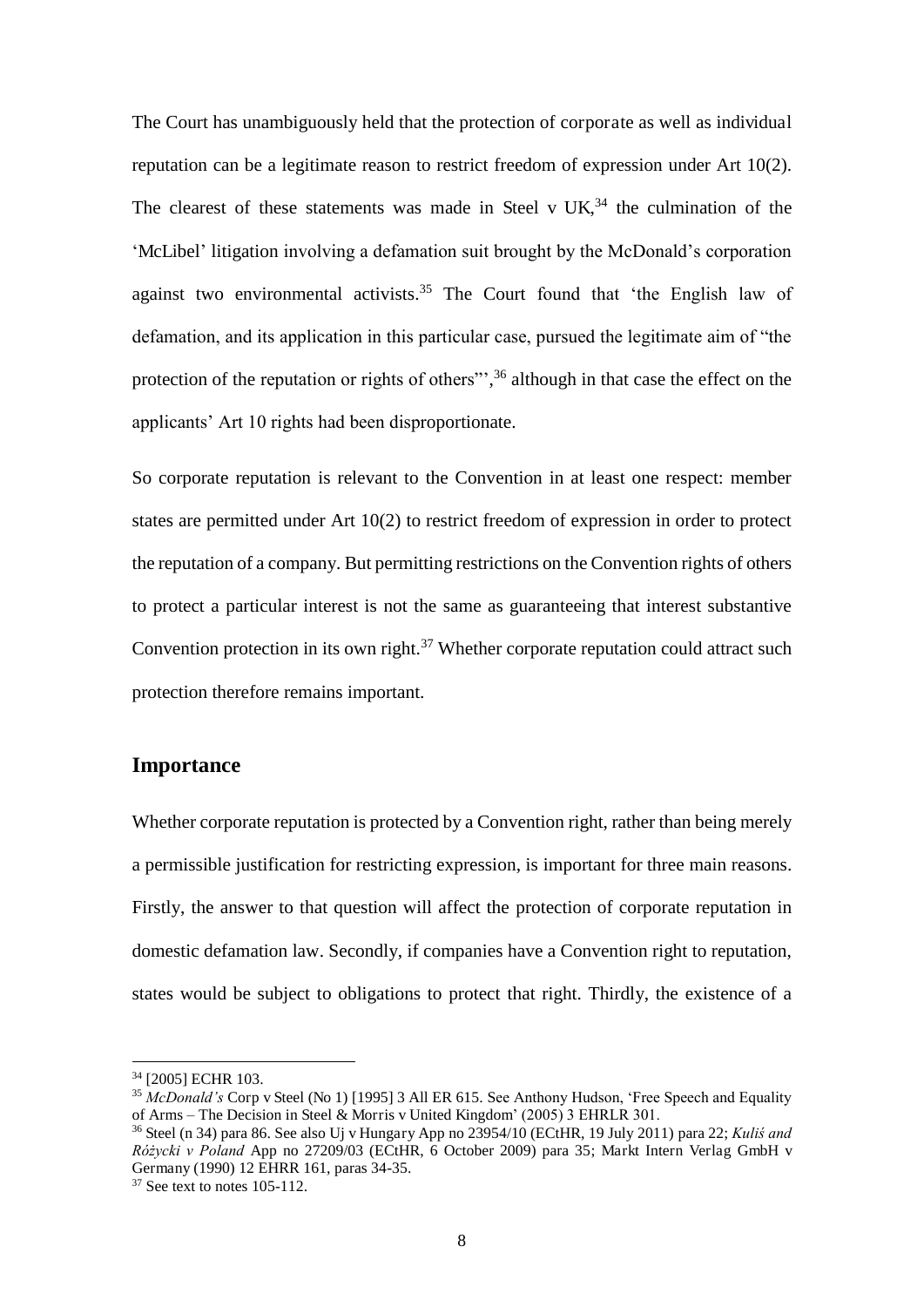Convention right to corporate reputation would entail that companies could apply to the ECtHR alleging a violation of that right by a member state.

#### **Effect on domestic protection**

The level of protection given to a corporate claimant's reputation in a domestic defamation case would be higher if that interest falls within the scope of a Convention right than if it does not.

If no Convention right protects corporate reputation, then the reputational interests in a company's defamation claim will be relevant only as a justification for restricting the defendant's expression under Art 10(2). To comply with the terms of Art 10(2) a restriction on expression must be 'necessary in a democratic society', which entails that it addresses a 'pressing social need', and is 'proportionate to the legitimate aim pursued'.<sup>38</sup> The necessity of a restriction on expression 'must be convincingly established' by the state if it is challenged in Strasbourg.<sup>39</sup> Where defamatory statements relate to matters of public interest, as they often will do in corporate defamation claims,  $40$ the ECtHR will subject restrictions on expression to the 'most careful scrutiny';<sup>41</sup> the Court has declared that Art 10(2) provides 'little scope … for restrictions on debate on questions of public interest'.<sup>42</sup> Further, if the protection of reputation is treated solely as a justification for restricting the defendant's Art 10 rights, then the human rights analysis will start from the presumption that those rights have priority.<sup>43</sup>

<sup>38</sup> Sunday Times (n 11) para 50.

<sup>39</sup> Ibid.

<sup>40</sup> See eg Jameel v Wall Street Journal Europe Sprl [2006] UKHL 44, [158]; Jan Oster, Media Freedom as a Fundamental Right (Cambridge University Press 2015) 157.

<sup>41</sup> Bladet Tromsø (n 11) para 64.

 $42$  Heinisch v Germany  $\sqrt{20111}$  ECHR 1175, para 66.

<sup>&</sup>lt;sup>43</sup> Jan Oster, 'The Criticism of Trading Corporations and their Right to Sue for Defamation' (2011) 2 JETL 255, 263; Mullis and Scott (n 1) 34.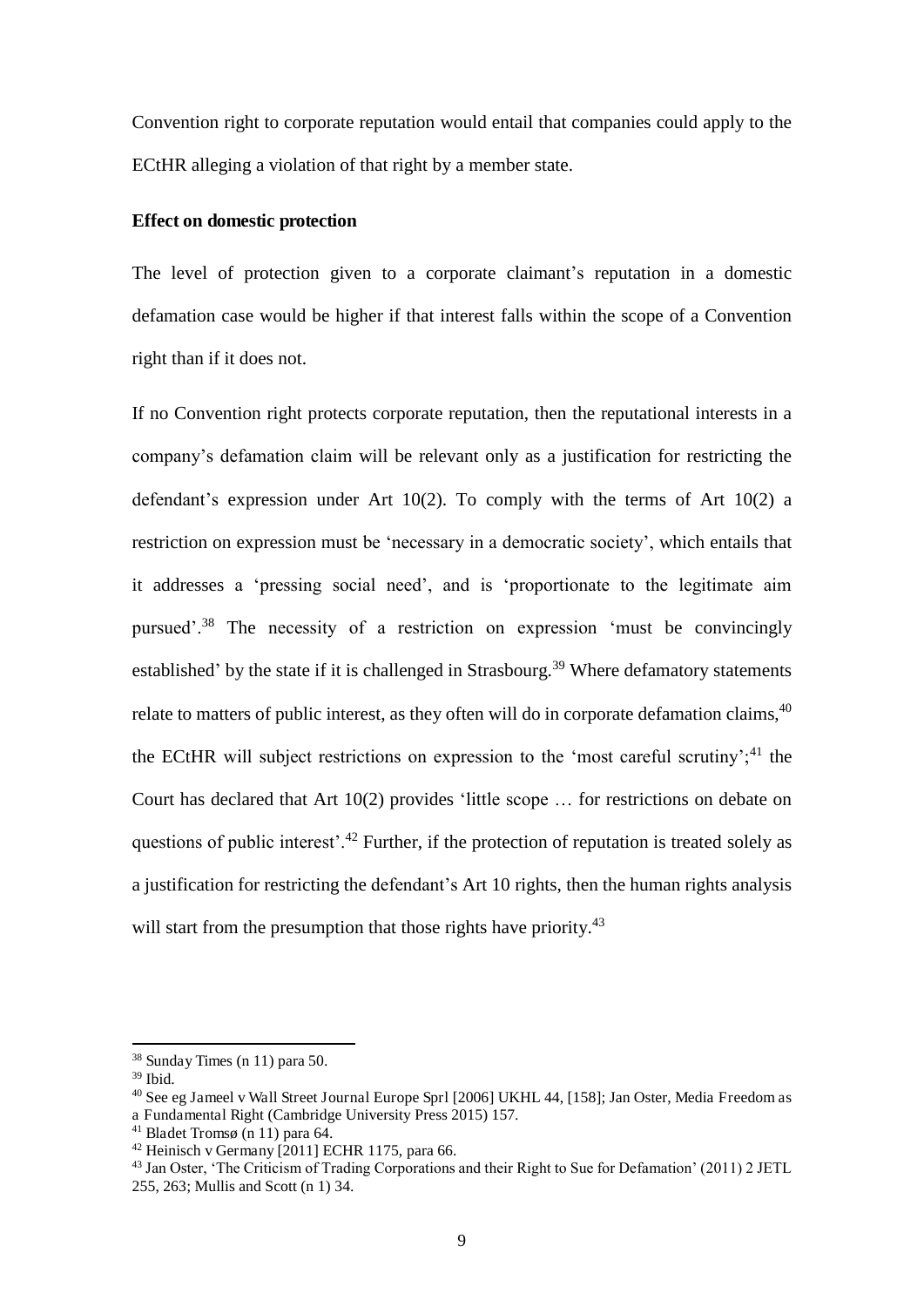In contrast, if the reputational interests in a corporate defamation claim fall within the scope of Art 8, then the claim would need to be resolved using the very different approach described by Lord Steyn in Re S (a child).<sup>44</sup> The court must engage in a balancing exercise, assessing the relative importance of the parties' rights in the circumstances of the case, from an initial position of presumptive parity between those rights.<sup>45</sup>

The enhanced protection offered to reputation as part of the Art 8 right to private life was acknowledged (and endorsed) in Judge Loucaides' concurring opinion in Lindon v France, one of the earliest cases asserting the link between Art 8 and individual reputation:

Accepting that respect for reputation is an autonomous human right, which derives its source from the Convention itself, leads inevitably to a more effective protection of the reputation of individuals vis-à-vis freedom of expression.<sup>46</sup>

If a Convention right to corporate reputation exists, then it too would be entitled to this 'more effective protection' from the Strasbourg court, and in English defamation law – and, as such, the law would provide less effective protection to critical speech about corporations and their activities.<sup>47</sup>

<sup>44</sup> [2004] UKHL 47.

<sup>45</sup> Ibid, [17].

<sup>46</sup> Lindon v France [2007] ECHR 836, p 40.

<sup>&</sup>lt;sup>47</sup> This consequence will also result to some extent from the protection of individual reputation under the Convention, insofar as individuals who are closely connected to particular companies, for example managers or directors, benefit from that protection in respect of injuries to their personal reputations caused by allegations against the companies with which they are associated. It seems that an individual's professional reputation can in principle be protected under Art 8 (eg Oleksandr Volkov v Ukraine [2013] ECHR 288, paras 165-167). The effect of lawsuits brought in these circumstances on the right to criticise corporate activities is a subject of legitimate concern (eg Culture, Media and Sport Committee, Press Standards, Privacy and Libel (HC 2009-10, 362-I) para 175). However, this point will not be addressed further here, because the relevance of Art 8 to individuals' professional reputations, and the effect of the subject matter of this kind of speech on the balance between Arts 8 and 10, are distinct issues from the Convention's applicability to corporate reputation. For discussion of this subject, see eg David Howarth, 'Libel: Its Purpose and Reform'  $(2011)$  74 $(6)$  MLR 845, 872-73.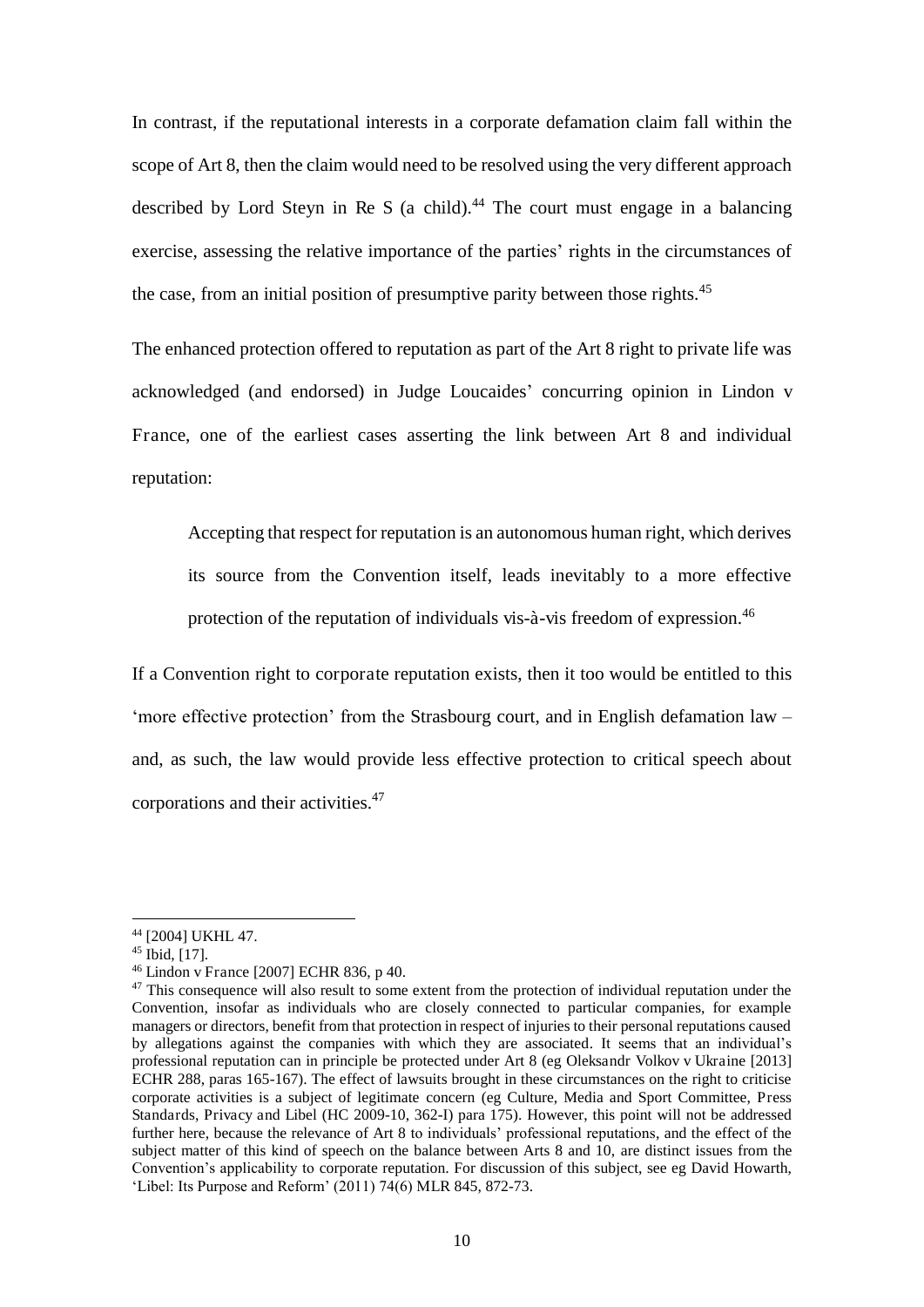There is less case law on the appropriate approach to conflicts between rights under Art 10 and A1P1. However, in common with Art 8, the permissibility of an interference with A1P1 depends in part on its proportionality,  $48$  and the ECtHR has spoken of 'balancing the rights in issue' when the right to property comes into conflict with Art 10.<sup>49</sup> It may be that protection for property rights is less extensive than for other fundamental rights,<sup>50</sup> and restrictions on A1P1 rights 'attract a particularly wide margin of annreciation'.<sup>51</sup> But corporate reputation would likely be entitled to greater protection if it falls within the scope of A1P1 than if it is not protected by any Convention right.

There are, admittedly, also some reasons to think that a Convention right to corporate reputation might not, in practice, have a huge impact on how that interest is protected in domestic defamation cases.

Helen Fenwick and Gavin Phillipson note that whether Art 8 is engaged by an interest is a separate issue from how much weight it should be accorded, either when it is balanced against a competing Convention right, or when assessing whether an interference with it is permissible under Art  $8(2)$ .<sup>52</sup> The ECtHR has accepted that the applicability of a Convention right to companies does not necessarily guarantee them the same level of protection as would be offered to individuals.<sup>53</sup> For example, in its decision to extend the Art 8 protection of the 'home' to corporate premises, it held that a state's 'entitlement to

<sup>48</sup> Pressos Compania Naviera SA v Belgium [1995] ECHR 471, para 38.

<sup>49</sup> Appleby v UK [2003] ECHR 222, para 49.

<sup>&</sup>lt;sup>50</sup> Eric Barendt, Freedom of Speech (2<sup>nd</sup> edn, OUP 2005) 254. See also Ashdown v Telegraph Group Ltd [2002] Ch 149 (CA) 161, where the conflict between speech and property (in copyright) seems to be treated under Art 10(2).

<sup>&</sup>lt;sup>51</sup> Helen Fenwick and Gavin Phillipson, Media Freedom under the Human Rights Act (OUP 2006) 147. See also R (Countryside Alliance) v Attorney General [2007] UKHL 52, [129].

 $52$  Fenwick and Phillipson (n 51) 1100.

<sup>53</sup> Emberland (n 8) 139.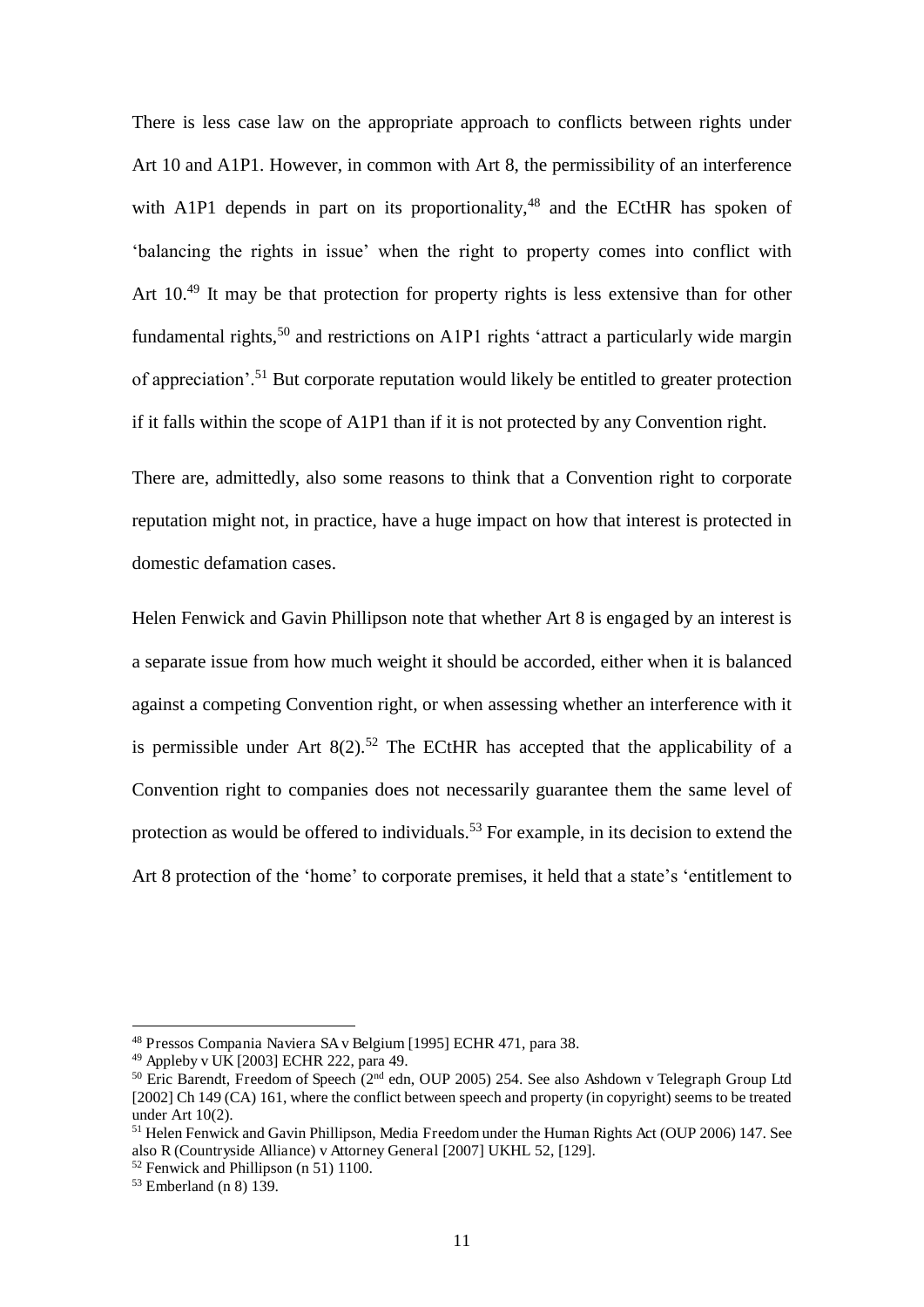interfere [under Art 8(2)] may be more far-reaching where the business premises of a juristic person are concerned'.<sup>54</sup>

In Global Torch Ltd v Apex Global Management Ltd,<sup>55</sup> in the context of the open justice principle, the Court of Appeal held that it was not necessarily inconsistent with the Re S approach for one of the competing rights to be more likely to prevail than the other. Maurice Kay LJ explained that 'the competing rights do not exist within a presumptive legal hierarchy but that does not mean that in given situations – for example, open justice versus reputational damage – one will not generally trump the other.<sup>56</sup> Even if corporate reputation is protected under a substantive Convention right, in individual cases the likelihood that the statements complained of would be on a matter of public interest and the 'very different characteristics of individuals and companies' would be relevant to the balance between Arts 8 and  $10^{57}$  It is possible, then, that granting companies a Convention right to reputation would in practice have only a minimal impact on the outcomes of corporate defamation claims.

However, the existence of such a right would clearly have implications for the substantive law applicable to defamation claims brought by companies,<sup>58</sup> and there is no guarantee that the consequent effect on the outcomes of such claims would in fact be minimal.

<sup>54</sup> Société Colas Est v France [2002] ECHR 418 ('Colas'), para 49.

<sup>55</sup> [2013] EWCA Civ 819.

<sup>56</sup> Ibid, [25] (emphasis in original). Cf Jelena Gligorijević, 'Publication Restrictions on Judgments and Judicial Proceedings: Problems with the Presumptive Equivalence of Rights' (2017) 9(2) JML 1, arguing that the presumptive equivalence of rights under Arts 8 and 10 operates differently depending on whether or not the original substantive claim is based on privacy. If Gligorijević's analysis is correct, then the Global Torch approach may not be applicable in corporate defamation cases.

<sup>&</sup>lt;sup>57</sup> Hugh Tomlinson, 'Case Law, Strasbourg: Firma EDV für Sie v Germany, Article 8, Companies and the Right to Reputation' (Inforrm, 9 October 2014) at <https://inforrm.wordpress.com/2014/10/09/case-lawstrasbourg-firma-edv-fur-sie-v-germany-article-8-companies-and-the-right-to-reputation-hugh-tomlinsonqc/>. See MTE (n 20) para 84; Ärztekammer (n 22) para 65.

 $58$  See eg Yeo v Times Newspapers Ltd [2015] EWHC 3375 (OB) [140]: Warby J considered it to be 'clear' that the applicability of Art 8 to a defamation claim 'does make a difference in principle to the approach that should be taken.' However, in the circumstances of that case, it would not have affected his finding on liability: [148].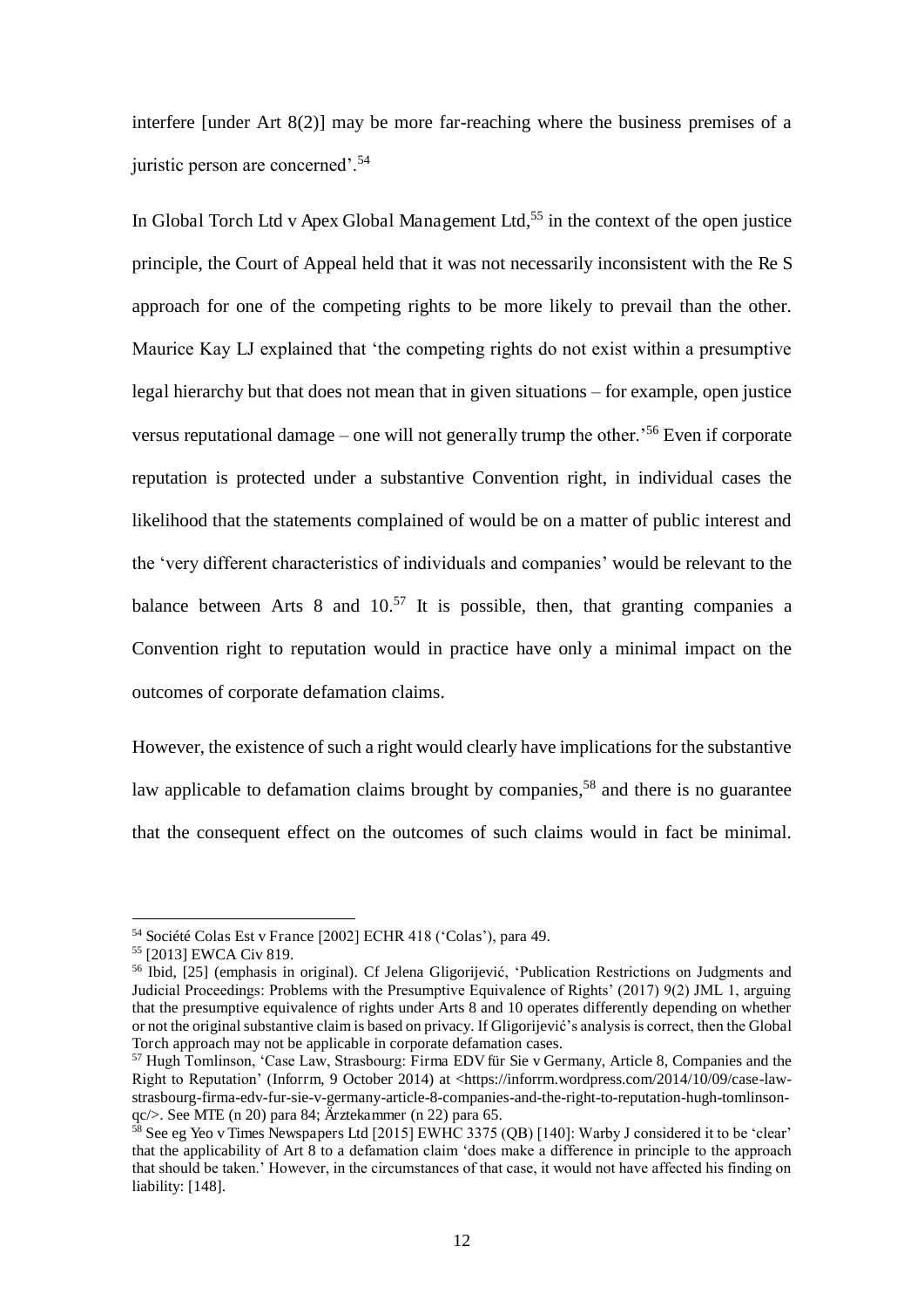Changes to the substantive law that are favourable to corporate claimants might also have important consequences outside the courts; that is, they risk aggravating the law's chilling effect on speech about corporations.

#### **Convention obligations**

Another important consequence of the existence of a Convention right to corporate reputation would be the imposition on member states of obligations with respect to its protection.

If corporate reputation is not a Convention right in itself, it cannot give rise to any Convention duties. As such, its protection in domestic law would be permissible but not required.<sup>59</sup> This can be seen in the ECtHR's judgment in Steel. Holding that a member state 'enjoys a margin of appreciation as to the means it provides under domestic law to enable a company to challenge the truth, and limit the damage, of allegations which risk harming its reputation',<sup>60</sup> the Court said: 'If... a State decides to provide such a remedy to a corporate body', then defendants' Art 10 rights require 'a measure of procedural fairness' in the operation of that remedy.<sup>61</sup> Based on the word 'if' in this passage, Lord McNally suggested to the Joint Committee on the Draft Defamation Bill that the Court could be interpreted as having ruled that the state's margin of appreciation 'extends as far as deciding to offer no remedy'.<sup>62</sup> This interpretation must be correct. Article 1 of the Convention imposes an obligation on member states to 'secure to everyone within their jurisdiction the rights and freedoms defined in … this Convention'; there is no obligation on states to protect interests that do not fall within the scope of a Convention right.

<sup>59</sup> Howarth (n 47) 874; Oster (n 43) 264.

 $60$  Steel (n 34) para 94.

 $61$  Ibid, para 95 (emphasis added).

 $62$  Joint Committee, Evidence (n 4) 385.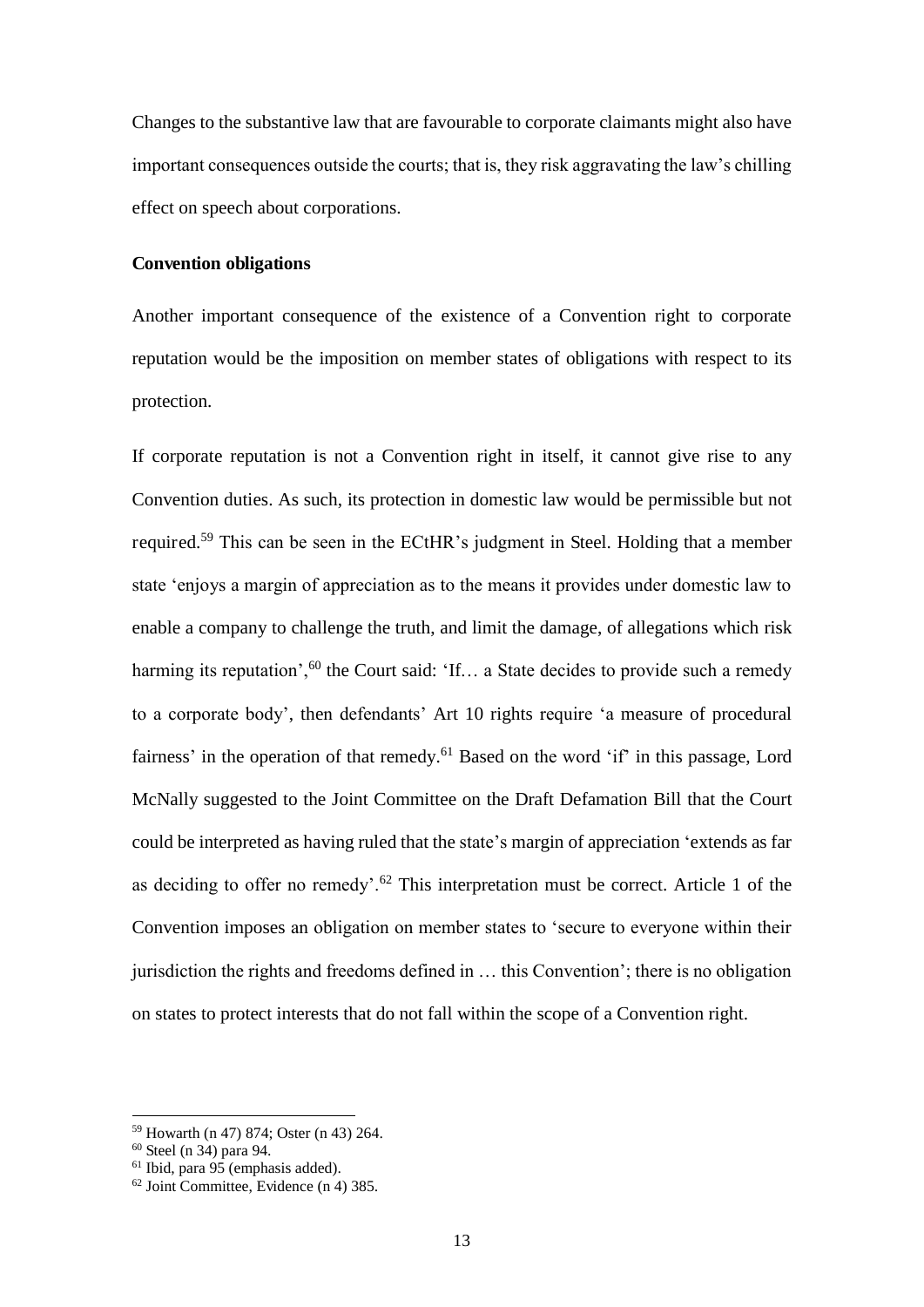If, however, corporate reputation does fall within the scope of a Convention right, then it will give rise to obligations under Art 1. These may include positive obligations, requiring states to ensure protection for the right in the relationships between private individuals (ie in private law contexts such as defamation claims).<sup>63</sup> 'Negative' obligations require states to refrain from taking actions that violate Convention rights; 'positive' obligations are those that require them to take actions to ensure the enjoyment of Convention rights.<sup>64</sup> If the UK is under a positive obligation to protect corporate reputation, an Australianstyle removal of the corporate right to sue in defamation may be incompatible with the Convention.<sup>65</sup>

#### **Right to apply to the European Court of Human Rights**

Finally, the existence of a Convention right to corporate reputation would allow companies to apply to the ECtHR alleging a violation of that right.<sup>66</sup> Corporations, including for-profit companies, are considered to be 'nongovernmental organisations' under Art 34 of the Convention, and therefore have standing to apply to the Court claiming to be victim to a rights violation.<sup>67</sup> The discovery of a right to individual reputation under Art 8 of the Convention 'permit[ted] disgruntled libel claimants to apply to the Strasbourg court to contest the perceived failure of domestic laws to ensure respect for the right to reputation.<sup>'68</sup> The same would be true of a Convention right to corporate reputation.

<sup>63</sup> Von Hannover v Germany (No 1) [2004] ECHR 294; Oster (n 43) 264.

<sup>64</sup> Gul v Switzerland [1996] ECHR 5, Dissenting Opinion of Judge Martens, para 7.

 $65$  On Art 8: Joint Committee on the Draft Defamation Bill, Report (2010-12, HL 203, HC 930-I) para 112. On A1P1: Oster (n 43) 264-65. The Australian provisions are cited at note 2.

<sup>66</sup> Eric Barendt and others, Media Law: Text, Cases and Materials (Pearson 2014) 366; Gavin Millar, 'Whither the Spirit of Lingens?' (2009) 3 EHRLR 277, 282.

 $67$  Emberland (n 8) 4.

<sup>68</sup> Mullis and Scott (n 1) 34.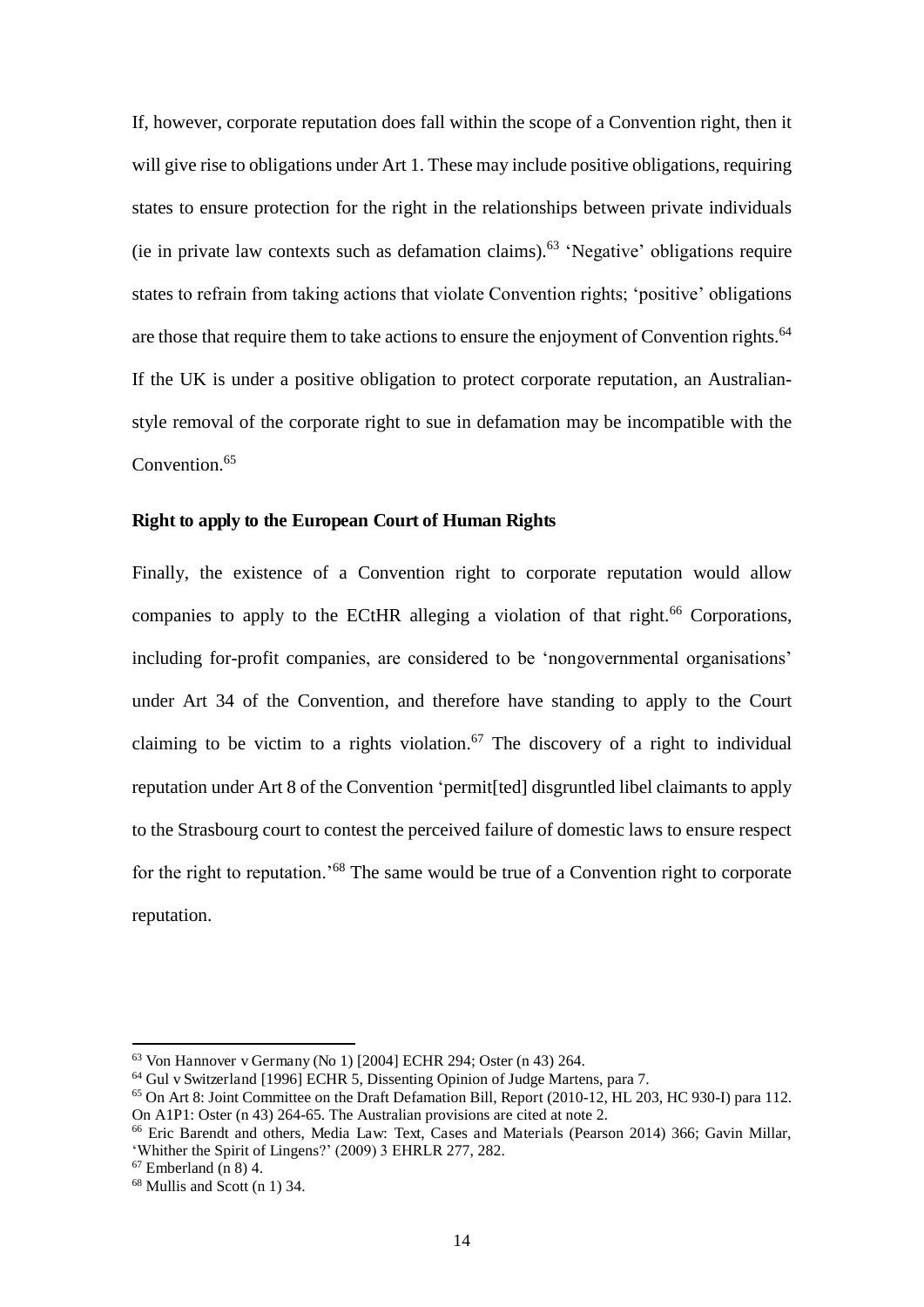#### **Summary**

Whether companies can claim a Convention right to reputation has important implications for the ongoing application, and any future reform, of English defamation law. It may be that the view that removing the right to sue from companies 'would be at risk of being incompatible' with the Convention<sup>69</sup> prevented that option from being taken in the  $2013$ Act, or at least prevented it from being seriously considered. As such, it is important to clarify the possible existence of a Convention right to corporate reputation. The following sections attempt to do so, addressing first Art 8 and then A1P1.

#### **Article 8**

#### **Individual reputation under Article 8**

Art 8(1) of the Convention does not explicitly include a right to reputation:

Everyone has the right to respect for his private and family life, his home and his correspondence.

In fact, the explicit reference to 'honour and reputation' in Article 12 of the Universal Declaration of Human Rights, on which Art 8 of the ECHR was based, 'was deliberately omitted from Article 8'.<sup>70</sup> Notwithstanding the drafting history, however, the ECtHR has decided that the right to reputation falls within the scope of Art 8.

The Court first asserted that Art 8 protects reputation in Radio France v France, in 2004, stating that: 'the right to protection of one's reputation is of course one of the rights guaranteed by Article 8 of the Convention, as one element of the right to respect for

 $69$  Joint Committee, Report (n 65) para 112.

<sup>&</sup>lt;sup>70</sup> J Velu. 'The European Convention on Human Rights and the Right to Respect for Private Life, the Home and Communications' in Arthur Henry Rebertson (ed), Privacy and Human Rights: Reports and Communications Presented at the Third International Colloquy about the European Convention on Human Rights (Manchester University Press 1973) 42.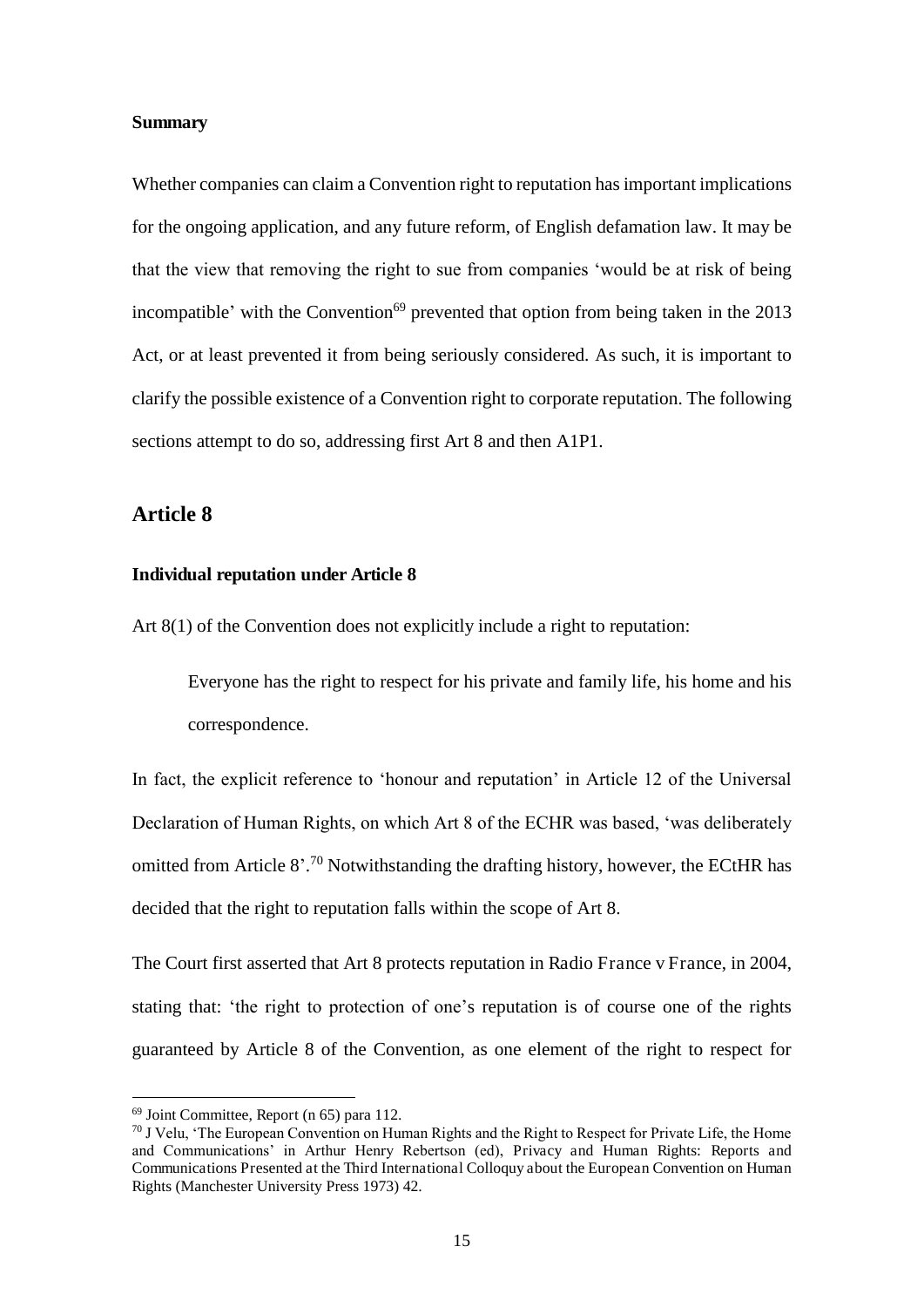private life.'<sup>71</sup> As Gavin Millar points out, 'No authority was offered for this proposition',<sup>72</sup> nor any explanation of the Court's reasoning. Following Radio France the Court repeated its assertion, again without explanation, in a series of other Art 10 cases.<sup>73</sup>

In all of these cases, the right to reputation was referred to as an 'aspect', 'part', or 'element' of the right to private life protected by Art 8, with no explanation as to why that was suddenly the case.<sup>74</sup> The first attempt to explain, rather than simply assert, the protection of reputation under Art 8 was made in Judge Loucaides' concurring opinion in Lindon v France.<sup>75</sup> The majority made no reference to Art 8, instead discussing the reputational interests in the case only in relation to Art  $10(2)$ .<sup>76</sup> Judge Loucaides, in contrast, argued that the 'right to reputation should always have been considered as safeguarded by Article 8 of the Convention, as part and parcel of the right to respect for one's private life.'<sup>77</sup> He linked the protection of reputation with the value of human dignity, and emphasised the importance of the latter to the fundamental aims of the Convention as a whole.<sup>78</sup>

The Court first found a violation of Art 8 in respect of reputational harm in Pfeifer v Austria.<sup>79</sup> The majority explained its decision by stating that Art 8 protects 'a person's physical and psychological integrity', and is intended to 'ensure the development … of the personality of each individual in his relations with other human beings.'<sup>80</sup> The Court

<sup>71</sup> Radio France v France [2004] ECHR 127, para 31.

<sup>72</sup> Millar (n 66) 281.

<sup>73</sup> Chauvy v France [2004] ECHR 295, para 70; Abeberry v France App no 58729/00 (ECtHR, 21 September 2004); *Cumpănă v Romania* [2004] ECHR 692, para 91; White v Sweden [2006] ECHR 793, para 19; Leempoel & SA ED Ciné Revue v Belgium App no 64772/01 (ECtHR, 9 November 2006) para 67.  $74$  The two exceptions are White v Sweden (n 73) in which the Court asserted that reputation was 'within the scope' of Art 8 with no further comment; and Sidabras v Lithuania [2004] ECHR 395, in which reputational harm was one element of more wide-ranging infringements of the applicants' private lives.  $75$  Lindon (n 46).

<sup>76</sup> Ibid, paras 40-70.

<sup>77</sup> Ibid, p 39.

<sup>78</sup> Ibid, pp 39-40.

<sup>&</sup>lt;sup>79</sup> [2007] ECHR 935.

<sup>80</sup> Ibid, para 33.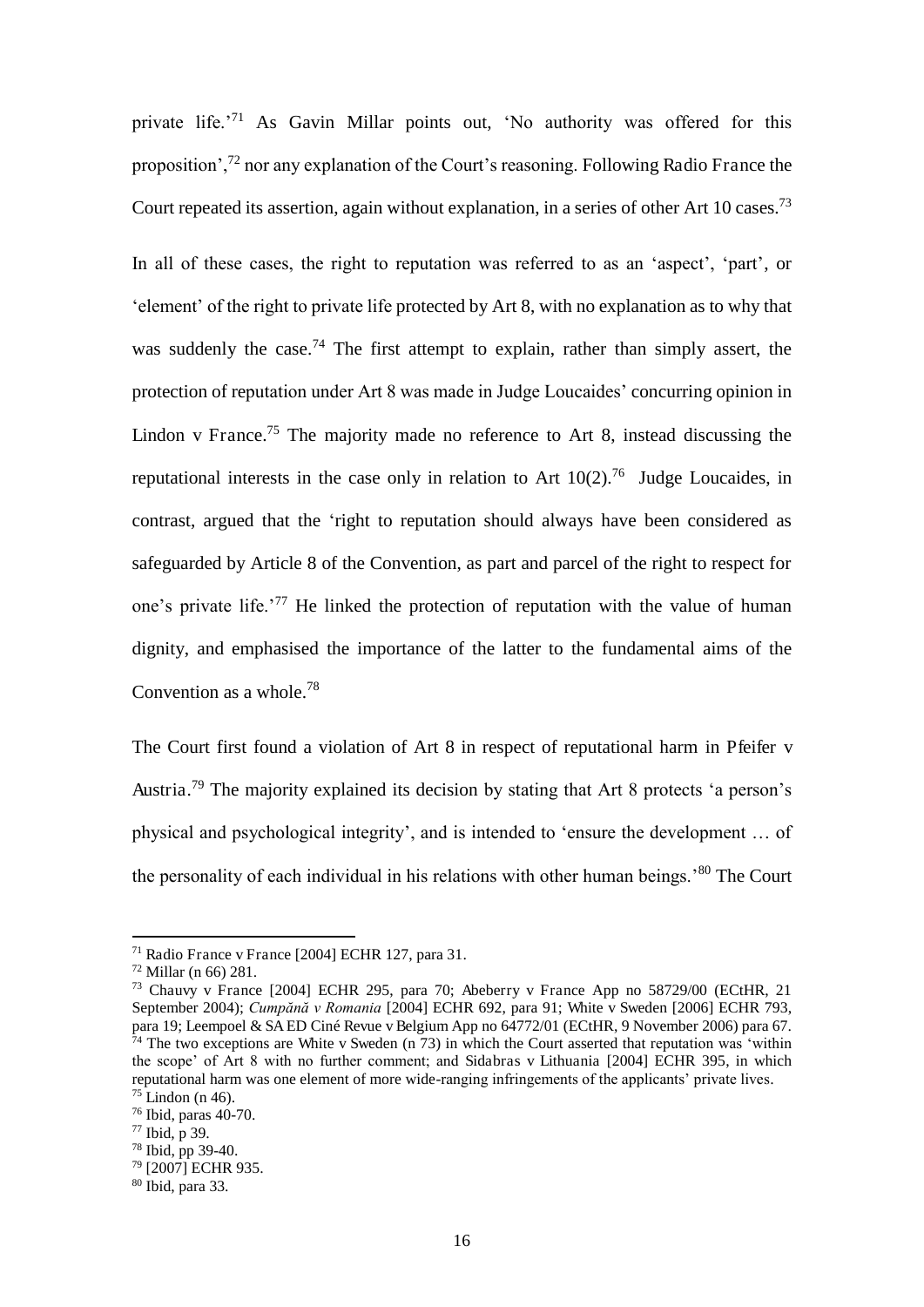reiterated the assertion it had made in Von Hannover v Germany (No 1) that the scope of 'private life' in Art 8 extends to 'a zone of interaction of a person with others, even in a public context'.<sup>81</sup> After relying additionally on the Art 10 cases in which it had found that reputation fell within the scope of Art 8, the Court concluded that 'a person's reputation … forms part of his or her personal identity and psychological integrity and therefore … falls within the scope of his or her "private life".<sup>82</sup>

In subsequent cases, the Court narrowed the scope of Art 8's protection of reputation. Rather than viewing reputational harm as necessarily engaging Art 8, the Court began imposing a 'seriousness' threshold: to engage Art 8, an 'attack on personal honour and reputation must attain a certain level of gravity and in a manner causing prejudice to personal enjoyment of the right to respect for private life'.<sup>83</sup>

The Court appeared to roll back the protection of reputation under Art 8 still further in Karakó v Hungary. $84$  It emphasised that the interests in reputation and privacy are 'conceptually distinct', because 'personal integrity rights falling within the ambit of Article 8 are unrelated to the external evaluation of the individual, whereas in matters of reputation, that evaluation is decisive<sup>'.85</sup> It suggested that defamatory imputations would only engage Art 8 if 'their publication had an inevitable direct effect on the applicant's private life.<sup>86</sup> However, the Court does not seem to have followed Karakó in subsequent cases,  $87$  instead reverting to a standard similar to that laid down in A v Norway; that is,

<sup>81</sup> Ibid, citing Von Hannover (n 63) para 50.

 $82$  Ibid, para 35.

<sup>83</sup> A v Norway [2009] ECHR 580, para 64.

<sup>84 [2009]</sup> ECHR 712.

 $85$  Ibid, para 23.

 $86$  Ibid.

<sup>87</sup> Tanya Aplin and Jason Bosland, 'The Uncertain Landscape of Article 8 of the ECHR: The Protection of Reputation as a Fundamental Human Right?' in Andrew Kenyon (ed), Comparative Defamation and Privacy Law (Cambridge University Press 2016) 281-82.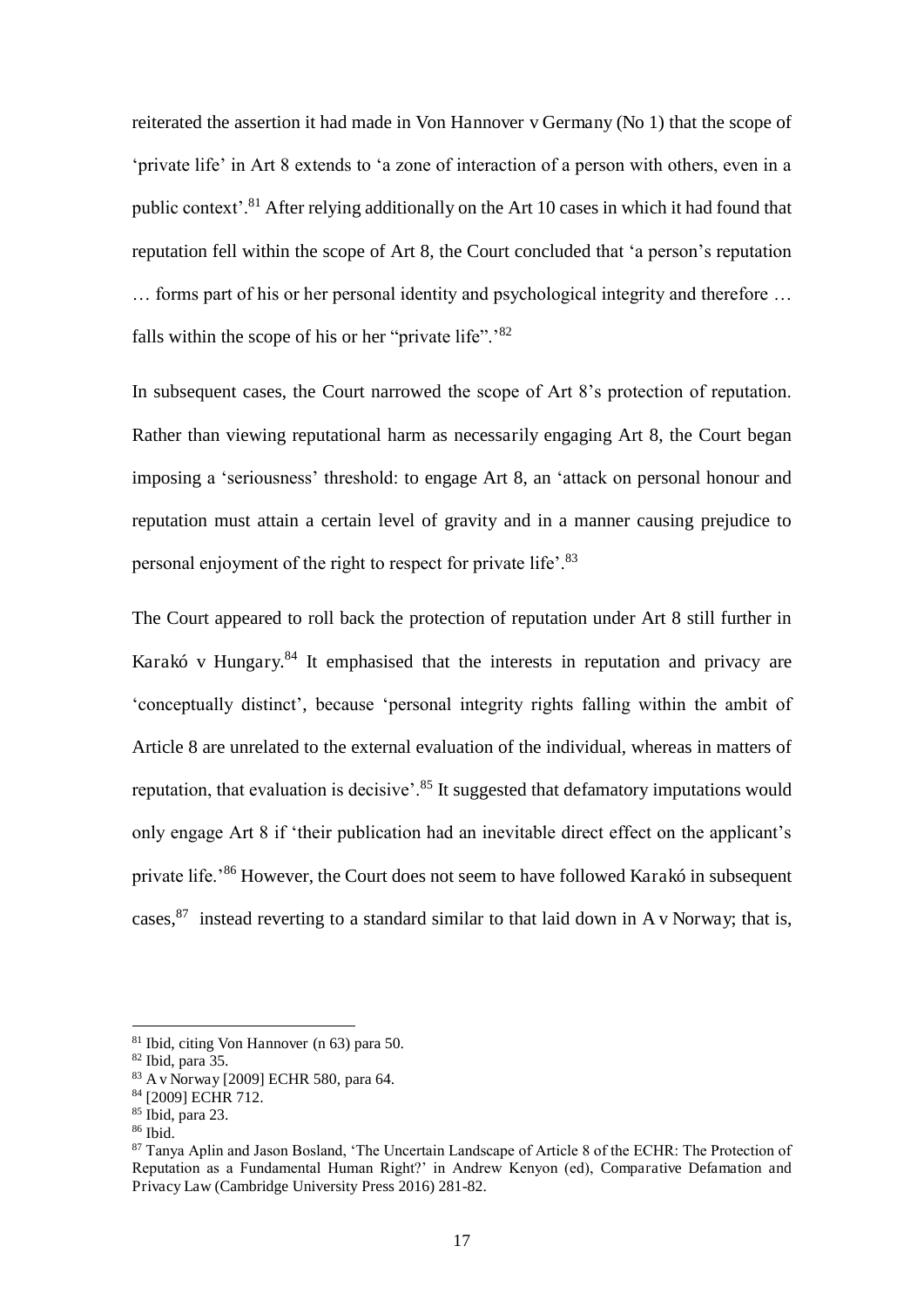reputation is protected under Art 8 as 'part of' the applicant's private life, subject to the attack on reputation reaching a 'certain level of seriousness'.<sup>88</sup>

The Court has rarely attempted to explain its protection of reputation under Art 8, and there is a lack of clarity and consistency in the explanations it has offered.<sup>89</sup> This is problematic, because without a clear justification for the protection of individual reputation under Art 8, it is more difficult to determine whether it would be doctrinally coherent to offer the same protection to corporate entities.

Tanya Aplin and Jason Bosland identify 'three possible interpretations of the relationship between reputation and the right to private life': firstly, that reputation is in itself 'part of' an applicant's private life; secondly, that a reputational injury may coincide with a distinct infringement of private life; and, thirdly, that a reputational injury may cause a distinct infringement of private life.<sup>90</sup> They reject the second interpretation primarily because it fits with only some of the Strasbourg case law;<sup>91</sup> and the first because it is theoretically incoherent (ignoring the 'undoubtedly correct' distinction drawn in Karakó between reputation and private life<sup>92</sup>) and would render the seriousness threshold favoured in some of the Court's decisions 'nonsensical'.<sup>93</sup> Aplin and Bosland argue that the third, 'causal', explanation is 'the most doctrinally coherent and conceptually sound.<sup>'94</sup> If this causal interpretation is accepted, then there is no real protection of reputation under Art  $8^{95}$  the interests protected are discrete privacy interests, with the protection of reputation operating essentially as a presumption that a sufficiently serious attack on reputation will

<sup>88</sup> See eg Arnarson v Iceland [2017] ECHR 530, para 34. Aplin and Bosland (ibid, 281) note that the Court does not always mention, or engage with, the seriousness threshold in Art 8 cases involving applicants' reputational interests.

 $89$  See eg Aplin and Bosland (n 87) 267; Oster (n 43) 149-50; Smet (n 33) 235.

<sup>90</sup> Aplin and Bosland (n 87) 281-83.

<sup>&</sup>lt;sup>91</sup> Ibid, 282-83.

<sup>92</sup> Ibid, 282.

<sup>93</sup> Ibid.

<sup>94</sup> Ibid, 283.

 $95$  Ibid.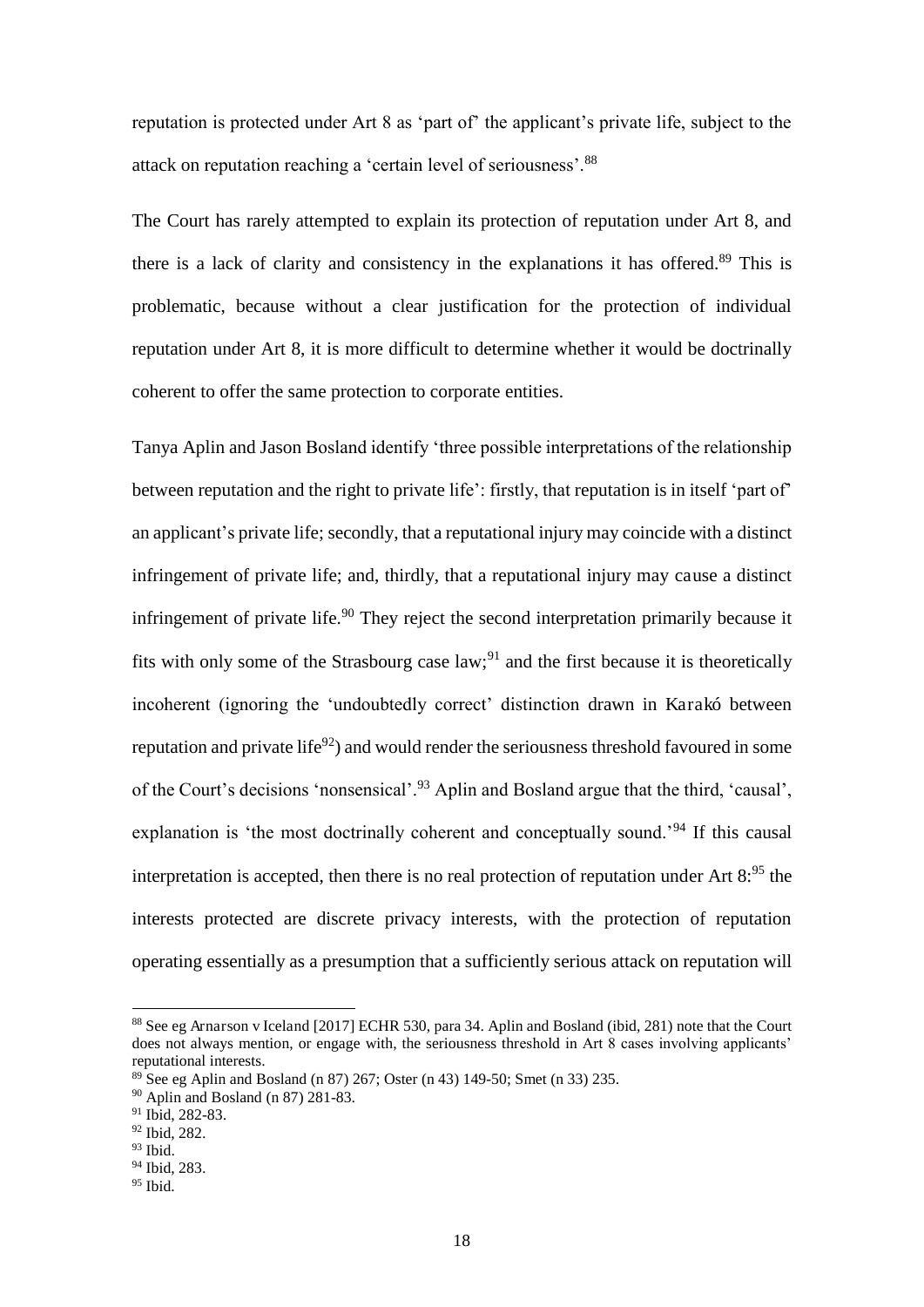have caused a consequential privacy harm. However, Aplin and Bosland note that this interpretation does not explain the mechanism by which reputational harm might cause such an infringement of private life.

When discussing the protection of reputation under Art 8, the Court employs several stock phrases to explain its link with the concept of private life. It may, for example, note that 'private life' under Art 8 extends to interests in 'personal identity',<sup>96</sup> or 'psychological integrity',<sup>97</sup> or 'the right to establish and develop relationships with other human beings'.<sup>98</sup> Various theoretical justifications for these links have been proposed. Mullis and Scott use the 'looking-glass self' theory found in sociological literature to argue that harm to a person's reputation may be reflected in harm to their self-worth, and therefore their 'psychological integrity'.<sup>99</sup> The 'sociality' theory proposed by David Howarth highlights the importance of a person's reputation to their social relationships.<sup>100</sup> In turn, the importance of social relationships to Art 8 has been explained by the Court in terms of the underlying value of personal autonomy.<sup>101</sup> But the lack of clarity and consistency in the Court's jurisprudence means that these theories only partially fit the case law, and the precise link (or links) between the interest in reputation and the rights protected under Art 8 remains unclear.

#### **Corporate reputation under Article 8**

Art 8 rights are normally considered to be applicable primarily to individuals, rather than companies. Nevertheless, the ECtHR has held that the protection of 'home' in Art 8

<sup>96</sup> Ion Cârstea v Romania [2014] ECHR 1161, para 29.

 $97$  Axel Springer AG v Germany [2012] ECHR 227, para 83; Putistin v Ukraine [2013] ECHR 1286, para 32.

<sup>98</sup> Kyriakides v Cyprus [2008] ECHR 1087, para 49, citing Niemietz v Germany [1992] ECHR 80, para 29.

<sup>99</sup> Mullis and Scott (n 1) 41, citing Charles Cooley, Human Nature and the Social Order (Scribner 1902).

 $100$  Howarth (n 47).

<sup>101</sup> Pretty v UK [2002] ECHR 427, para 61.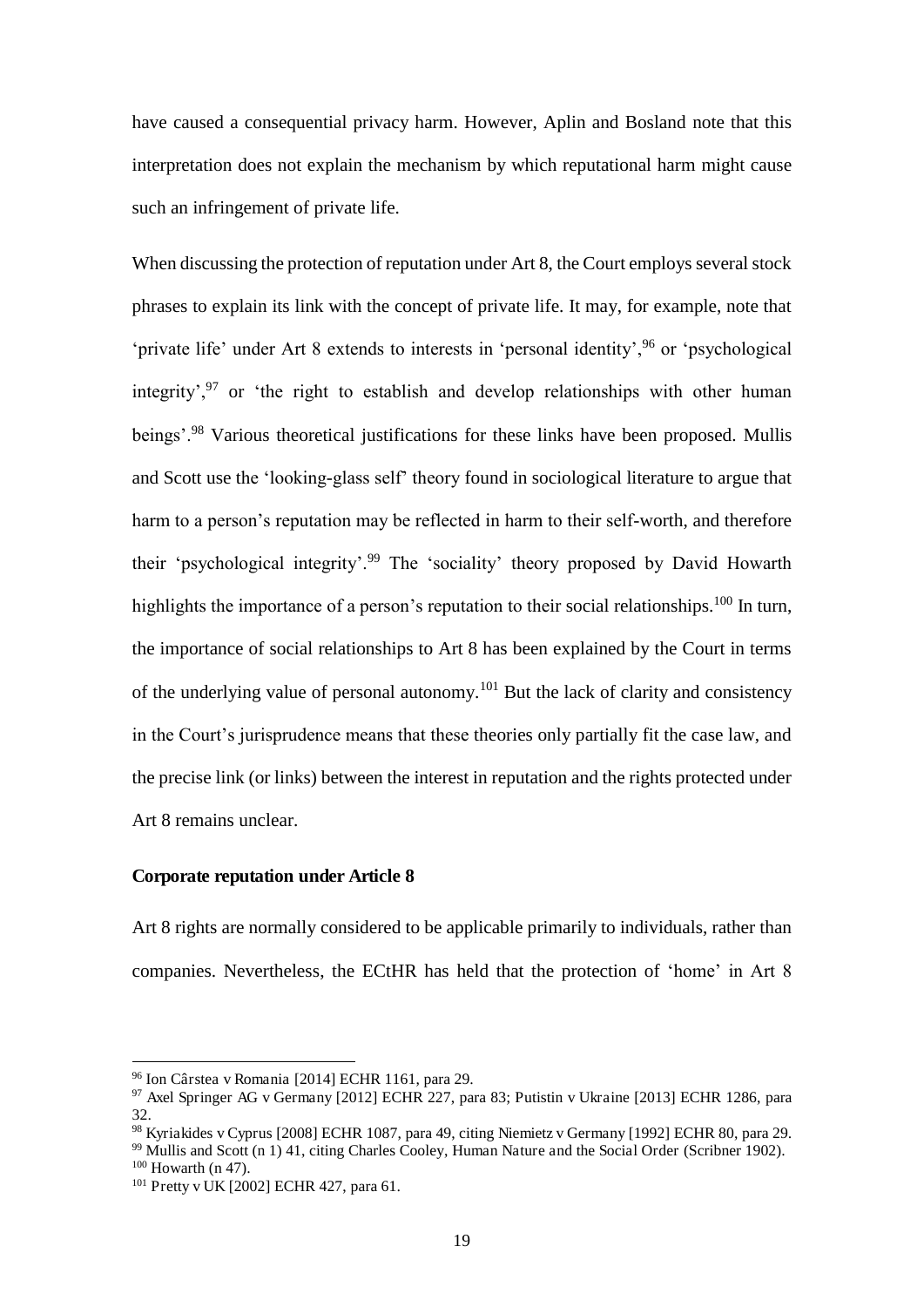extends to companies' business premises, $102$  and the protection of 'correspondence' also applies to corporate applicants.<sup>103</sup> As such, it is at least possible that in the future the Court will interpret Art 8 as protecting corporate reputation. However, as noted in Gatley on Libel and Slander, 'bringing corporate reputation within art.8 would amount to a significant, as yet not clearly justified, extension of art.8's ambit.<sup>'104</sup> I argue in this section that no sufficient justification exists.

#### Relevance elsewhere in the Convention

One argument for protecting corporate reputation under Art 8 can be swiftly rejected: the argument that such a right must, or should, exist under Art 8 as a corollary of the Court's recognition that the Art 10 right to freedom of expression can permissibly be restricted to protect corporate reputation.<sup>105</sup> Peter Oliver, for example, relies on the Court's decisions in Comingersoll SA v Portugal,<sup>106</sup> Steel,<sup>107</sup> and Uj v Hungary,<sup>108</sup> suggesting that they 'strongly indicate that Article 8 ECHR protects the reputation of all economic actors.'<sup>109</sup> Oliver's argument is that in these cases 'the ECtHR has acknowledged the importance of a company's reputation in relation to other articles of the Convention':<sup>110</sup> in Comingersoll by awarding a company non-pecuniary compensation under Art 41 for reputational injury,<sup>111</sup> and in Steel and U<sub>j</sub> by holding that, in principle, Art  $10(2)$  permits speech to be restricted for the purpose of protecting corporate reputation. But acknowledging the

 $102$  Colas (n 54) para 41.

<sup>&</sup>lt;sup>103</sup> Association for European Integration and Human Rights v Bulgaria App no 62540/00 (ECtHR, 28 June 2007) para 60 ('AEIHR'); Wieser and Bicos Beteiligungen GmbH v Austria [2007] ECHR 815, para 45. <sup>104</sup> Gatley (n 23) para 2.3.

<sup>105</sup> eg Velu (n 70) 19.

<sup>106 [2000]</sup> ECHR 159.

 $107$  Steel (n 34).

<sup>108</sup> Uj (n 36).

<sup>&</sup>lt;sup>109</sup> Peter Oliver, 'Privacy and Data Protection: Rights of Economic Actors' in Sybe de Vries, Ulf Bernitz and Stephen Weatherill (eds), The EU Charter of Fundamental Rights as a Binding Instrument: Five Years Old and Growing (Hart 2015) 314.

<sup>110</sup> Ibid, 313.

 $111$  Comingersoll (n 106) para 35, and the concurring opinion of Judge Rozakis at pp 9-10 (placing greater emphasis on reputation).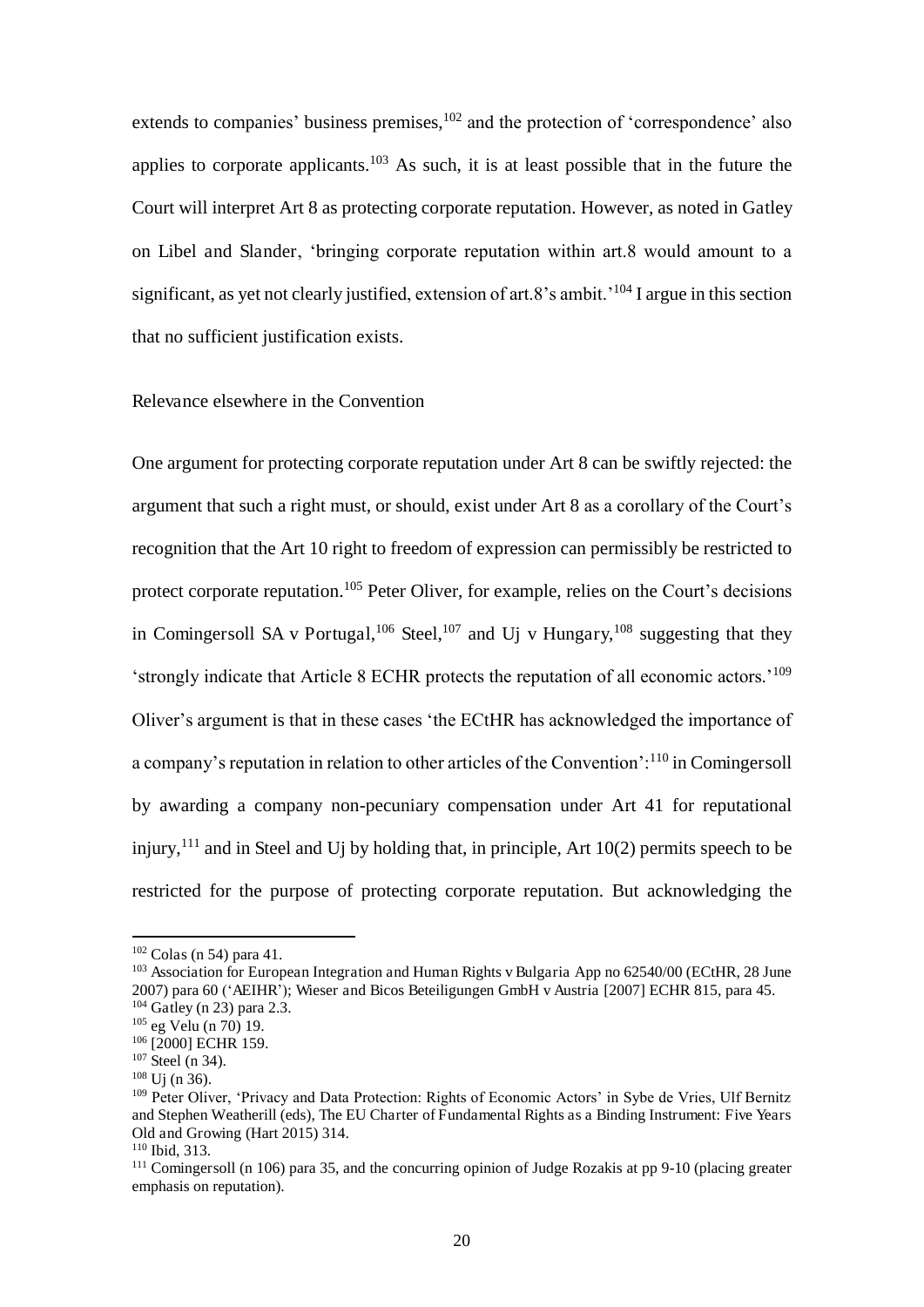importance of corporate reputation in these contexts is not the same as declaring that it falls within the scope of Art 8. The permissibility of a restriction under Art 10(2) and the existence of a substantive right elsewhere in the Convention are separate questions. It may be worth noting that the Court mentioned its case law on corporate reputation under Art  $10(2)$  in EDV.<sup>112</sup> Although it is not clear whether that case law contributed to the Court's assumption that Art 8 protects corporate reputation, to the extent that it did this reasoning is obviously incoherent.

#### Positive and negative obligations

It has been argued that there cannot be an Art 8 right to corporate reputation (relevant to defamation law) because, under that Article, corporate applicants can only be victims of a member state's failure to fulfil its negative obligations, and the protection of a claimant's Art 8 rights in domestic defamation proceedings is an aspect of the state's positive obligations.<sup>113</sup>

Insofar as this argument points out that the Court has, to date, only granted the protection of Art 8 to corporate applicants in cases involving breaches of a state's negative obligations, it is accurate. In this sense, the argument has some weight: it suggests that the extension of the Art 8 right to reputation to companies in a defamation context would be a more significant step for the Court to take than it might otherwise seem. The Court has held that Art 8 will only give rise to positive obligations in 'exceptional cases where the State's failure to adopt measures interferes with [the applicant's] right to personal development and his or her right to establish and maintain relations with other human

<sup>112</sup> EDV (n 14) para 21.

<sup>&</sup>lt;sup>113</sup> B van der Sloot, 'Do Privacy and Data Protection Rules Apply to Legal Persons and Should They? A Proposal for a Two-Tiered System' (2015) 31 CLS Rev 26, 30-33.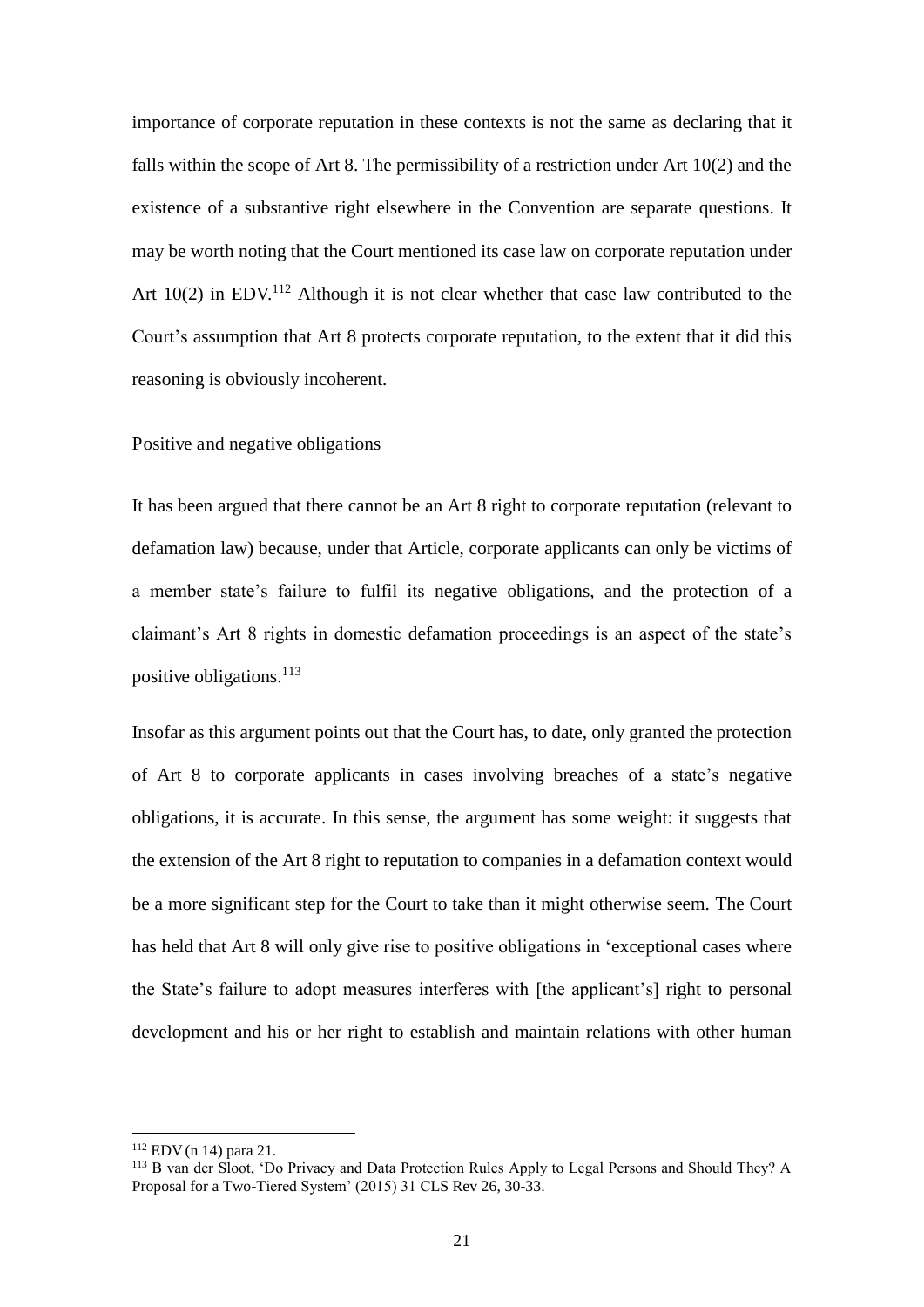beings and the outside world.<sup>'114</sup> This seems to be a high – possibly insurmountable – bar to the Court finding that states are under a positive obligation to protect corporate reputation.

However, the Court has also held that the 'boundaries between the State's positive and negative obligations under Article 8 do not lend themselves to precise definition'. 115 Moreover, in determining whether the Convention imposes a particular obligation, 'the applicable principles are … similar' regardless of whether the purported obligation is positive or negative.<sup>116</sup> The fact that the interest in corporate reputation is more likely to be infringed by a state's failure to act than by a state's positive action seems unlikely to be an absolute bar to the existence of a Convention right, even if the Court has not yet imposed positive obligations on states to respect any of the Art 8 rights it has extended to companies. In EDV, the applicant claimed that the state had breached its positive obligations; the Court did not seem to consider this a barrier to the applicability of Art 8.<sup>117</sup>

The argument also conflates two conceptually distinct issues: the scope of the interests protected under a particular Convention right, and the nature of the obligations imposed on member states with respect to those interests.<sup>118</sup> Whether corporate reputation falls within the scope of Art 8 relates to the first of these issues; whether any Art 8 right to corporate reputation imposes positive obligations on member states is a distinct question. If no relevant interest under Art 8 is engaged by an injury to corporate reputation, the

<sup>114</sup> *Šečić v Croatia* App no 40116/02 (ECtHR, 15 June 2006).

<sup>115</sup> SH and others v Austria [2011] ECHR 1878, para 87.

<sup>116</sup> Ibid.

<sup>117</sup> EDV (n 14) para 24.

<sup>&</sup>lt;sup>118</sup> Henry Shue, Basic Rights: Subsistence, Affluence, and US Foreign Policy ( $2<sup>nd</sup>$  edn, Princeton University Press 1996) 52-53, cited in Alastair Mowbray, The Development of Positive Obligations under the European Convention on Human Rights by the European Court of Human Rights (Bloomsbury 2004) 222- 24.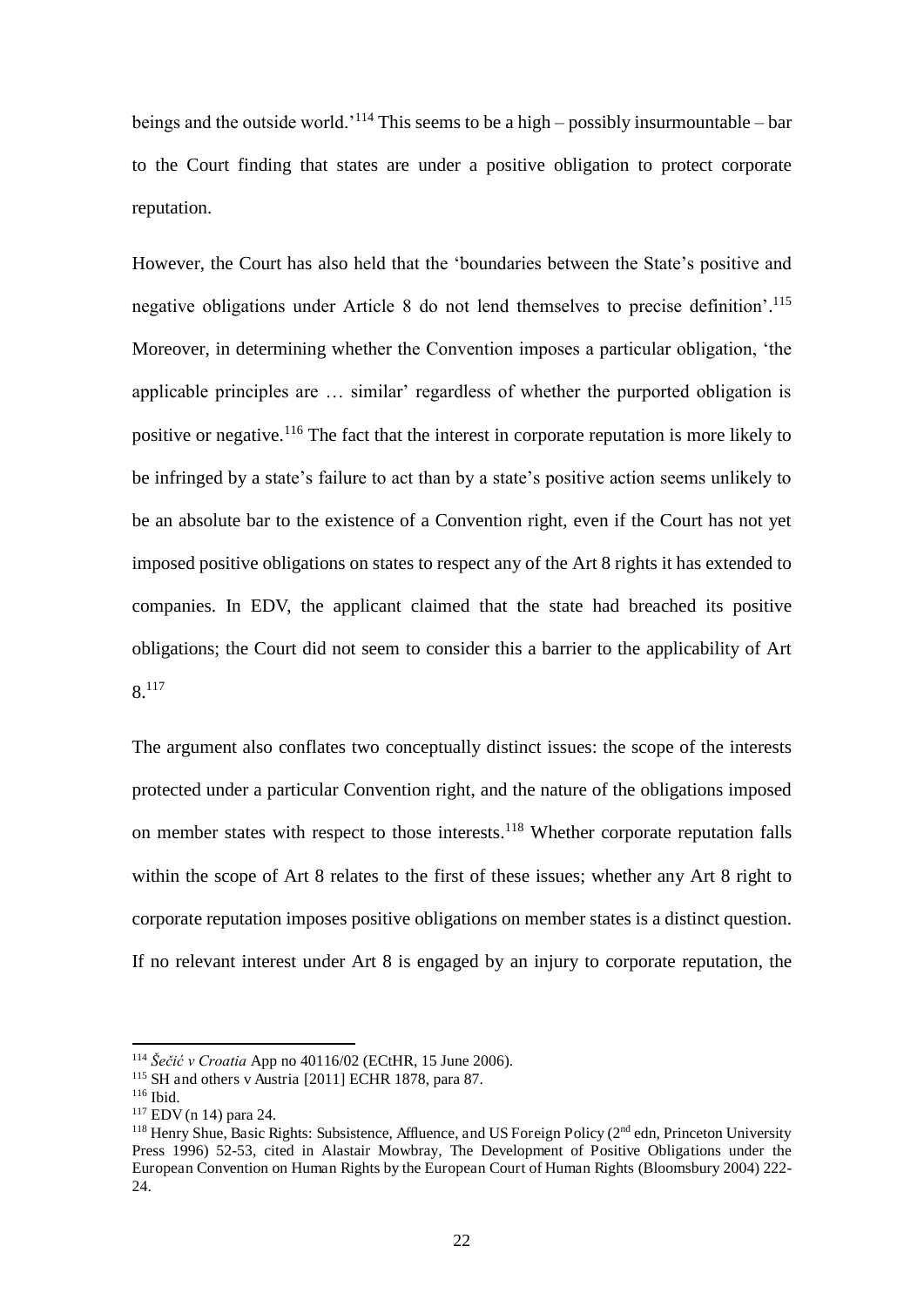question whether a state is under a positive obligation with respect to that injury is nonsensical. And if the Court found that Art 8 protects corporate reputation in a case involving a state's negative obligations, it would seem illogical to deny the possibility that the interest in corporate reputation, now within the scope of Art 8, could also give rise to positive obligations in appropriate cases.

#### Private life

Jan Oster argues that the right to reputation under Art 8 does not extend to corporate applicants, partly because, of the four categories of interest protected by Art 8 ('private life', 'family life', 'home', and 'correspondence'), only the latter two have thus far been held to protect legal persons by the ECtHR. Reputation, in contrast, is protected under the 'private life' arm of Art 8, which has not yet been applied to a company.<sup>119</sup> In fact, in one of the Court's decisions on the applicability of the 'correspondence' limb of Art 8 to a legal person, it suggested that 'it may be open to doubt whether, being such a person, [the applicant] can have a "private life" within the meaning of that provision'.<sup>120</sup>

However, the Court has consistently stated that 'Private life is a broad term, not susceptible to exhaustive definition', $121$  and that it 'must not be interpreted restrictively.'<sup>122</sup> While the fact that it has not yet been extended to corporations indicates that the right to reputation subsumed within it should not be so extended, it cannot determine the question once and for all. The same argument was made with respect to the protection of 'home' under Art  $8^{123}$  before the Court decided that it applied to corporate

<sup>119</sup> Oster (n 43) 261-62; Eileen Weinert, 'Firma EDV v Germany – Do Companies Have Feelings Too?' (2015) 26(2) Ent LR 50.

 $120$  AEIHR (n 103) para 60.

<sup>121</sup> Peck v UK [2003] ECHR 44, para 57.

<sup>122</sup> Von Vondel v The Netherlands [2008] ECHR 1884, para 48.

<sup>123</sup> See Emberland (n 8) 114-16.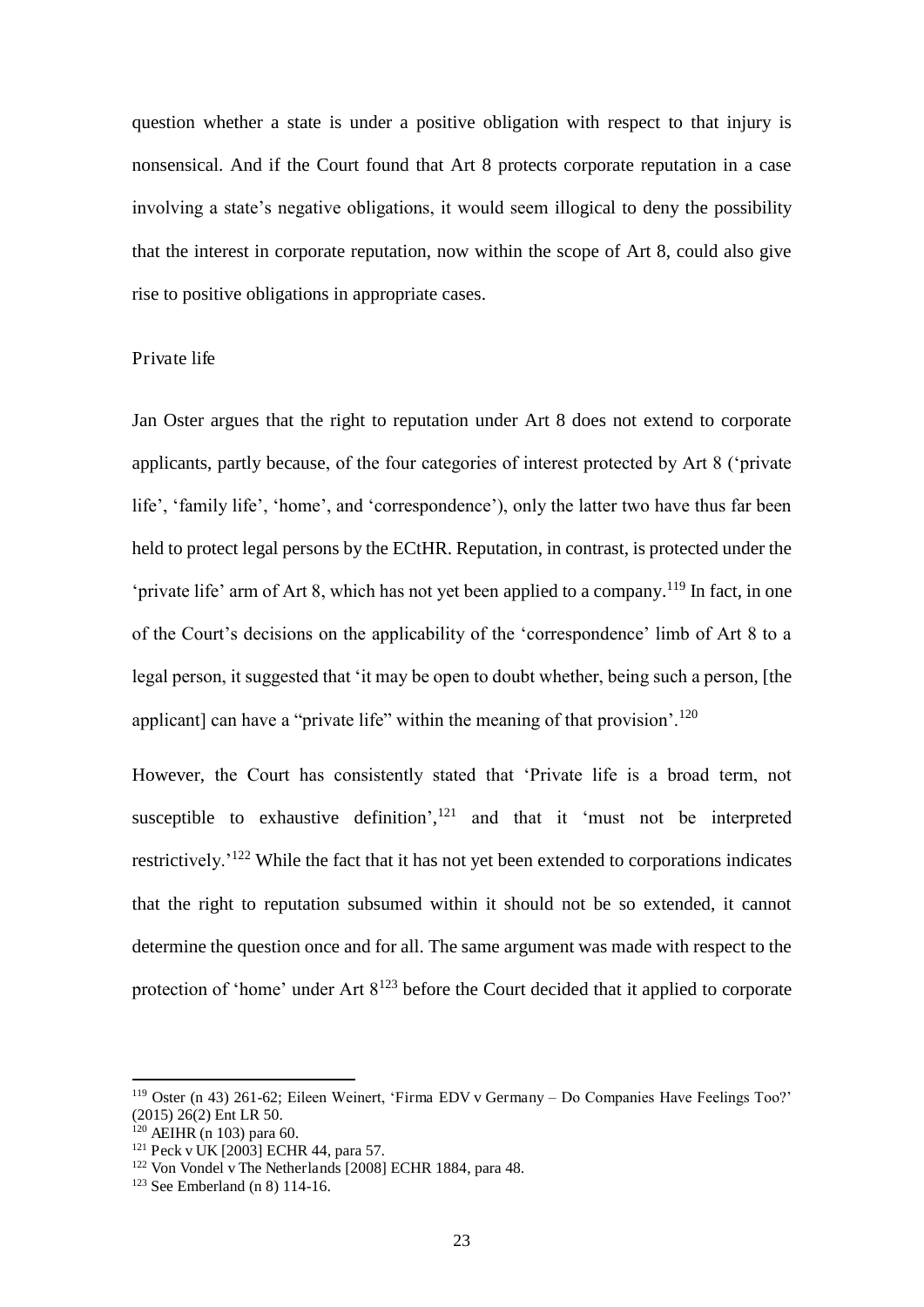business premises.<sup>124</sup> In fact, the Court's decision in EDV to proceed on the basis that corporate reputation falls within the scope of Art 8 implies that the 'private life' limb of Art 8 can apply to companies. In the passage of its judgment in which the Court assumes that 'the reputation of a company falls under the notion of private life',<sup>125</sup> there is no suggestion that the 'notion of private life' might itself be inapplicable to corporate applicants. In EDV there was also a complaint under Art 9 (freedom of thought, conscience and religion), which the Court declared inadmissible as being 'incompatible ratione personae with the provisions of the Convention'<sup>126</sup> because the applicant was 'a legal person founded exclusively for business purposes'.<sup>127</sup> The fact that this reasoning was employed in relation to the applicant's Art 9 claim, but not its Art 8 claim, suggests that, in the Court's view, the corporate, for-profit nature of an applicant will not necessarily mean that it cannot claim a right to respect for its 'private life' under Art 8.

#### Theoretical coherence

Oster's argument is not simply that the Court has not yet extended the protection of the 'private life' arm of Art 8 to corporate applicants. It is that, in principle, the 'concept of "private life" is intrinsically tied to individuals', and is therefore inapplicable to corporations; and that the ECtHR's justifications for protecting individual reputation under Art 8 are similarly inapplicable to companies.<sup>128</sup>

On the basis of the 'looking-glass self' interpretation of the ECtHR's jurisprudence, which links reputation to private life through the concept of 'psychological integrity',<sup>129</sup> Mullis and Scott suggest that 'non-human legal individuals … are able to rely on Article

 $124$  Colas (n 54).

<sup>125</sup> EDV (n 14) para 23.

 $126$  Ibid, para 33.

<sup>127</sup> Ibid, para 31.

 $128$  Oster (n 43) 262.

<sup>129</sup> See text to note 99.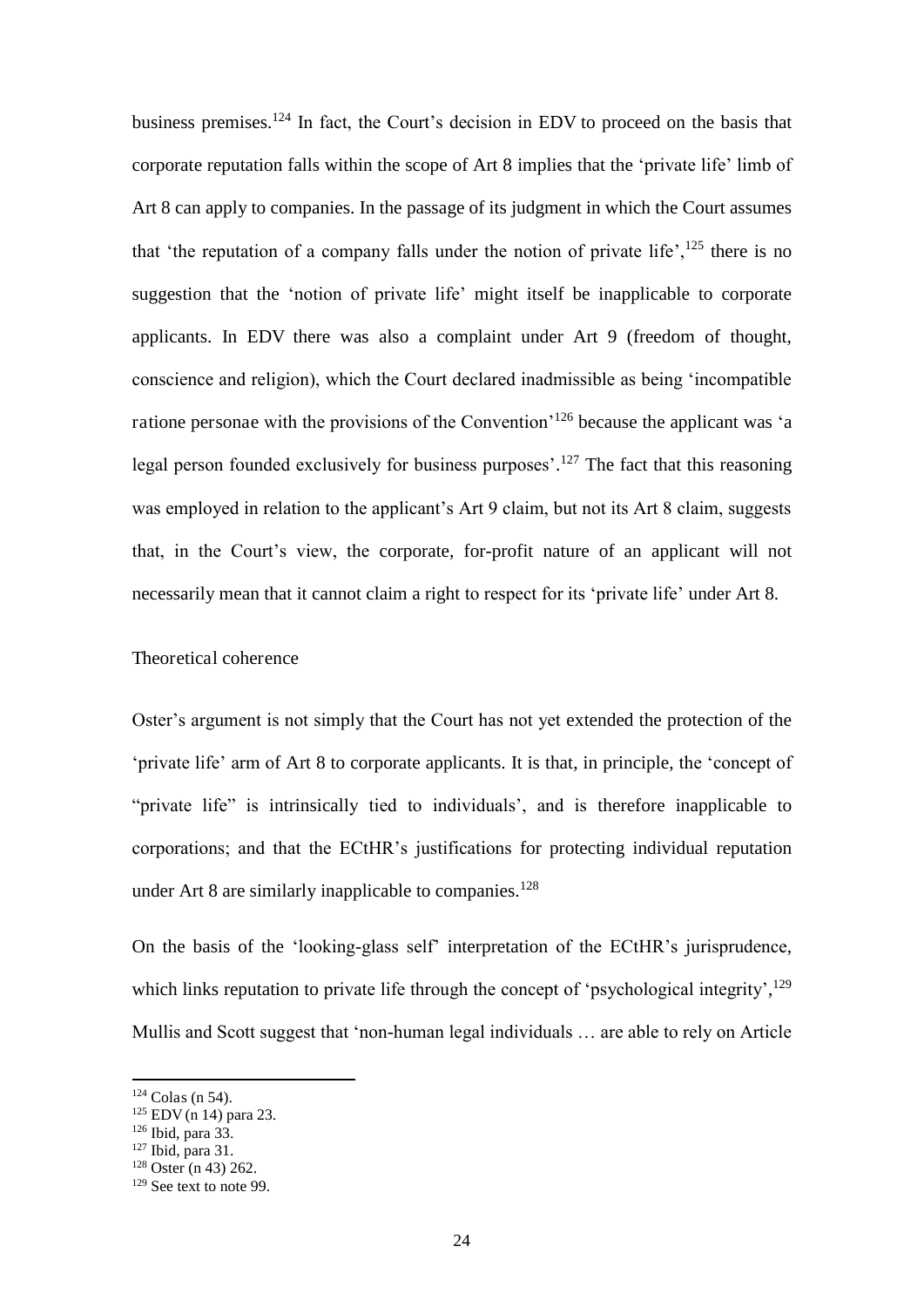10(2) arguments only' when seeking to protect their reputations.<sup>130</sup> Similarly, the 'sociality' justification, whereby reputation is protected because of its contribution to social relationships, is inapplicable to corporate reputation.<sup>131</sup> These rationales for protecting reputation under Art 8 have also been supported by English courts,  $132$  which may explain the tendency of those courts to regard Art 8 as inapplicable to corporate defamation claims.<sup>133</sup>

Nor do corporations have dignitary interests of the kind highlighted by Judge Loucaides in Lindon.<sup>134</sup> The Court recognised this in the Art 10 case Uj:

…there is a difference between the commercial reputational interests of a company and the reputation of an individual concerning his or her social status. Whereas the latter might have repercussions on one's dignity, ... interests of commercial reputation are devoid of that moral dimension.<sup>135</sup>

The Court's interpretation of Art 8 is influenced to some extent by the concept of 'personality rights' deriving from Continental civil law traditions.<sup>136</sup> This may be a further reason to doubt the applicability of Art 8 to corporate reputation, given that the personality rights to which corporations are entitled in these jurisdictions are less extensive than those available to natural persons.<sup>137</sup>

Whichever of the ECtHR's vague justifications for protecting reputation under Art 8 is preferred, it is inapplicable to corporations on a conceptual level: companies have no

 $130$  Mullis and Scott (n 1) 45-46. See also Tomlinson (n 57).

<sup>&</sup>lt;sup>131</sup> Howarth (n 47) 874.

 $132$  eg Re Guardian News and Media Ltd [2010] UKSC 1, [42]; Yeo (n 57) [144]-[145]

<sup>&</sup>lt;sup>133</sup> See text to notes 23-26.

<sup>&</sup>lt;sup>134</sup> See text to notes 75-78.

<sup>135</sup> Uj (n 36) para 22. See also MTE (n 20) para 84; Kharlamov v Russia [2015] ECHR 860, para 29.

<sup>&</sup>lt;sup>136</sup> See eg Delfi AS v Estonia (2016) 62 EHRR 6, Concurring Opinion of Judge Zupančič. Thanks to the anonymous reviewer for bringing this to my attention.

<sup>&</sup>lt;sup>137</sup> Gert Brüggemeier, Aurelia Colombi Ciacchi and Patrick O'Callaghan (eds), Personality Rights in European Tort Law (Cambridge University Press 2010) 575; Oster (n 43) 257-58.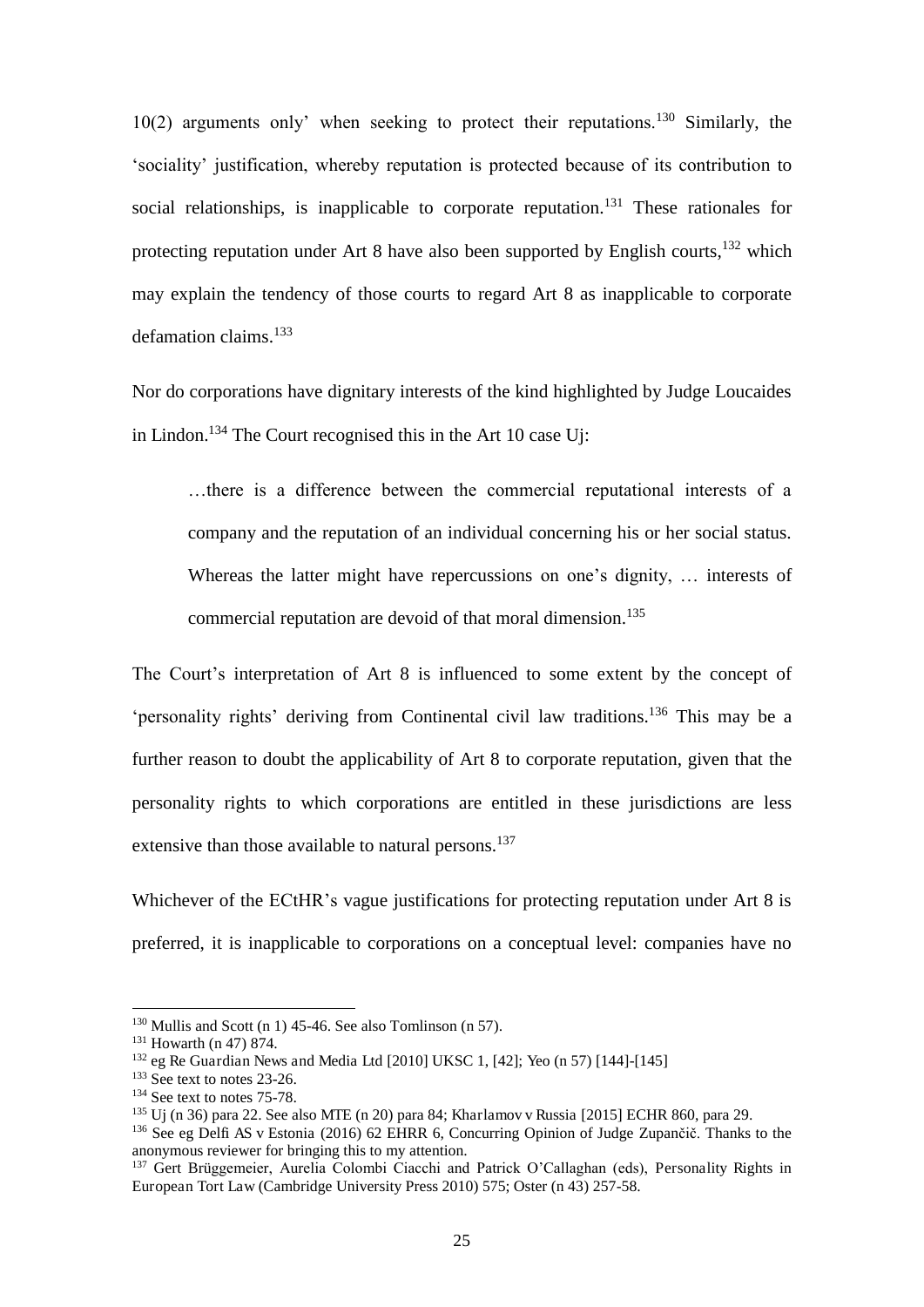'personal identity', no 'psychological integrity', no 'relationships with other human beings', no dignity, and no personal autonomy.<sup>138</sup> As such, there is no good theoretical reason for the Court to extend the protection of reputation under Art 8 to corporate applicants.

As noted above, the cases in which the Court has extended other Art 8 rights to companies have all involved a state's breach of its negative obligations.<sup>139</sup> In these cases, the Court's reasons for imposing obligations tend to focus on the importance of maintaining the rule of law and preventing the arbitrary use of government power: for example, Marius Emberland notes that rule of law arguments were 'essential' to the Court's decision to extend the Art 8 protection of 'home' to a corporate applicant in Société Colas Est v France.<sup>140</sup> As such, the rationales behind the Court's extension to corporations of Art 8 rights other than reputation are also inapplicable to the interest in corporate reputation in the context of defamation law.<sup>141</sup>

Unfortunately, in the cases in which the Court has entertained the possibility that corporate reputation might fall within the scope of Art 8, it has relied on similarly vague reasoning to that which it employed in its earliest cases on the protection of individual reputation. The Court has simply asserted that the concept of 'private life' in Art 8  $\epsilon$  'encompasses' reputation;<sup>142</sup> or that the right to reputation is 'part of the right to respect for private life'.<sup>143</sup> These assertions, when employed in those early cases, were deficient

<sup>138</sup> See eg Joint Committee on Human Rights, Legislative Scrutiny: Defamation Bill (2012-13, HL 84, HC 810) para 55.

 $139$  Text to note 113.

<sup>140</sup> Emberland (n 8) 46. See also Winfried H A M van den Muijsenbergh and Sam Rezai, 'Corporations and the European Convention on Human Rights' (2012) 25(1) Global Business and Development Law Journal 43, 56; van der Sloot (n 113) 30-32.

 $141$  van der Sloot (n 113) 30.

 $142$  EDV (n 14) para 21.

<sup>143</sup> MTE (n 20) para 57.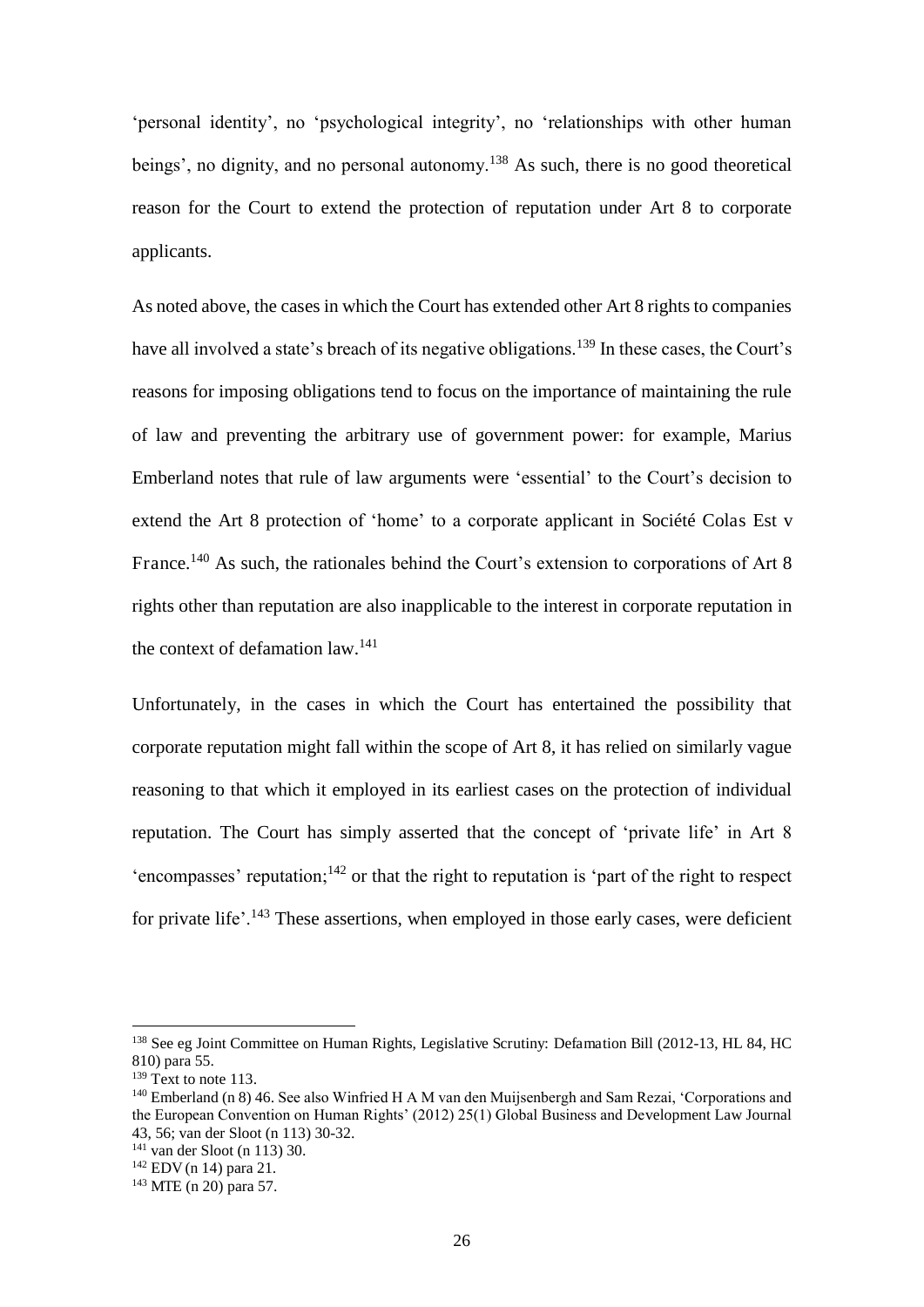in explaining the link between reputation and private life. They remain so in the context of the interest in corporate reputation.

#### Other arguments in favour of Article 8 protection

Eileen Weinert, although not in support of the Court's decision in EDV, suggests that 'respect for the right to reputation appears to have crept in to art 8 through the back door and if that state of affairs is accepted, it is no great stretch to afford the protection to companies who are, after all, entitled to protect their goodwill.'<sup>144</sup> Hugh Tomlinson, similarly, considers it 'perhaps unsurprising' that the Court would find a corporate right to reputation to exist under Art 8, given its previous case law on corporate privacy rights.<sup>145</sup> This may be correct.<sup>146</sup> But whether such a finding would be surprising has no bearing on whether it would be legally or conceptually appropriate.

The second strand of Weinert's statement – that companies are 'entitled to protect their goodwill' – seems to presume that a company's interest in its goodwill might somehow be relevant to Art 8. Oliver makes a similar argument: noting the protection of personal reputation under Art 8, he suggests that 'Logically, the same should apply to businesses, since if their reputation is tarnished, they can be ruined.<sup> $147$ </sup> It is obviously plausible to argue that a business might be ruined by reputational harm, but that does not mean that this harm is relevant to the Art 8 right to private life. As Mullis and Scott argue:

The dimension of reputation that is appropriately conceived as a property interest is not unimportant, but there must be real concerns over affording it protection

<sup>&</sup>lt;sup>144</sup> Weinert (n 119) 52.

 $145$  Tomlinson (n 57).

 $146$  See text to notes 201-210.

<sup>147</sup> Oliver (n 109) 313.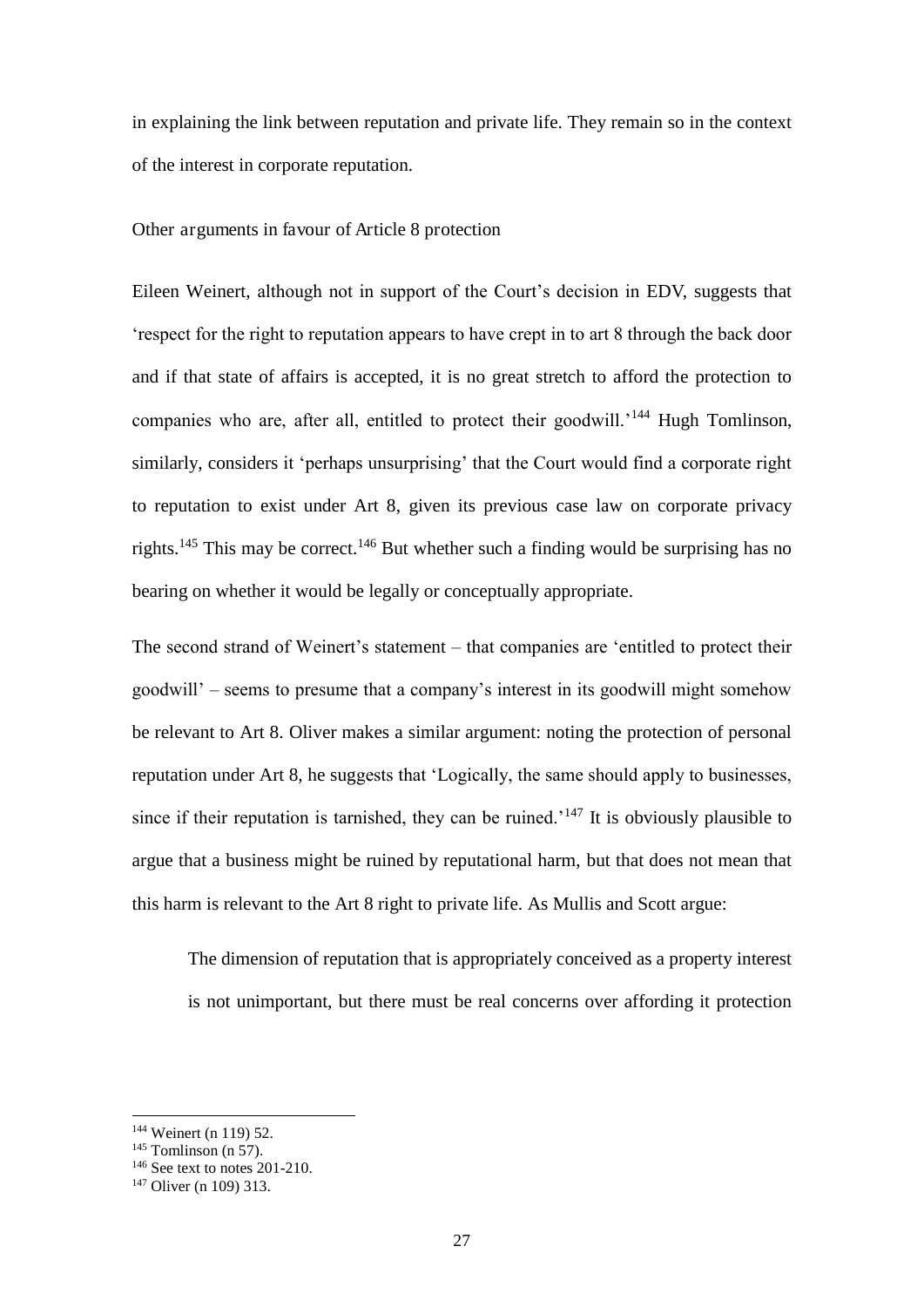under Article 8 when it is inherently an extrinsic, perhaps a financial, form of harm. $^{148}$ 

One final argument, also put forward by Tomlinson, is that 'The extension of the right would mean that defamation cases brought by both companies and individuals could be considered within the same analytical framework.'<sup>149</sup> It is not clear why Tomlinson thinks this would result in an 'improvement in analytical clarity',  $150$  given that individual and corporate claimants are already subject to different rules in English defamation law. Tomlinson also suggests that the balancing exercise between Arts 8 and 10 would operate differently in cases involving corporate claimants, reflecting the different nature of their reputational interests.<sup>151</sup> If taking those different characteristics into account at the balancing stage would not result in a lack of 'analytical clarity', then it is difficult to see why taking them into account at a previous stage – when determining which, if any, Convention rights are engaged – would be problematic.

#### **Summary**

I have argued in this section that there is no good justification in the ECtHR jurisprudence on the protection of individual reputation under Art 8 for the Court to extend that protection to corporations, and that it would be conceptually inappropriate for it to do so. In the next section, I consider the potential applicability of A1P1 to corporate reputation, as an alternative to Art 8.

 $148$  Mullis and Scott (n 1) 40-41.

 $149$  Tomlinson (n 57).

<sup>150</sup> Ibid.

<sup>151</sup> Ibid.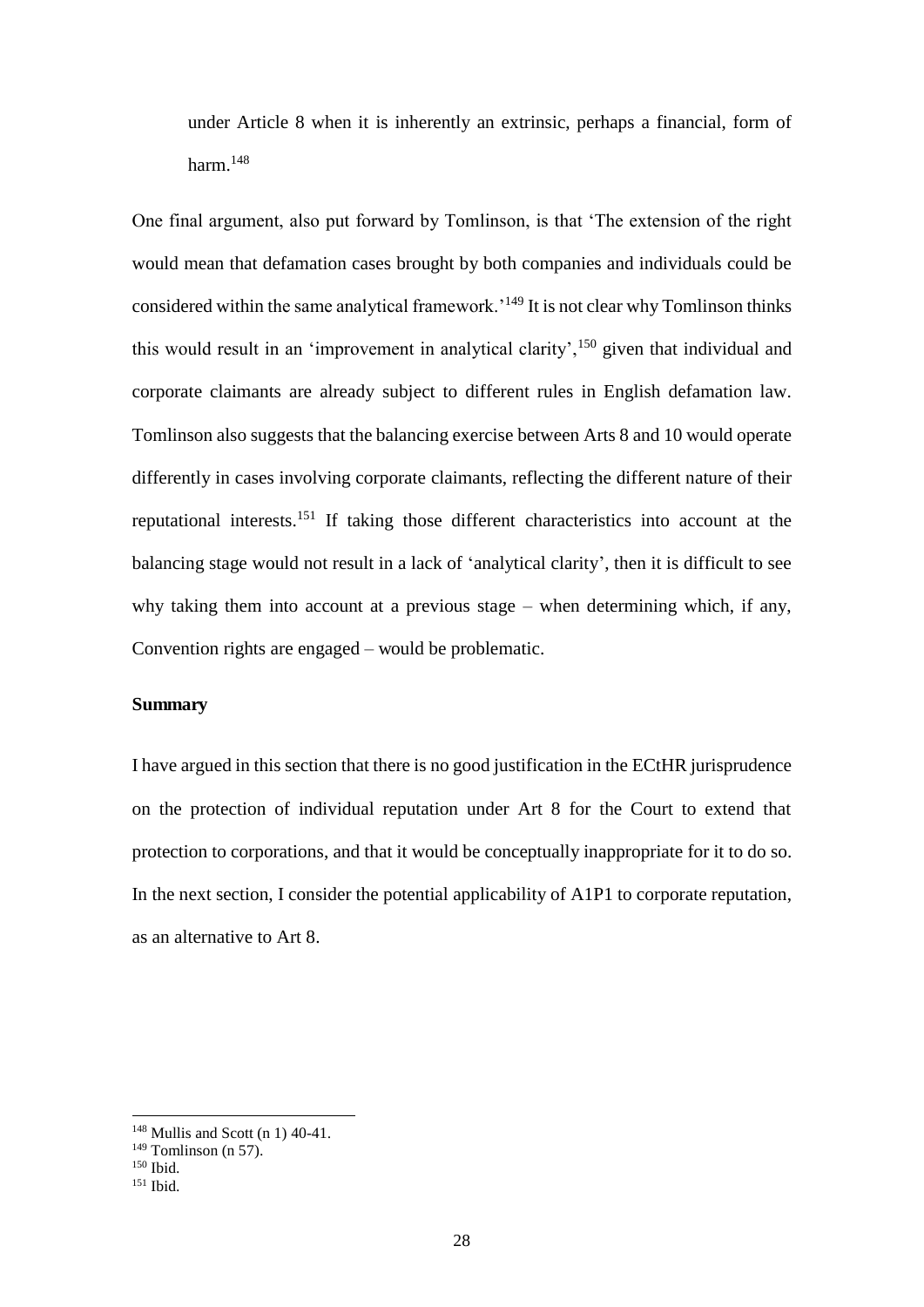#### **Article 1, Protocol 1**

In addition to leaving open the applicability of Art 8 to corporate reputation, the ECtHR in EDV left open the applicability of  $A1P1$ ,<sup>152</sup> the right to property, which reads as follows:

Every natural or legal person is entitled to the peaceful enjoyment of his possessions. No one shall be deprived of his possessions except in the public interest and subject to the conditions provided for by law and by the general principles of international law.

As legal persons are explicitly referred to as beneficiaries of A1P1 rights, the key question here is whether corporate reputation can be considered a 'possession', thereby falling within the scope of A1P1. I argue in this section that corporate reputation is not a possession for this purpose, and should not be protected by A1P1.

#### **Goodwill**

The concept of 'possessions' in A1P1 is not limited to physical things: 'certain other rights and interests constituting assets can also be regarded as "property rights", and thus as "possessions"'.<sup>153</sup> Since corporate reputation is often described as an intangible asset in its own right,<sup>154</sup> or an element of the intangible asset 'goodwill',<sup>155</sup> there is at least a plausible argument that it might constitute a 'possession' for the purposes of A1P1.

<sup>152</sup> EDV (n 14) para 34.

<sup>&</sup>lt;sup>153</sup> Anheuser-Busch Inc v Portugal App no 73049/01 (ECtHR, 11 January 2007) para 63.

<sup>154</sup> Jameel (n 40) [91].

<sup>155</sup> Trego v Hunt [1896] AC 7 (HL) 24 (Lord Macnaghten): goodwill 'is the whole advantage, whatever it may be, of the reputation and connection of the firm'.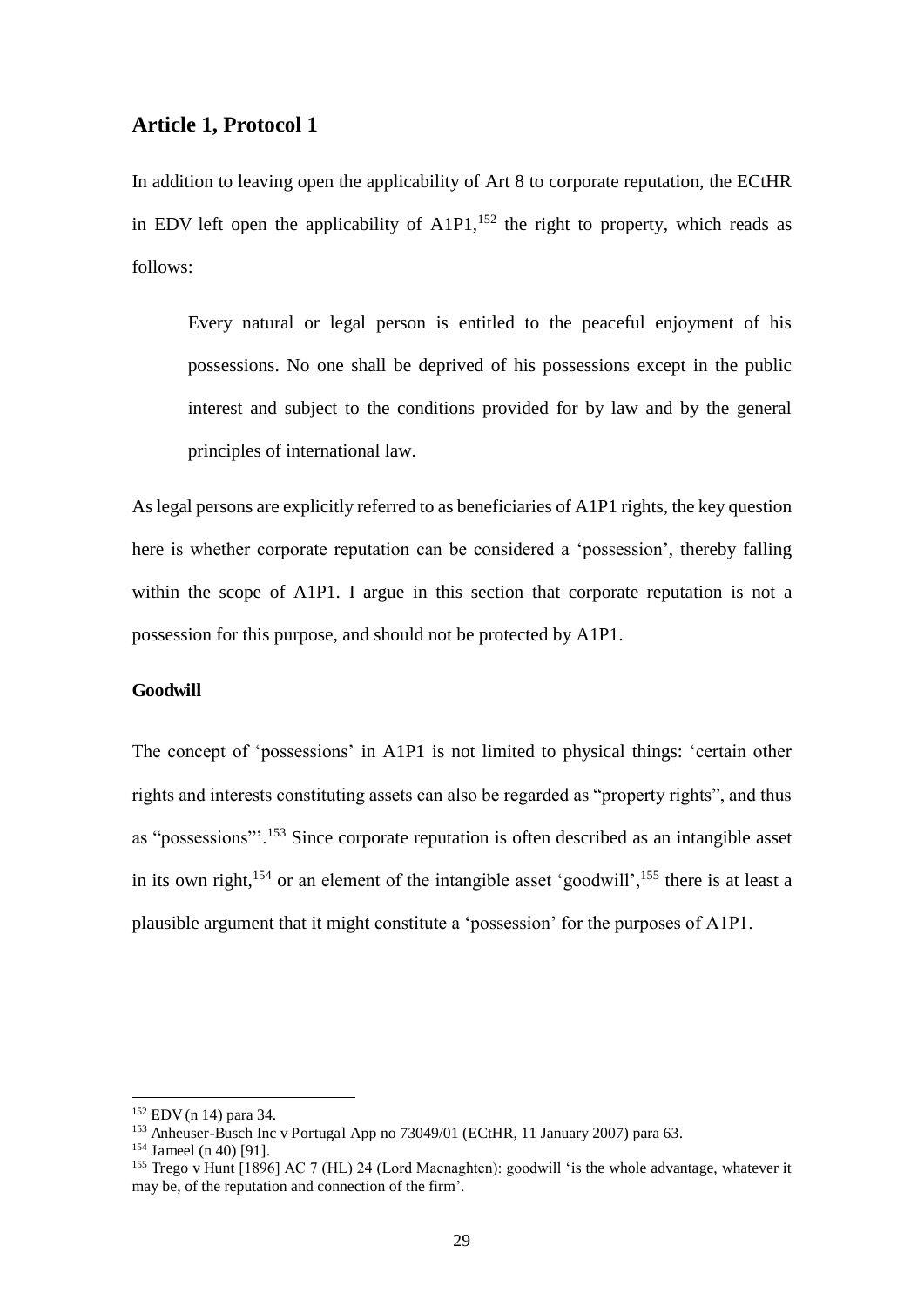The Court has ruled in several cases that the goodwill of a professional practice, <sup>156</sup> or of a 'business engaged in commerce', <sup>157</sup> can be a possession. Oster suggests that the interest in corporate reputation 'neatly fits' with these cases, and could therefore be protected under A1P1.<sup>158</sup> Similarly, Alastair Mowbray argues that the case of Tre Traktörer v Sweden (in which the Court found that A1P1 was engaged by the withdrawal from a restaurant of its licence to serve alcohol, because of the 'adverse effects on the goodwill and value of the restaurant' caused by that withdrawal<sup>159</sup>) indicates that A1P1 can protect 'non-material commercial interests such as the goodwill (ie the financial value of a company's reputation) of established businesses.'<sup>160</sup> However, I argue that this line of cases does not support the view that corporate reputation itself constitutes a 'possession'.

In the first case on the protection of goodwill under A1P1, Van Marle v The Netherlands, the applicants complained of a state action that they alleged had caused a diminution in 'the value of the goodwill of their accountancy practices'.<sup>161</sup> The Court held that the 'right to goodwill' claimed by the applicants 'may be likened to the right of property' in A1P1, because 'by dint of their own work, the applicants had built up a clientele; this had in many respects the nature of a private right and constituted an asset and, hence, a possession'. <sup>162</sup> It is unfortunate that the Court's reasoning here is so opaque. This has not been helped by its subsequent decisions: for example, in Wendenburg v Germany, the Court's description of the applicants' law practices, and the clientele of those practices, as 'entities of a certain worth that have in many respects the nature of a private right and

<sup>156</sup> Van Marle v The Netherlands [1986] ECHR 6.

<sup>157</sup> Malik v UK [2012] ECHR 438, para 93; Denimark Ltd v UK (2000) 30 EHRR CD144, 150.

<sup>&</sup>lt;sup>158</sup> Oster (n 43) 263. See also Gary K Y Chan, 'Corporate Defamation: Reputation, Rights and Remedies' (2013) 33(2) LS 264, 269.

<sup>&</sup>lt;sup>159</sup> Tre Traktörer Aktiebolag v Sweden [1989] ECHR 15, para 53.

<sup>&</sup>lt;sup>160</sup> Alastair Mowbray, Cases and Materials on the European Convention on Human Rights (2<sup>nd</sup> edn, OUP)  $2007$ ) 906 (the  $3<sup>rd</sup>$  edn does not cover A1P1).

<sup>161</sup> Van Marle (n 156) para 39.

 $162$  Ibid, para 41.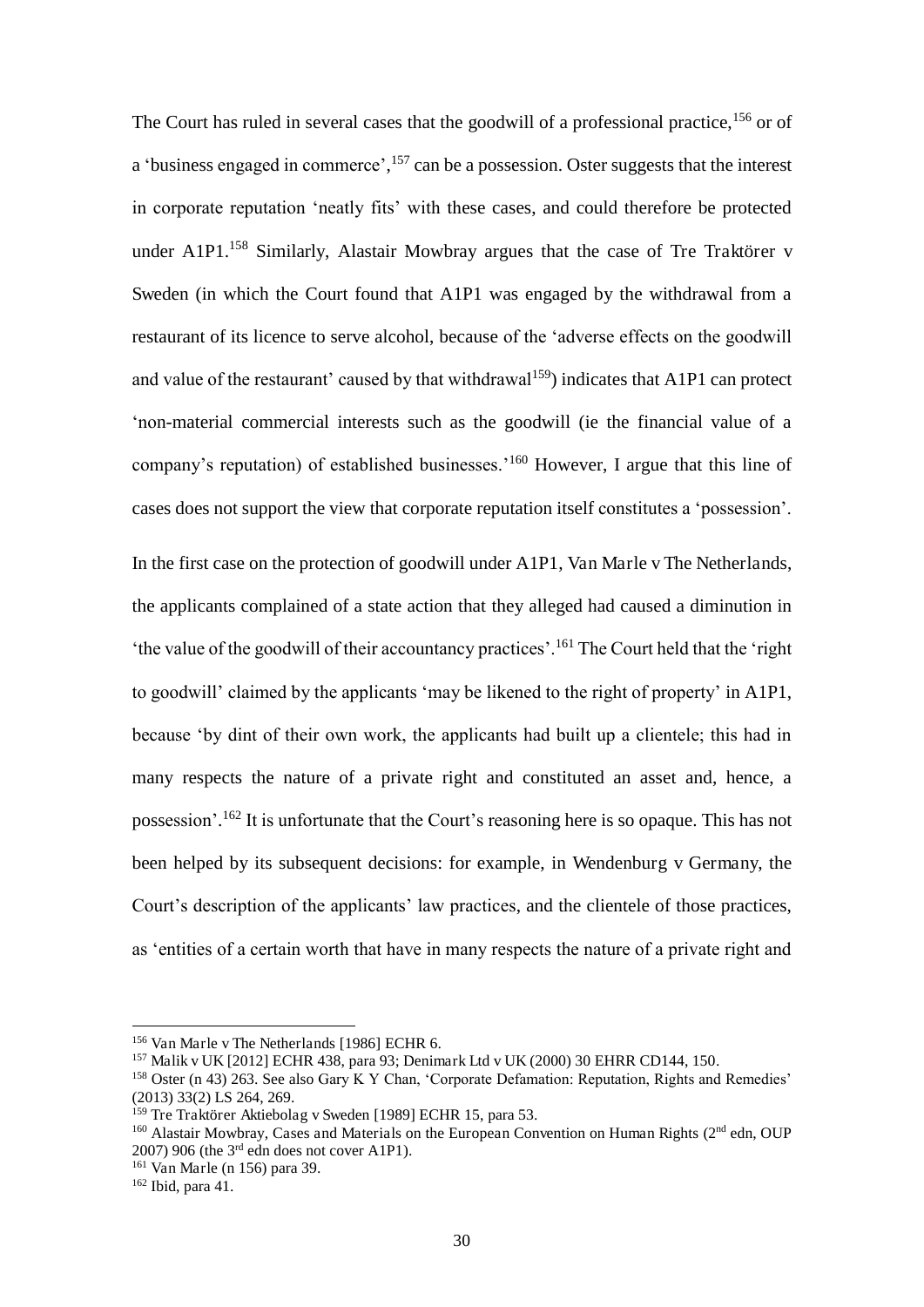thus constitute assets and therefore possessions'<sup>163</sup> is so unclear as to be almost meaningless.

The Court's jurisprudence identifying goodwill as a possession also seems to conflict with a related line of cases in which it has held that a loss of future income will not engage A1P1, because that Article 'does not ... guarantee the right to acquire property'.<sup>164</sup> For example, in Ian Edgar (Liverpool) Ltd v UK, the Court ruled that the applicant's claim to property in goodwill 'based upon the profits generated by the business' was in substance a complaint of a 'loss of future income', and therefore fell outside the scope of A1P1.<sup>165</sup> This apparent conflict has caused problems for English courts attempting to interpret this strand of the ECtHR's case law. 166

#### Marketability

The interpretation that has been preferred by the English courts is that goodwill only constitutes a possession in its own right if it is capable of being sold by the applicant.<sup>167</sup> The issue arose in the Court of Appeal in R (Malik) v Waltham Forest NHS Primary Care Trust,<sup>168</sup> which involved the suspension of the claimant doctor from a list of persons entitled to perform services for the NHS, and the resulting loss of goodwill, including reputation, alleged to have been suffered by the claimant's practice. The claimant was precluded by law from selling the goodwill in his practice.<sup>169</sup>

<sup>163</sup> Wendenburg v Germany App no 71630/01 (ECtHR, 6 February 2003).

<sup>&</sup>lt;sup>164</sup> JA Pye (Oxford) Ltd v UK [2007] ECHR 700, para 61.

<sup>&</sup>lt;sup>165</sup> Ian Edgar (Liverpool) Ltd v UK [2000] ECHR 700. See also Denimark (n 157) 150; Levänen v Finland App no 34600/03 (ECtHR, 11 April 2006).

 $166$  Anish Bhasin, 'Future Income Versus Goodwill under A1P1 – A Distinction without a Difference?' (2012) 17(3) JR 226.

<sup>&</sup>lt;sup>167</sup> Nicholds v Security Industry Authority [2006] EWHC 1792 (Admin) [73].

<sup>&</sup>lt;sup>168</sup> [2007] EWCA Civ 265.

 $169$  Ibid, [23].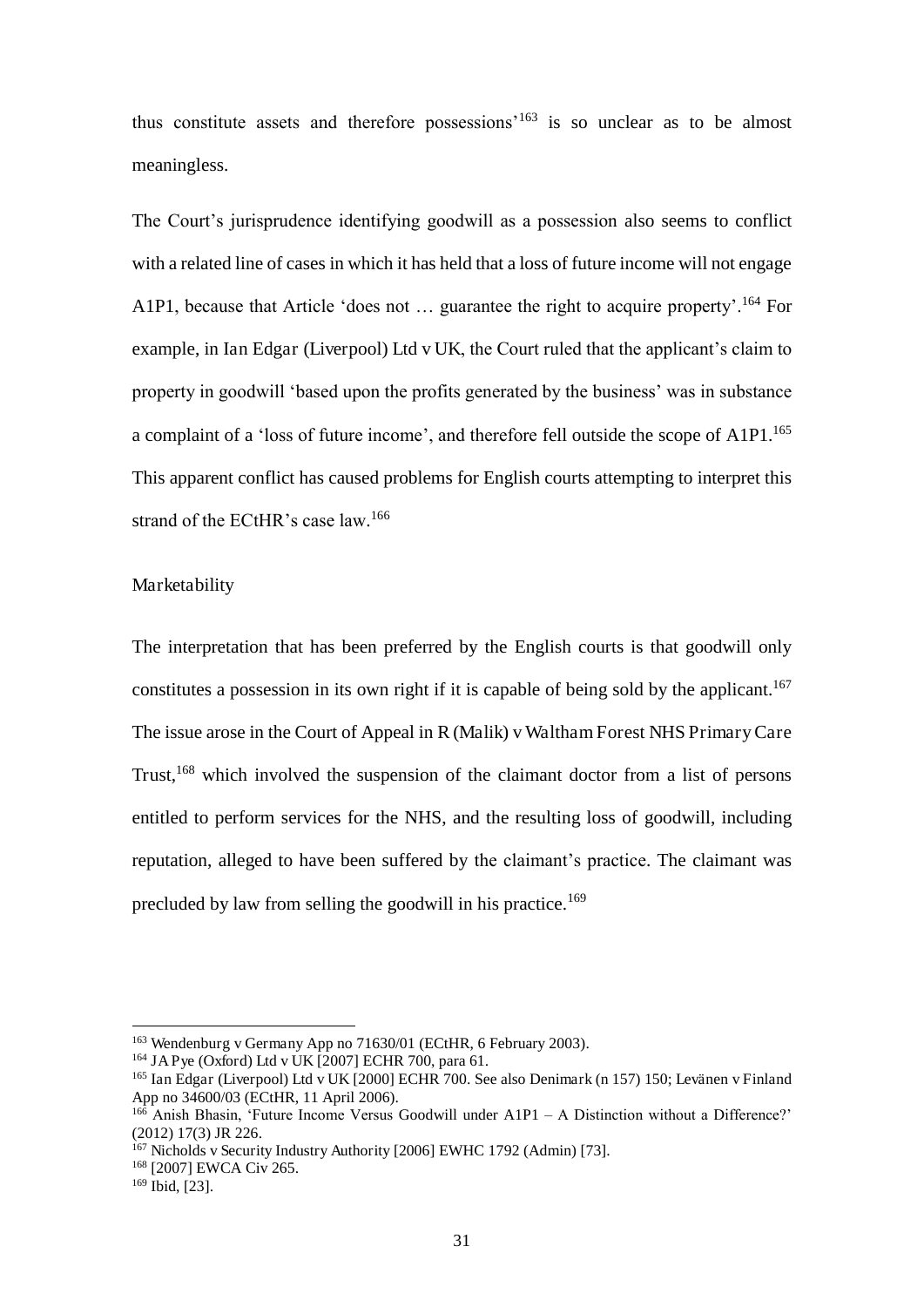Auld LJ endorsed the 'marketability' standard for determining whether goodwill constitutes a possession under  $A1P1$ <sup>170</sup> Under this approach, corporate reputation should not be considered a possession. As Moses LJ observed, the reputation element of goodwill, although it may be of significant value, is not marketable.<sup>171</sup> A company cannot sell its reputation, because the reputation cannot be separated from the company itself.<sup>172</sup>

#### Future income

The argument that marketability is required for goodwill to fall within the scope of A1P1 was doubted by Rix LJ, partly on the basis that the ECtHR jurisprudence focuses on the 'goodwill … of professionals with respect to their clientele … [and] such goodwill is not readily marketable'.<sup>173</sup>

However, it is not necessary to accept the marketability interpretation to reach the conclusion that the financial value of a company's reputation lies in its effect on future earnings,  $^{174}$  and therefore that it should not be considered a 'possession' under A1P1. In Moses LJ's judgment, the lack of A1P1 protection for future income precluded reputation from falling within the article's scope:

[Reputation] has no economic value other than being that which a professional man may exploit in order to earn or increase his earnings for the future. If the principle that the ability to earn future income is not a possession within [A1P1] is to be maintained, it must follow that if the element of goodwill which has [been]

<sup>&</sup>lt;sup>170</sup> Ibid, [40].

<sup>171</sup> Ibid, [85].

<sup>&</sup>lt;sup>172</sup> David Rolph, Reputation, Celebrity and Defamation Law (Ashgate 2008) 21; Kenneth H Craik, Reputation: A Network Interpretation (OUP 2009) xvii; ConAgra Inc v McCain Foods (Aust) Pty Ltd (1992) 33 FCR 302, 340.

 $173$  R (Malik) (n 168) [65]. See also Malik v UK (n 157) para 99.

<sup>174</sup> Meiring De Villiers, 'Quantitative Proof of Reputational Harm' (2010) 15 Fordham Journal of Corporate and Financial Law 567, 579.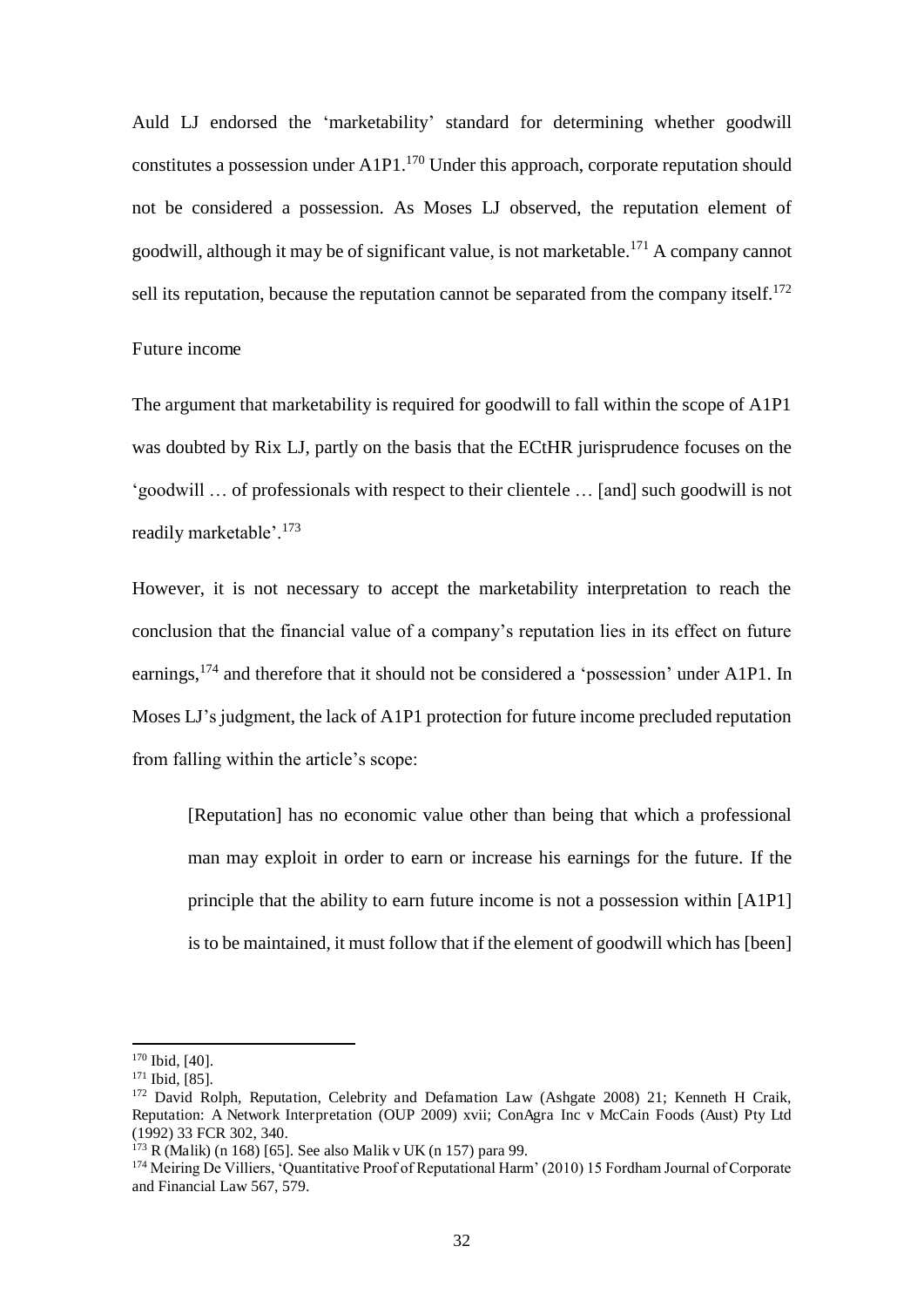or may be damaged is reputation, or the loyalty of past clients, that element is not to be identified as a possession. $175$ 

Regardless of whether the ECtHR jurisprudence establishes a 'marketability' standard for the protection of goodwill as a possession, then, the reputation component of a company's goodwill will not, in its own right, fall within the scope of A1P1, because its financial value is solely attributable to its effect on the company's future financial performance, and expectations of future income are not 'possessions'.<sup>176</sup> Even where a company can demonstrate that a reputational injury has caused a fall in revenue, A1P1 will not be engaged because there is no interference with an existing possession: as put by Baroness Hale, there is 'no Convention right to continue to enjoy a particular level of trade.<sup>'177</sup>

#### Ownership

Even if the preceding argument fails, and a company's reputation does constitute an element of its goodwill that has an identifiable current value distinct from its contribution to the company's future income, there is a further reason that it should not be protected under A1P1. On one interpretation of its goodwill jurisprudence, the ECtHR has not been protecting goodwill per se as a possession, but the contribution it makes to the value of a distinct asset. If this interpretation is correct, it is doubtful whether a company could be considered to 'own' any relevant possession that might be affected by a reputational injury.

<sup>175</sup> Ibid, [86].

<sup>176</sup> Marckx v Belgium [1979] ECHR 2, para 50.

<sup>177</sup> Countryside Alliance (n 51) [128].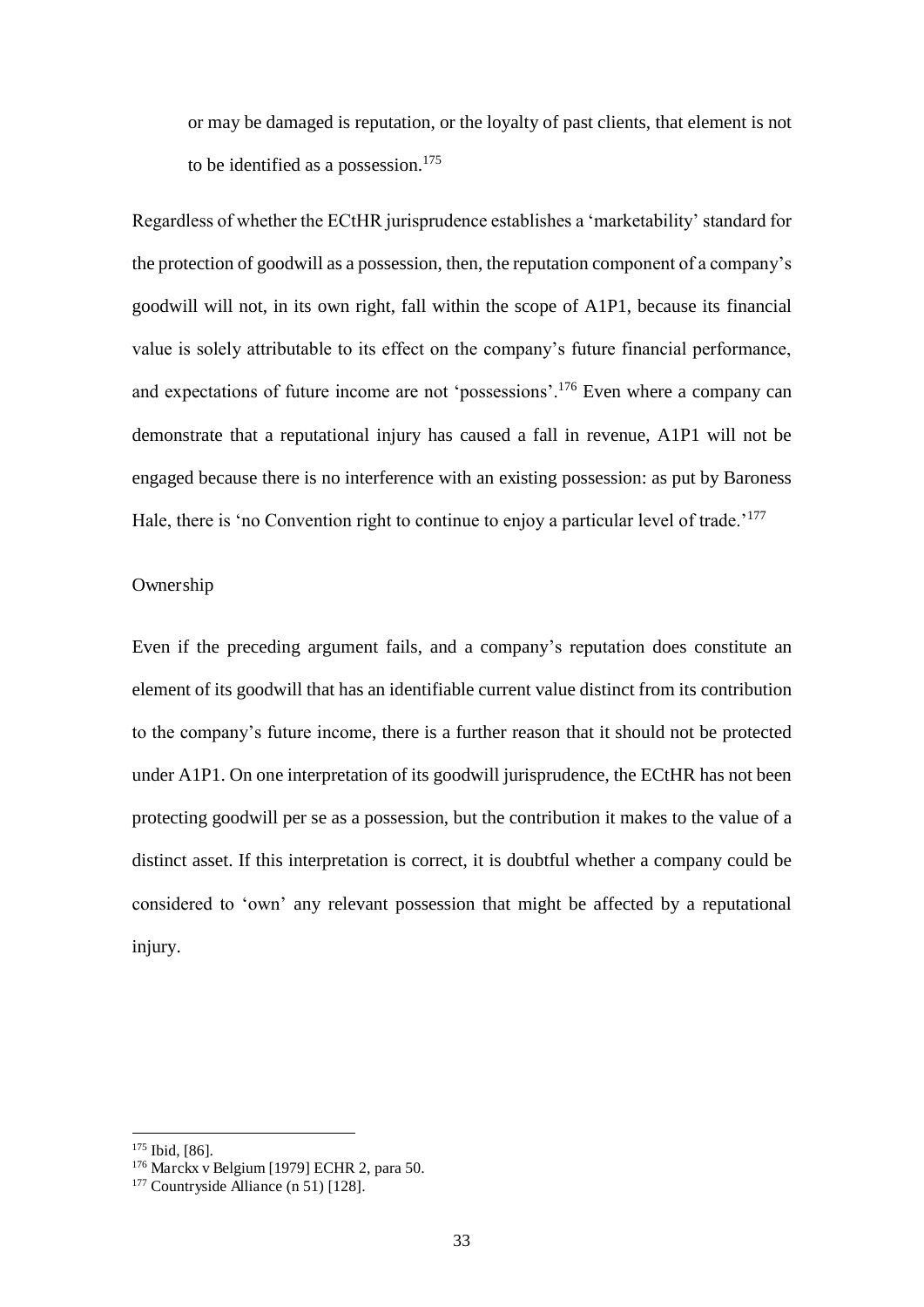The Court's treatment of goodwill as a possession developed in cases brought by individual applicants in respect of a loss of goodwill in their professional practices.<sup>178</sup> In subsequent decisions, the Court has described this line of cases as establishing that 'goodwill may be an element in the valuation of a professional practice'.<sup>179</sup> The Court has sometimes referred to the goodwill of businesses in cases involving the withdrawal of, or refusal to grant, licences;<sup>180</sup> but in Malik it stated that in these cases it 'has tended to regard as a "possession" the underlying business or professional practice in question.'<sup>181</sup> In other words, when identifying 'goodwill' as a possession, the Court has in fact been protecting the contribution made by that goodwill to the value of a distinct asset  $-$  a business or professional practice – owned by the applicant. Where goodwill in that sense is injured, the result is a fall in the value of the relevant asset, which can sensibly be described as an interference with the applicant's property in that asset.

In contrast, whenever a corporate applicant has complained of a loss of its own goodwill, the Court has rejected its application on the basis that it amounted to a complaint of loss of future income.<sup>182</sup> The reputation of a company attaches to the company itself; any value that it has contributes to the value of the company, not to any of the company's assets. As such, a fall in the value of a company's reputation ultimately manifests itself as a fall in the value of the company itself. This cannot represent a diminution of the value of an asset owned by the company, because the company cannot own itself.<sup>183</sup> The proper claimants in respect of a fall in the value of a company would be its shareholders or owners.<sup>184</sup> Since

<sup>178</sup> eg Olbertz v Germany App no 37592/97 (ECtHR, 25 May 1999); Döring v Germany App no 37595/97 (ECtHR, 9 November 1999); Wendenburg (n 163); Buzescu v Romania App no 61302/00 (ECtHR, 24 May 2005).

 $179$  Ian Edgar (n 165); Denimark (n 157); Malik v UK (n 157) para 93 (emphasis added).

 $180$  eg Tre Traktörer (n 159) para 53.

 $181$  Malik v UK (n 157) para 94 (emphasis added).

<sup>&</sup>lt;sup>182</sup> Ian Edgar (n 165); Denimark (n 157).

<sup>183</sup> See eg Lonrho plc v Fayed (No 5) [1994] 1 All ER 188 (CA) 196.

<sup>184</sup> Johnson v Gore Wood & Co [2002] 2 AC 1 (HL) 61-62.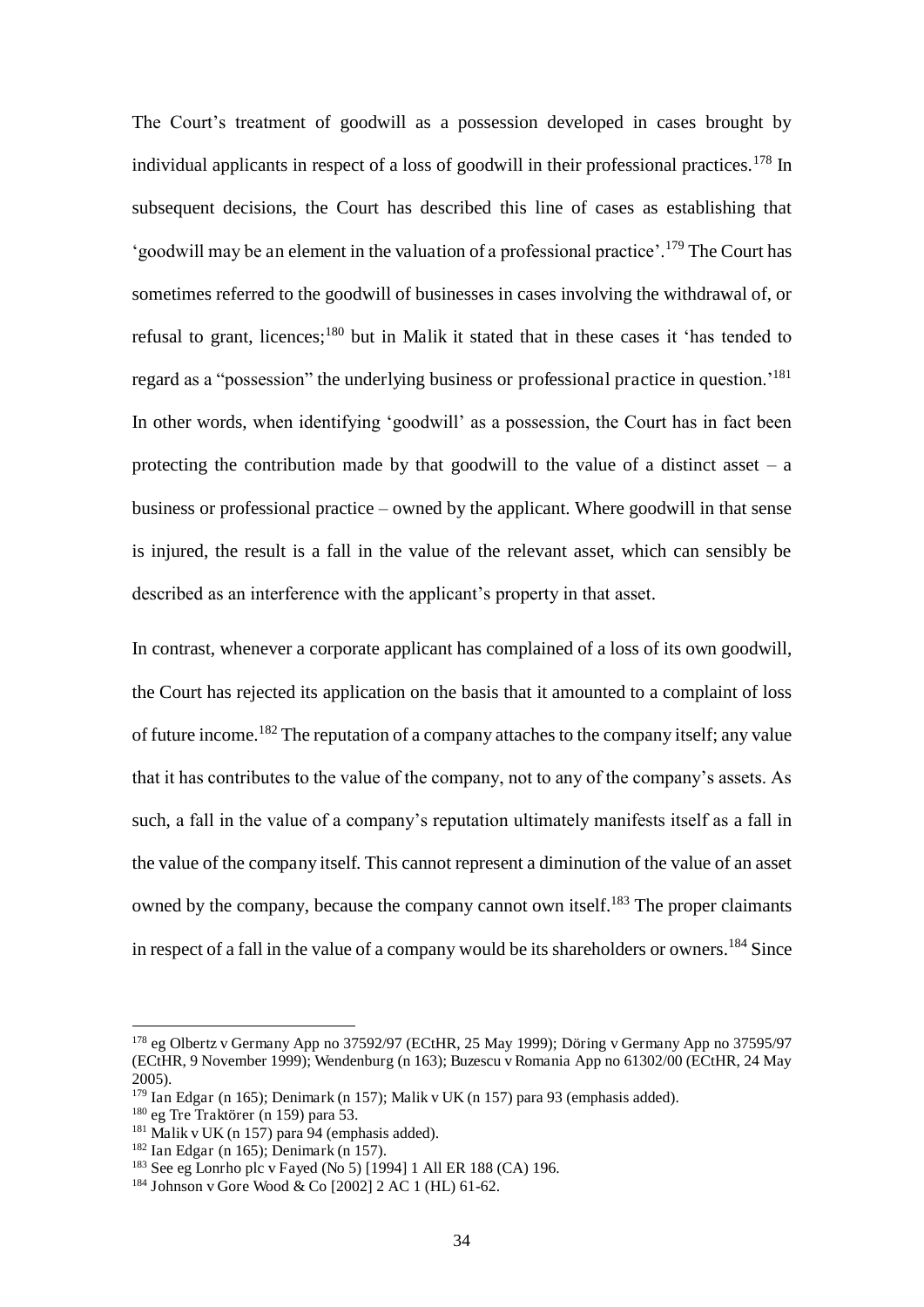a claim in libel can only properly be brought to protect the reputation of the claimant, not of the claimant's assets,<sup>185</sup> on this interpretation of the Strasbourg jurisprudence the corporate interest in reputation protected in defamation law cannot constitute a possession under A1P1.

#### **Other arguments**

Oster argues that corporate reputation is, or ought to be, encompassed by A1P1.<sup>186</sup> One strand of his argument is based on Robert Post's theory identifying three conceptions of reputation that have influenced the development of defamation law: reputation as property, honour, and dignity.<sup>187</sup> Noting that companies can make no sensible claim to Post's conceptions of reputation as honour or dignity, Oster argues that 'it is a distinctive feature of a company's suit for defamation that it may exclusively be explained by the conception of reputation as property.'<sup>188</sup>

But the observation that a corporation has no claim to dignity or honour only leads to the conclusion that its reputation can exclusively be conceptualised as property if one accepts Post's three conceptions as coherent and exhaustive. Post himself did not claim that his conceptions were exhaustive.<sup>189</sup> Further, there are good reasons to reject the characterisation of corporate reputation as in itself a form of property. For example, it is not alienable separately from the company to which it attaches, and alienability is seen by some as a core characteristic of property.<sup>190</sup> The fact that a good reputation has

<sup>185</sup> See eg Joyce v Sengupta [1993] 1 WLR 337 (CA) 341.

 $186$  Oster (n 43) 262-63.

<sup>187</sup> Robert C Post, 'The Social Foundations of Defamation: Reputation and the Constitution' (1986) 74 CLR 691. The 'property' conception is described at 693-99.

<sup>&</sup>lt;sup>188</sup> Oster (n 43) 259 (emphasis in original).

<sup>189</sup> Post (n 187) 693.

<sup>190</sup> Rolph (n 172) 21.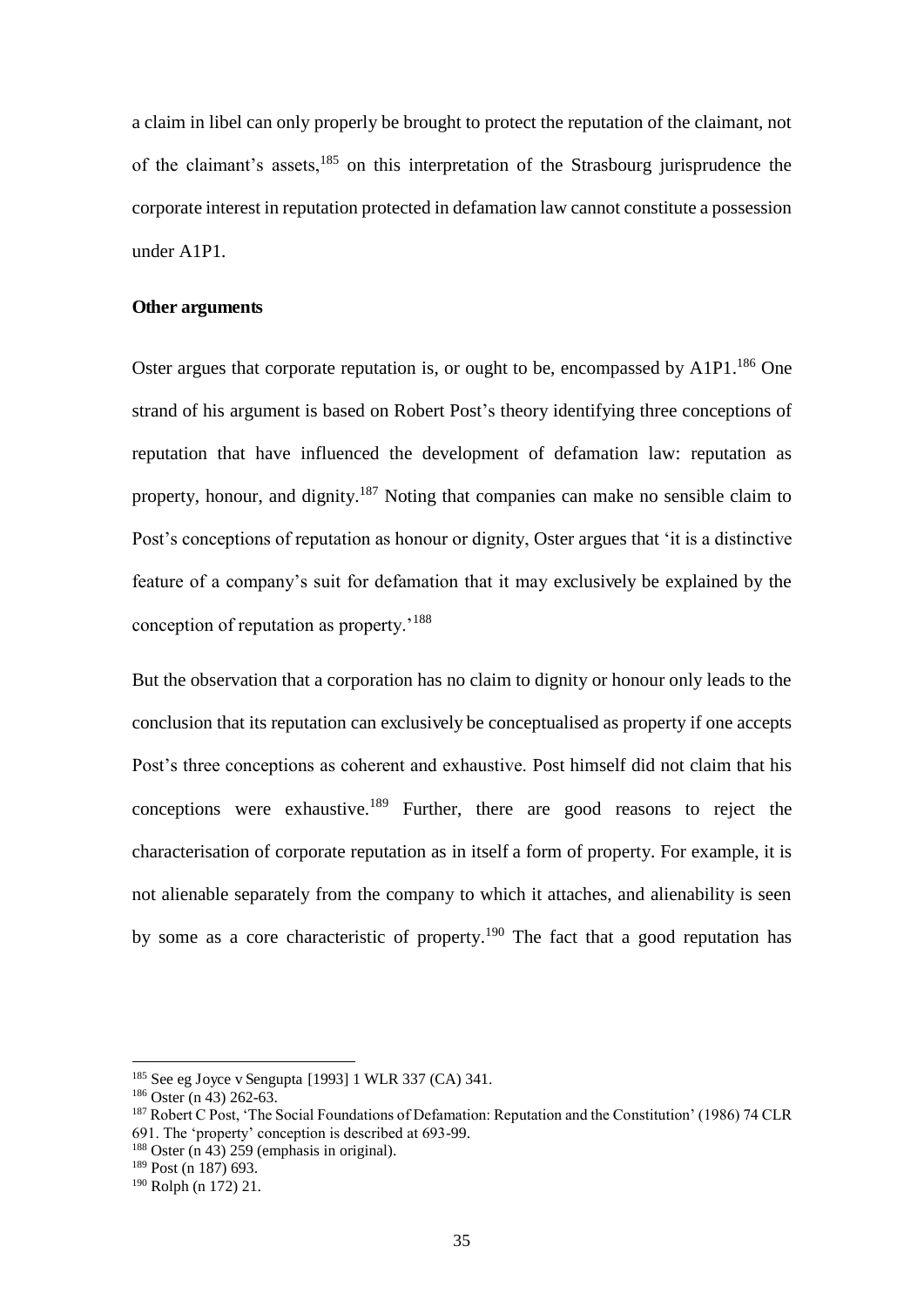pecuniary value to a company does not necessarily lead to the conclusion that it should be characterised as a form of property.<sup>191</sup>

In English law, although a company's goodwill is in some circumstances its property, not all aspects of a company's reputation count as goodwill.<sup>192</sup> For example, goodwill is treated as a property interest in the tort of passing off, but 'mere reputation … does not by itself constitute ... property' in the context of that tort.<sup>193</sup>

More importantly, the characterisation of corporate reputation as property, whether in theory or in domestic law, is not determinative of whether it is a 'possession' under A1P1. The concept of 'possessions' that dictates the scope of A1P1 protection is autonomous, and does not necessarily reflect the position in domestic law.<sup>194</sup> Van Marle itself is a good example: the ECtHR in that case was unswayed by the state's argument that in Dutch law 'there was no such thing as a "right to goodwill" which could be regarded as property'.<sup>195</sup> There would be even less reason for the Court, if asked to decide whether corporate reputation is a possession under A1P1, to base its decision on the interest's fit with the conceptions of reputation described by Robert Post.

It might also be pointed out that, in common with corporate Art 8 rights, to date the Court has only protected goodwill under A1P1 in cases where the interference in question resulted directly from state action.<sup>196</sup> If a right to corporate reputation is found to exist under A1P1, then it will only affect English defamation law if it gives rise to positive obligations. As argued with respect to Art 8, this may make it less likely that the ECtHR

<sup>&</sup>lt;sup>191</sup> Lawrence McNamara, Reputation and Defamation (OUP 2007) 42.

<sup>192</sup> Lonrho (n 183) 196.

<sup>193</sup> Anheuser-Busch Inc v Budejovicky Budvar NP [1984] FSR 413 (CA) 470 (Oliver LJ). See also Starbucks (HK) Ltd v British Sky Broadcasting Group Plc [2015] UKSC 31, [52].

 $194$  Öneryildiz v Turkey [2004] ECHR 657, para 124.

<sup>195</sup> Van Marle (n 156) para 40.

<sup>196</sup> R (Malik) (n 168) [21].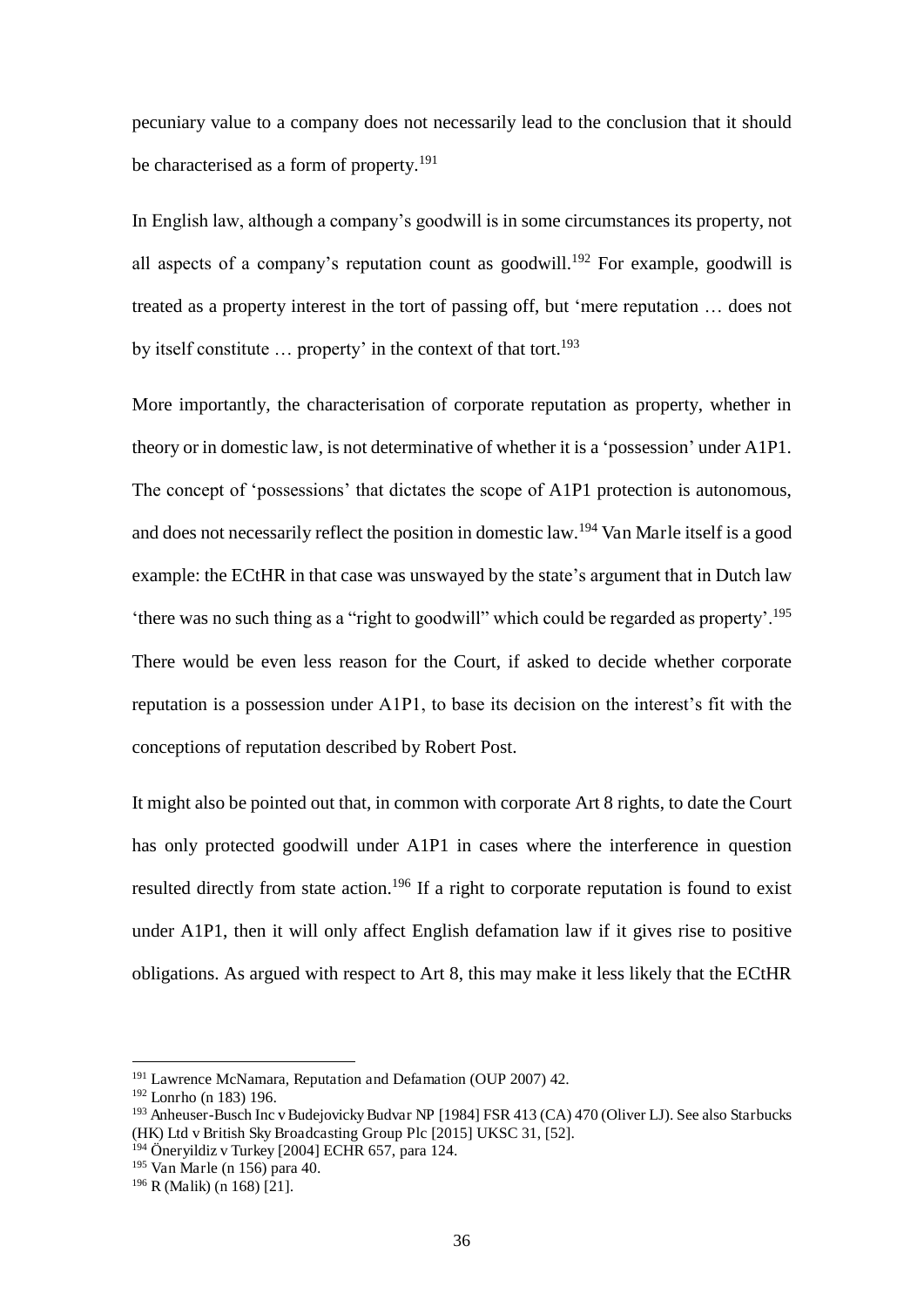will find a corporate right to reputation to exist in the context of a defamation dispute, but it is probably not a barrier to the existence of the right.<sup>197</sup>

#### **Summary**

A1P1 does not protect corporate reputation. This is either because a company's reputation is not 'marketable'; because its financial value lies in its effect on future earnings, which are unprotected by A1P1; or because it makes no contribution to the value of a distinct asset owned by the company. The characterisation of reputation as 'property', either in theory or domestic law, should not override these arguments.

#### **Conclusion: cause for concern**

I have argued that there is no good justification, whether in the ECtHR's jurisprudence or in theory, for the existence of a Convention right to corporate reputation. Nevertheless, the EDV decision indicates that the Court is willing to entertain the possibility that it will find such a right to exist in the future. The apparent ease with which the Court has assumed that corporate reputation might fall within the scope of Art 8 or A1P1 should be concerning. The discovery of a Convention right to corporate reputation could have important consequences for English corporate defamation law, both in terms of its current application and in its effect on future reform efforts.<sup>198</sup>

If found to exist under Art 8 specifically, a right to corporate reputation could even make English defamation law incompatible with the Convention, because of the Defamation Act 2013, sub-s 1(2), which requires for-profit corporate claimants to show 'serious financial loss', or a likelihood thereof, to succeed in a defamation action. The ECtHR has ruled that reputational harm will only engage Art 8 subject to a threshold of seriousness,

 $197 \text{ cf}$  Legal & General Assurance Ltd v Kirk [2001] EWCA Civ 1803, [33], [42].

 $198$  See text to notes 38-65.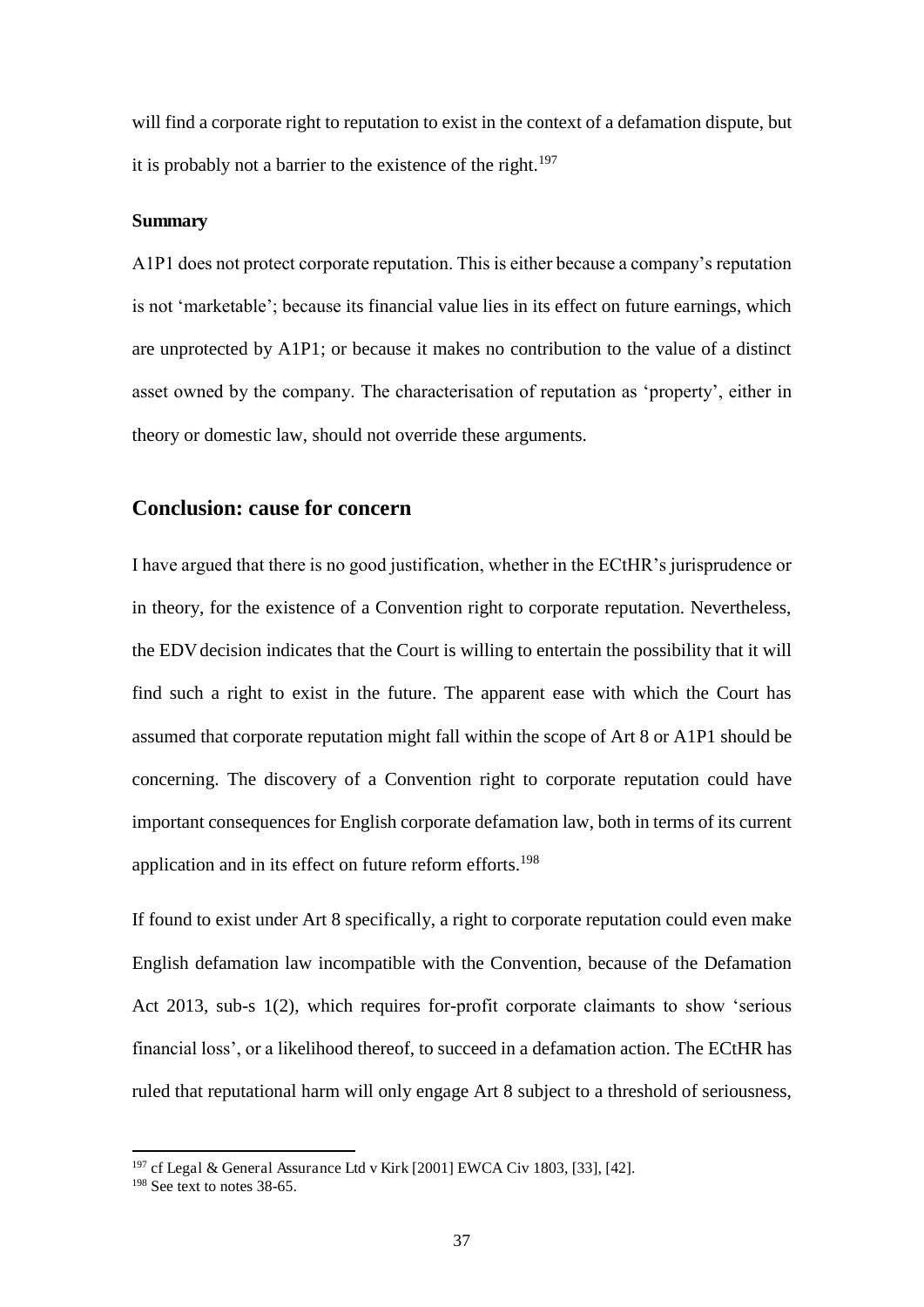and this threshold would also apply to corporate applicants.<sup>199</sup> But the threshold adopted by the ECtHR relates to the seriousness of the 'attack' on reputation, whereas the sub-s 1(2) threshold relates to the existence or probability of financial consequences of a reputational injury. It is difficult to see the ECtHR, treating a company's reputation as 'part of' its right to private life, requiring it to show a distinct category of consequential loss for an attack on its reputation to engage Art 8.

Further, and to my mind more importantly, there is a strong interest in the ECtHR's interpretation of Convention rights being conceptually coherent, both to protect the Court's legitimacy and ability to influence domestic rights protection,<sup>200</sup> and as a matter of principle. As such, a Convention right to reputation should not be extended to corporations unless there is a strong justification for doing so.

But, despite the arguments against a Convention right to corporate reputation made above, it is not implausible to think that the Court might find such a right to exist: it has form in extending Convention rights to corporate applicants without sufficiently considering whether doing so would be conceptually appropriate. $201$ 

Two cases in particular illustrate this problem: Comingersoll  $SAv$  Portugal<sup>202</sup> and Société Colas Est y France.<sup>203</sup> In the former, the Court decided that a corporation was entitled to non-pecuniary compensation under Art 41, taking into account 'the company's reputation, uncertainty in decision-planning, disruption in the management of the company … [and] the anxiety and inconvenience caused to the members of the

<sup>199</sup> Ärztekammer (n 22) para 62.

<sup>200</sup> See eg Lord Hoffmann, 'The Universality of Human Rights' (Judicial Studies Board Annual Lecture, 19 March 2009) at <https://www.judiciary.gov.uk/announcements/speech-by-lord-hoffmann-theuniversality-of-human-rights/>.

<sup>201</sup> Anna Grear, 'Challenging Corporate 'Humanity': Legal Disembodiment, Embodiment and Human Rights' (2007) 7(3) HRLR 511, 537-38; Emberland (n 8) 200.

 $202$  Comingersoll (n 106).

 $203$  Colas (n 54).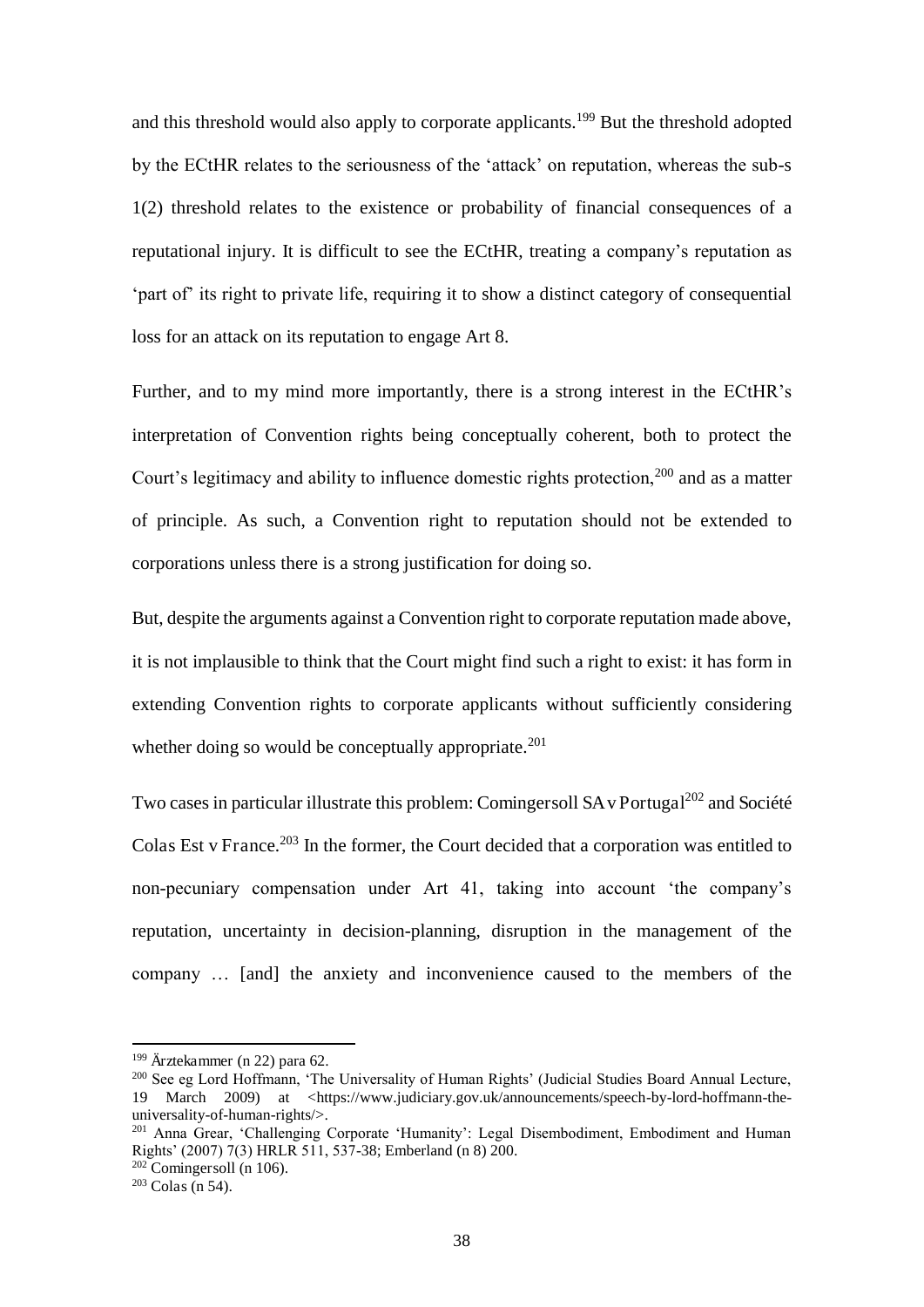management team.<sup>204</sup> In the latter, the Court held that the word 'home' in Art 8 included a company's business premises.<sup>205</sup> As discussed above, the Court's reasoning in both of these cases was influenced by concerns relating to the rule of law.<sup>206</sup> Emberland suggests that, when the Court relies on this kind of argument, it 'pays scant, if any, attention to what form of person or what kinds of interests ... would benefit'.<sup>207</sup>

Rule of law arguments are unlikely to be important in a typical corporate defamation claim. But in both Colas and Comingersoll the Court also relied on the 'dynamic interpretation' concept. While the Court's use of the 'dynamic' or 'evolutive' method of interpretation is usually based on its assessment of the changing conditions in which it is required to apply the Convention, or the developing consensus among member states as to the appropriate minimum standards for human rights protection,  $208$  its use in Comingersoll and Colas was based instead on the 'gradual and case-by-case extension of the Convention's scope as a form of "snowball effect."'<sup>209</sup> Emberland has characterised this method of reasoning as relying on the Court's 'belief in the inevitable expansion of the Convention', and noted that this belief 'has the capacity … to prevail over profound disagreement within the Court as to the nature and purpose of ECHR protection.<sup>'210</sup>

Although expanding the scope of Convention protection is not necessarily problematic, it is more likely to be where the beneficiaries are corporations rather than human beings. $^{211}$ 

 $204$  Comingersoll (n 106) para 35.

 $205$  Colas (n 54) para 41.

 $206$  See text to notes 139-140.

 $207$  Emberland (n 8) 46.

<sup>&</sup>lt;sup>208</sup> See eg George Letsas, A Theory of Interpretation of the European Convention on Human Rights (OUP 2007).

<sup>209</sup> Marius Emberland, 'Protection against Unwarranted Searches and Seizures of Corporate Premises under Article 8 of the European Convention on Human Rights: The Colas Est SA v France Approach' (2003) 25 Mich J Int'l L 77, 93. See also van den Muijsenbergh and Rezai (n 140) 59.

<sup>210</sup> Marius Emberland, 'Compensating Companies for Non-Pecuniary Damage: Comingersoll SA v Portugal and the Ambivalent Expansion of the ECHR Scope' (2004) 74(1) British Yearbook of International Law 409, 432.

 $211$  Ibid.